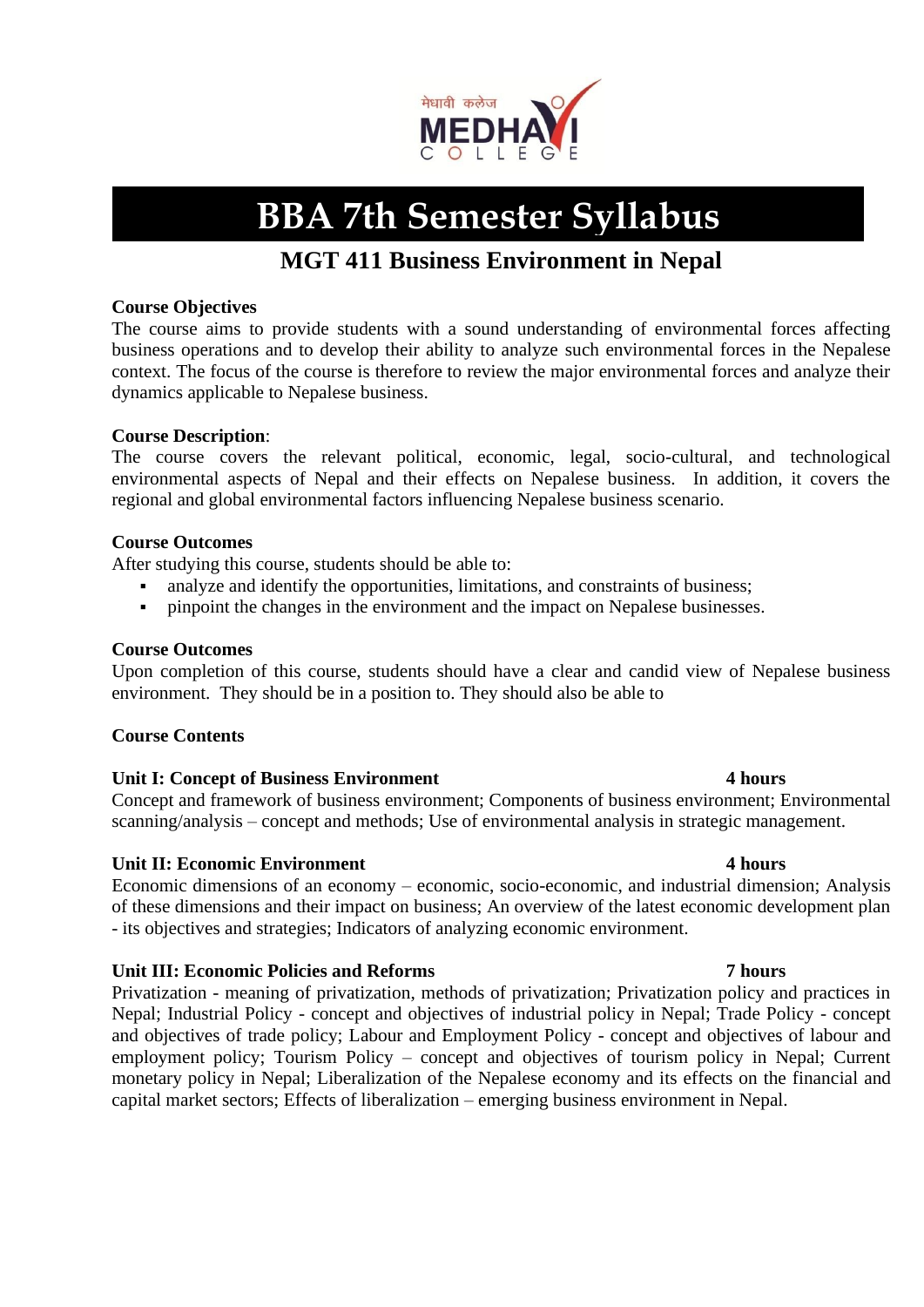## **Unit IV: Agriculture, Trade and Industrial Sectors: Performance and Issues 5 hours**

Nepal's agriculture sector – performance and issues; Nepal's industrial sector – export-oriented and import substituting industries, service sector; Industrial sector - performance and constraints; The role of industry in the changing scenario; Nepal's foreign trade – structure and related issues.

## **Unit V: Political Environment 5 hours**

Significance of political environment for business; Nepalese political system and its important players (political parties); Government and constitutional bodies; Role of government in business; Basic issues in business-government relations; Risk assessment of political environment particularly with reference to business sector; Issues in Nepalese political environment.

## **Unit VI: Regulatory Environment 7 hours** 7 hours

Concept; Private Firm `Registration Act; Partnership Act; Companies Act; Industrial Enterprise Act; Foreign Investment Act; Labor Act; Trade Union Act; Mines and Minerals Act; Intellectual property - Patent, Design, Copyright and Trade Mark Act; Consumer Protection Act and regulations.

## **Unit VII: Socio-Cultural Environment 4 hours**

Socio-cultural environment and its significance for business; Determinants of socio-cultural, environment - religion, language, education, family structure and social organizations; An analysis of how socio-cultural environment affects the Nepalese business; Emerging socio-cultural changes in Nepal.

## **Unit VII: Environment, Energy and Technology 4 hours**

Business and technology; Human factors and technology; Present level of technology adopted by the Nepalese business; Technology transfer issues; IT policy of Nepal; Impact of technological environment on the efficiency and competitiveness of Nepalese business; Energy situation in Nepal; Natural environment and energy management issues in Nepal.

## **Unit VIII: Global Environment 5 hours**

Concept of globalization; Nature and types of globalization; Regional economic groupings of nations - SAPTA, SAFTA, and BIMSTEC - their impacts on the Nepalese business; Foreign Direct Investment in Nepal; World Trade Organization (WTO) – Nepal's membership - opportunities and threats for the Nepalese business.

## **Basic Texts**

- 1. Pant, P. R. *Fundamentals of Business Environment in Nepal*. Buddha Academic Enterprises, Kathmandu.
- **2.** Aggrawal, G. R. *Dynamics of Business Environment in Nepal*. M. K. Publishers, Kathmandu.

- 1. Aswasthappa, K. (Latest Edition). *Business Environment for Strategic Management*. Himalaya Publishing House, Mumbai.
- 2. Wetherly, P. and Dorron, O. *The Business Environment: Themes and Issues*. Oxford University Press, New Delhi.
- 3. Ghosh, B. N. *Business Environment*. Oxford University Press, New Delhi
- 4. Paul, J. *Business Environment: Text and Cases*. Tata McGraw Hill, New Delhi.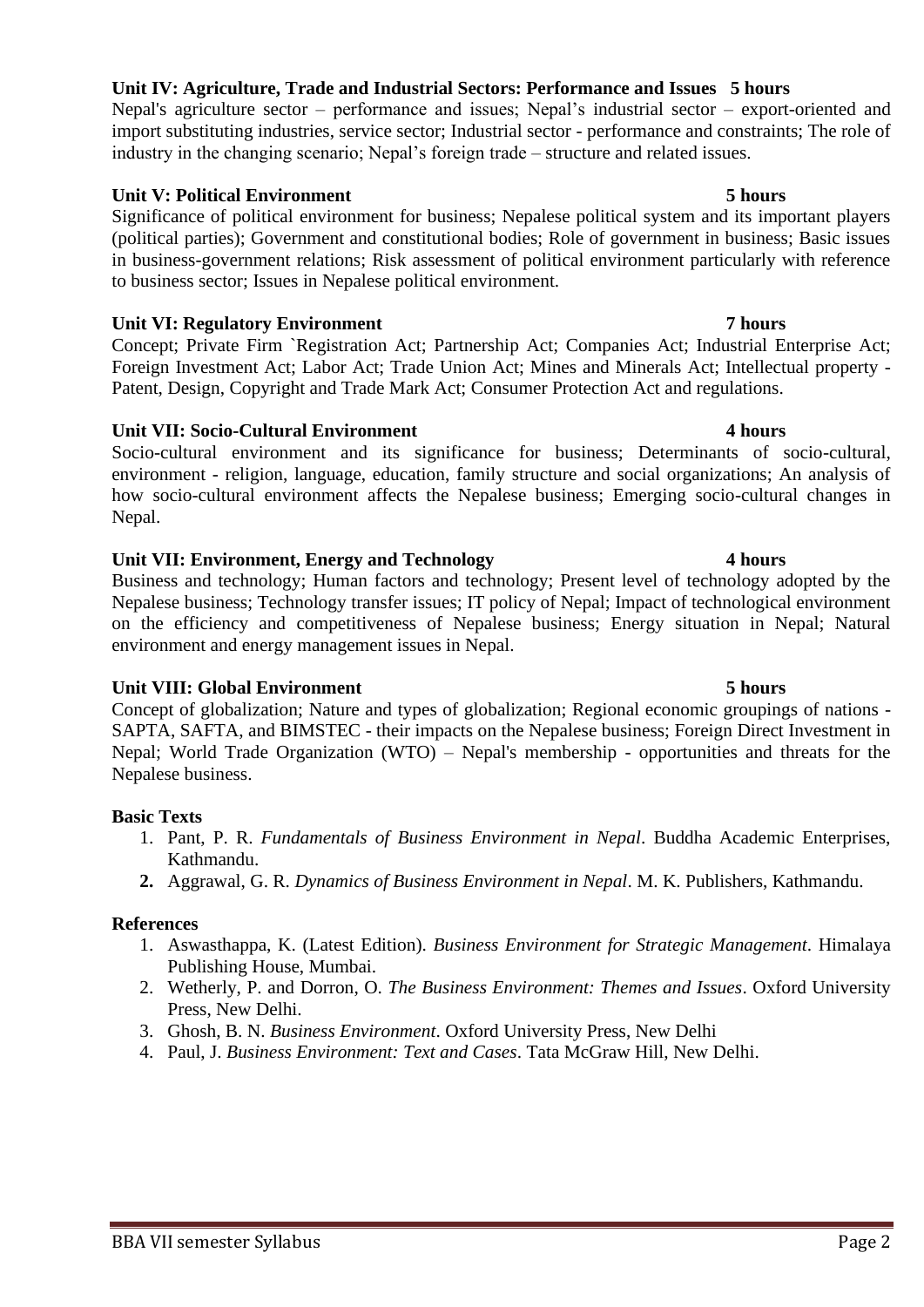## **MGT 312 Fundamentals of Entrepreneurship**

### **Course Objectives**

This course intends to provide students with the essential concepts, principles and skills of entrepreneurship so that students are able to apply them while launching and operating an entrepreneurial venture.

## **Course Description**

To achieve the objective, the course covers the concept and nature of entrepreneurship, entrepreneurial intentions and strategies, creativity and business ideas, identifying and evaluating entrepreneurial opportunities, protecting intellectual property rights and other legal issues, business plan and emerging issues in entrepreneurship.

### **Course Outcomes**

By the end of this course, students should be able to:

- Understand the fundamentals of entrepreneurship:
- Appreciate entrepreneurial intentions;
- Analyze entrepreneurial strategy;
- Know the concepts, nature and process of creativity and innovation;
- Identify and analyze entrepreneurial opportunities;
- Consider legal issues relating to intellectual property rights, licensing, and contracts;
- Write business plans;
- Comprehend emerging issues of entrepreneurship.

### **Course Contents**

### **Unit I: Introduction 4 hours**

Nature and development of entrepreneurship; Entrepreneurial process; Ethics and responsibilities of entrepreneurs; Role of entrepreneurship in economic development of a developing nation like Nepal; Promoting entrepreneurship in Nepal.

### **Unit II: Entrepreneurial Intentions 4 hours**

Intention to act entrepreneurially; Entrepreneurs' background and characteristics; Role models and support system; Entrepreneurial intentions within existing organizations; Managerial versus entrepreneurial decision making; Establishing corporate entrepreneurship in organization.

### **Unit III: Entrepreneurial Strategy 5 hours**

New entry; Generation of new entry opportunity; Entry strategy for new entry exploitation; Risk reduction strategy for new entry exploitation.

### **Unit IV: Creativity and Business Idea 8 hours**

Concept of creativity; Creativity process; Ideas from trends analysis; Common sources of new venture ideas; Methods of generating ideas and solving problems; Creativity, innovation and entrepreneurship; Innovation: concept, types and classification of new products; Entrepreneurial innovation; Opportunity recognition; Product planning and development process; e-Commerce and business start up.

## **Unit V: Identifying and Analyzing Opportunities 7 hours**

Concept; Opportunity recognition and opportunity assessment plan; Information sources; Sources of information for start-up entrepreneurs in Nepal; Nature and significance of international entrepreneurship; Domestic versus international entrepreneurship; Technological environment; Culture; Available distribution system; Motivation to go global; Strategic effects of going global; Foreign market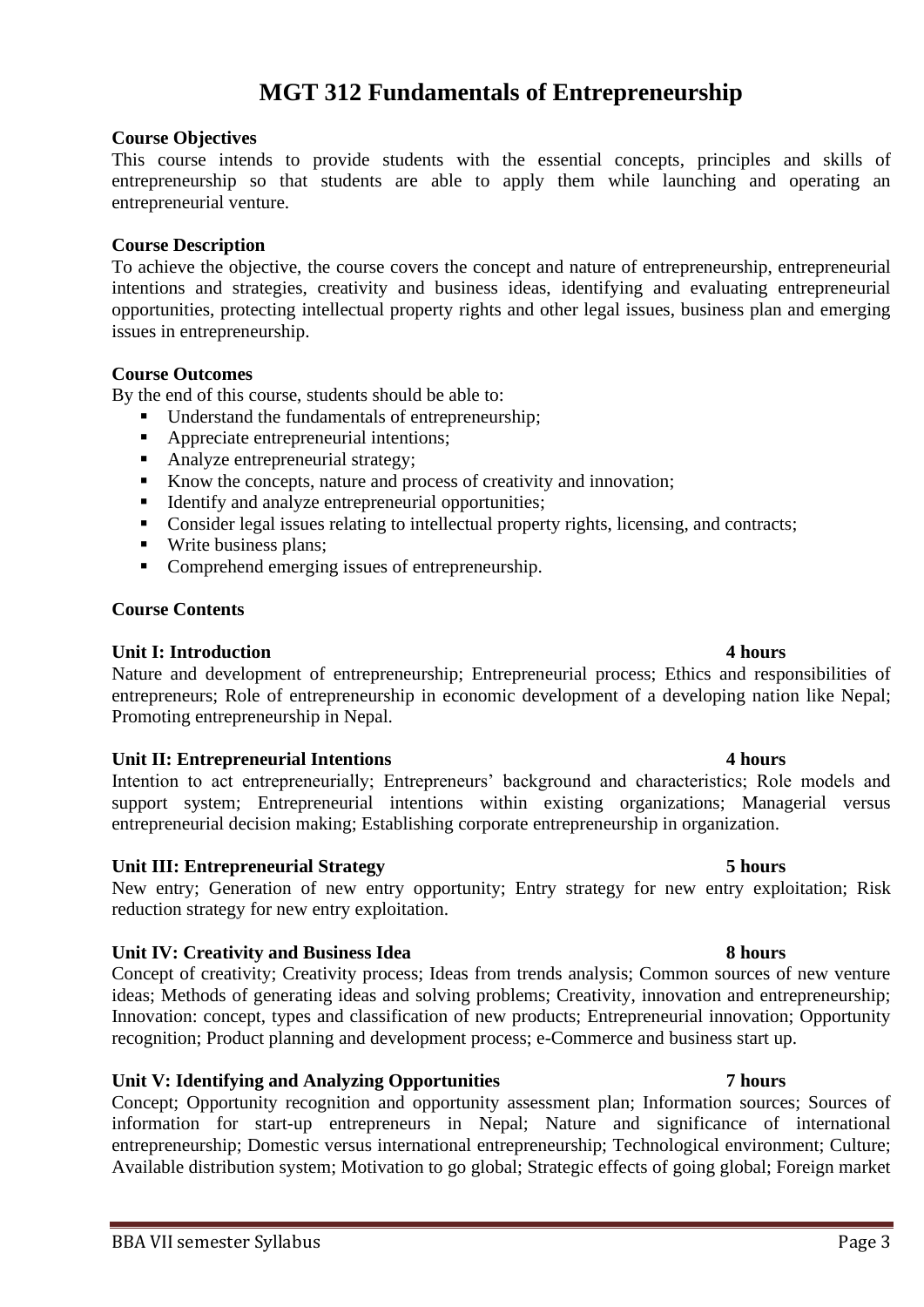selection; Entrepreneurial entry strategies; Entrepreneurial partnering; Barriers to international trade; Implications for global entrepreneur.

## **Unit VI: Protecting Idea and other Legal Issues 8 hours**

Concept and nature of intellectual property; Types of intellectual property; Need for a lawyer and criteria for selecting a lawyer; Patents: concept, types and procedure for obtaining patent rights in Nepal; Trademarks - concept, types and procedure for obtaining trademark rights in Nepal; Copyrights concept and procedure for obtaining copyrights in Nepal; Concept of trade secrets and steps for protecting trade secrets; Licensing; Product safety and liability; Insurance; Contracts.

## **Unit VII: Business Plan 5 hours**

Concept and nature of business planning; Business planning process; Concept, nature, scope and significance of business plan; Contents and criteria of a business plan; Information needs; Reasons for failing a business plan.

## **Unit VIII: Emerging Issues in Entrepreneurship 4 hours**

Social issues: social entrepreneurship; Gender issues: women entrepreneurship; Minority issues: minority entrepreneurship; Environmental issues - eco-efficiency and ecopreneurship

## **Basic Text**

Hisrich, R.D., Manimala, Mathew J., Peters, M. P. and Shepherd, D. A. *Entrepreneurship*. McGraw Hill Education (India) Limited, New Delhi.

- 1. Barringer, B. R. and Ireland, R. D. *Entrepreneurship: Successfully Launching New Ventures*. Pearson Education, New Delhi.
- 2. Roy, R. *Entrepreneurship*. Oxford University Press, New Delhi.
- 3. Blundel, R, and Lockett, N. *Exploring Entrepreneurship: Practices and Perspectives*. Oxford University Press, New Delhi.
- 4. Kuratko, D. F. and Rao, T. V. *Entrepreneurship: A South-Asian Perspective*. Cengage Learning, New Delhi.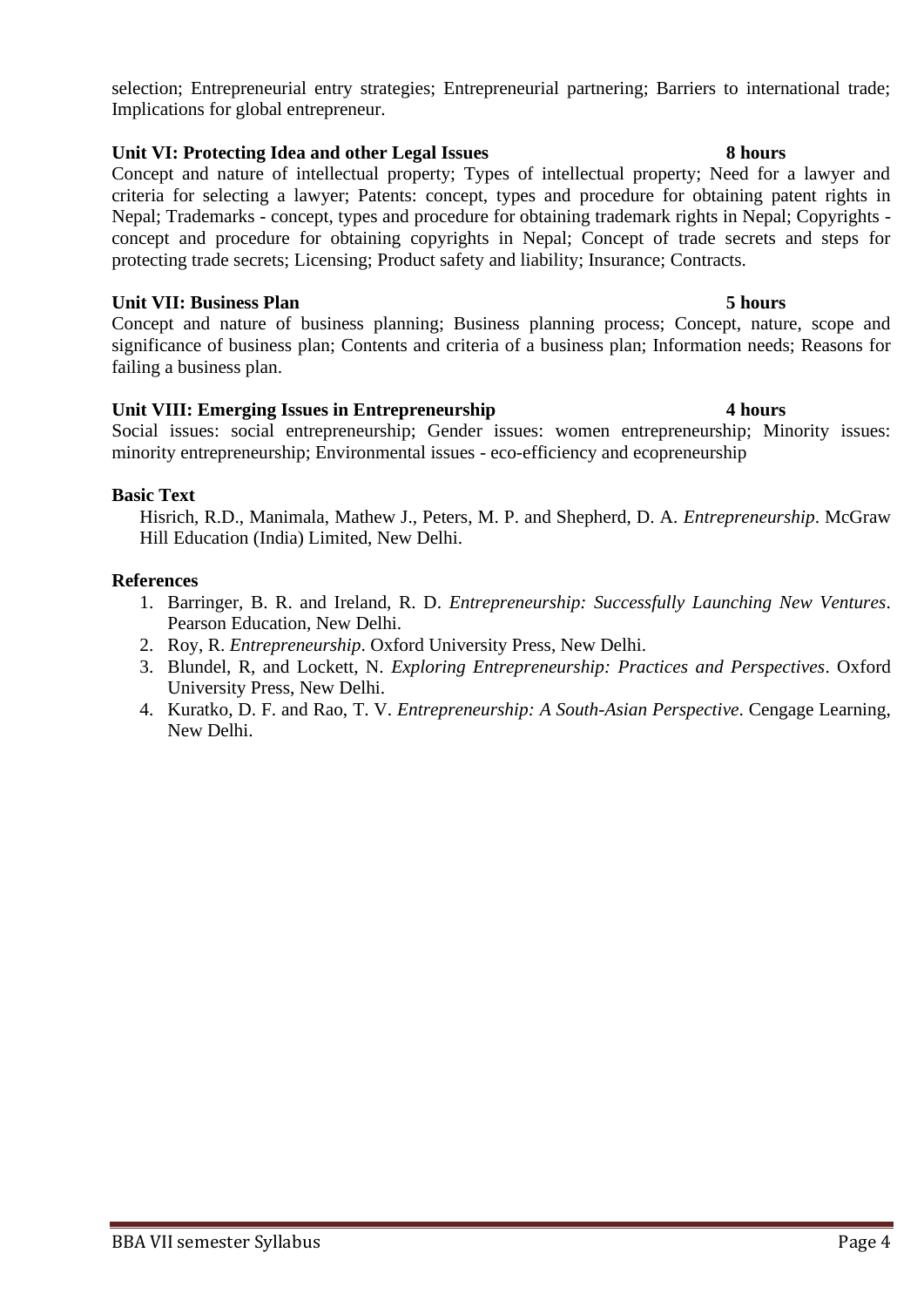## **FIN 436 Fundamentals of Financial Derivatives (Concentration III)**

## **Course Objectives**

The objective of the course is to familiarize students with the basic financial derivative instruments and their pricing principles. In particular, this course focuses on the economics of pricing derivative instruments, such as option, future, forward and swap. This course also helps students to design strategies for hedging risk by using the different financial instruments.

## **Course Description**

This is the first course in financial derivatives. Therefore, it begins with an introduction to derivatives and derivative markets and moves to basic principles of options and option pricing. Then it deals on forward and future markets, swaps, and over-the-counter derivative instruments; and finally, deals on derivative markets in the context of Nepal.

## **Course Outcomes**

By the end of this course, students should be able to:

- understand basic concepts, principles and practices related to derivative securities and derivative markets;
- understand option related terminologies, interpret option quotations and calculate payoff from option positions;
- value options using binomial and Black –Scholes-Merton option valuation models;
- pricing forward and future contracts and use them for hedging against risk;
- understand the significance of various swaps;
- familiarize with over-the-counter derivative instruments; and
- designing strategies for hedging risk.

## **Course Contents**

## **Unit I: Introduction 5 hours**

Derivative markets and instruments; core concepts in financial and derivative markets; spot and derivative markets; role of derivative market; myths in derivative markets; ethics in derivative markets; and career in derivative markets.

## Unit II: Structure of Option Markets **5 hours** 5 hours

Option terminologies; development of options markets; call and put options; over-the-counter options market; exchange-listed option trading; mechanics of trading; option quotation; types of options; transaction costs in option trading; and regulation of option markets.

## **Unit III: Principles and Model of Option Pricing 12 hours**

Principles of call and put option pricing; call-put parity; binomial options pricing model: features, single and multi-period binomial model; Black-Scholes-Merton options pricing model: assumptions, formula, factors affecting option price.

## **Unit IV: Forward and Future Contracts 10 hours**

Development of forward and future markets; forward vs. future markets; future traders; mechanics of future trading; principles of pricing forwards and futures: interest, cost of carry, convenience yield, and risk; difference between forward and future prices and the sources of difference; hedging with forward and futures: basis, short and long hedging, hedge ratio, and the risk of hedging.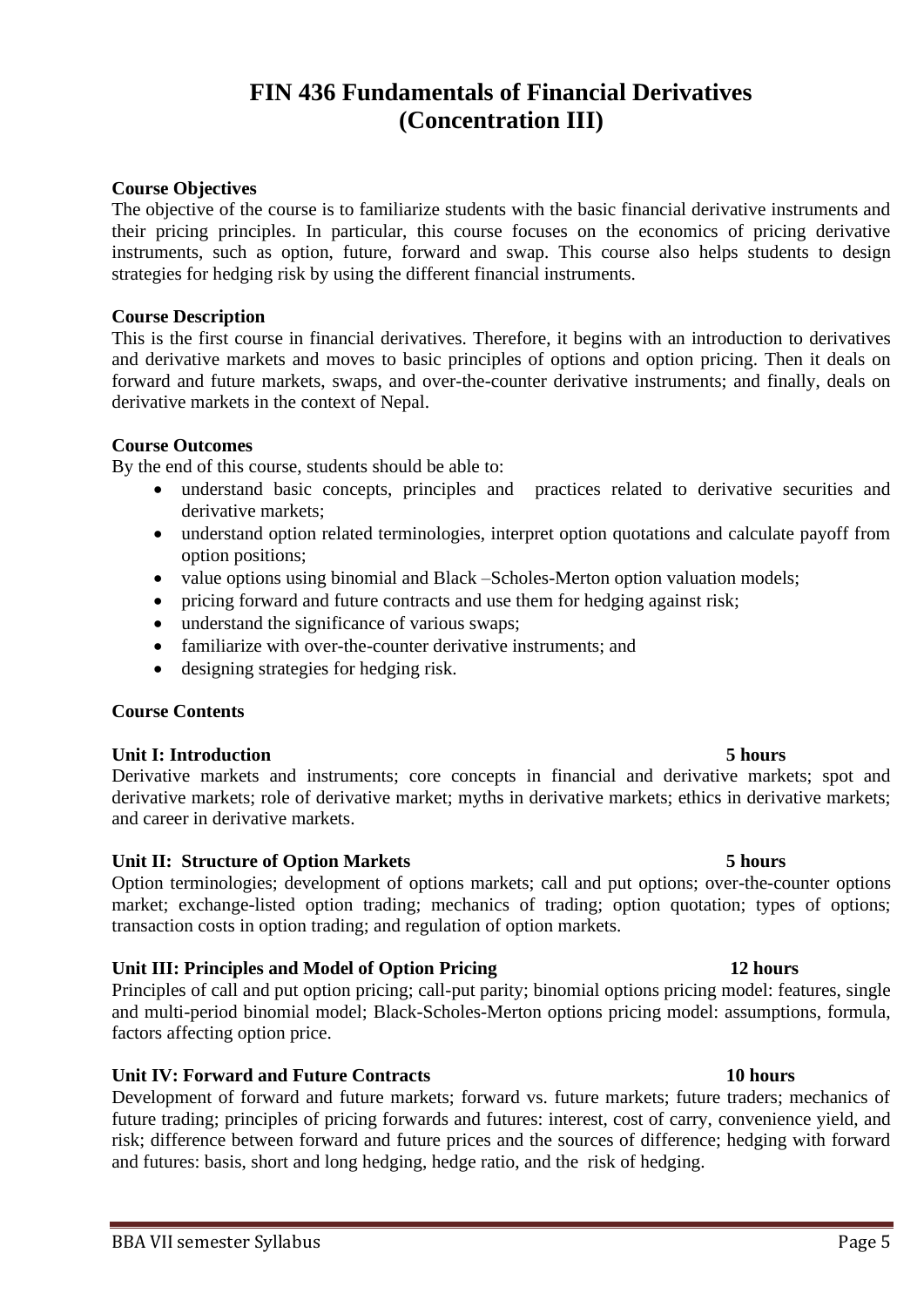## **Unit V:** Swaps 5 hours

Concept, nature and features of swaps; interest rate swaps; currency swaps; and equity swaps.

## **Unit VI: Over-the-Counter Products 6 hours**

Interest rate options: caps, floors and collars; Swap options; Exotic options; Credit derivatives: credit default swap, credit default exchange swap, credit spread derivatives, total return swap and credit-linked note; and difference between securitization and credit derivatives.

## **Unit VII: Derivative Markets in Nepal 5 hours**

Development of derivative markets in Nepal; instruments traded in the market; mechanics of trading, regulation of derivative markets in Nepal; and issues in derivative markets of Nepal.

## **Basic texts**

- 1. Chance, D. M. and Brooks, R. *An introduction to derivative and risk management*. New Delhi: Cengage Learning India Pvt. Ltd.
- 2. Kumar, S. *Financial derivatives*. New Delhi: Prentice Hall of India.

- 1. Hull, J. C., and Basu, S. *Options, futures, and other derivatives*. Singapore: Pearson Education Singapore Pvt. Ltd.
- 2. Parasuraman, N.R. *Fundamentals of Financial Derivatives*. New Delhi: Wiley India.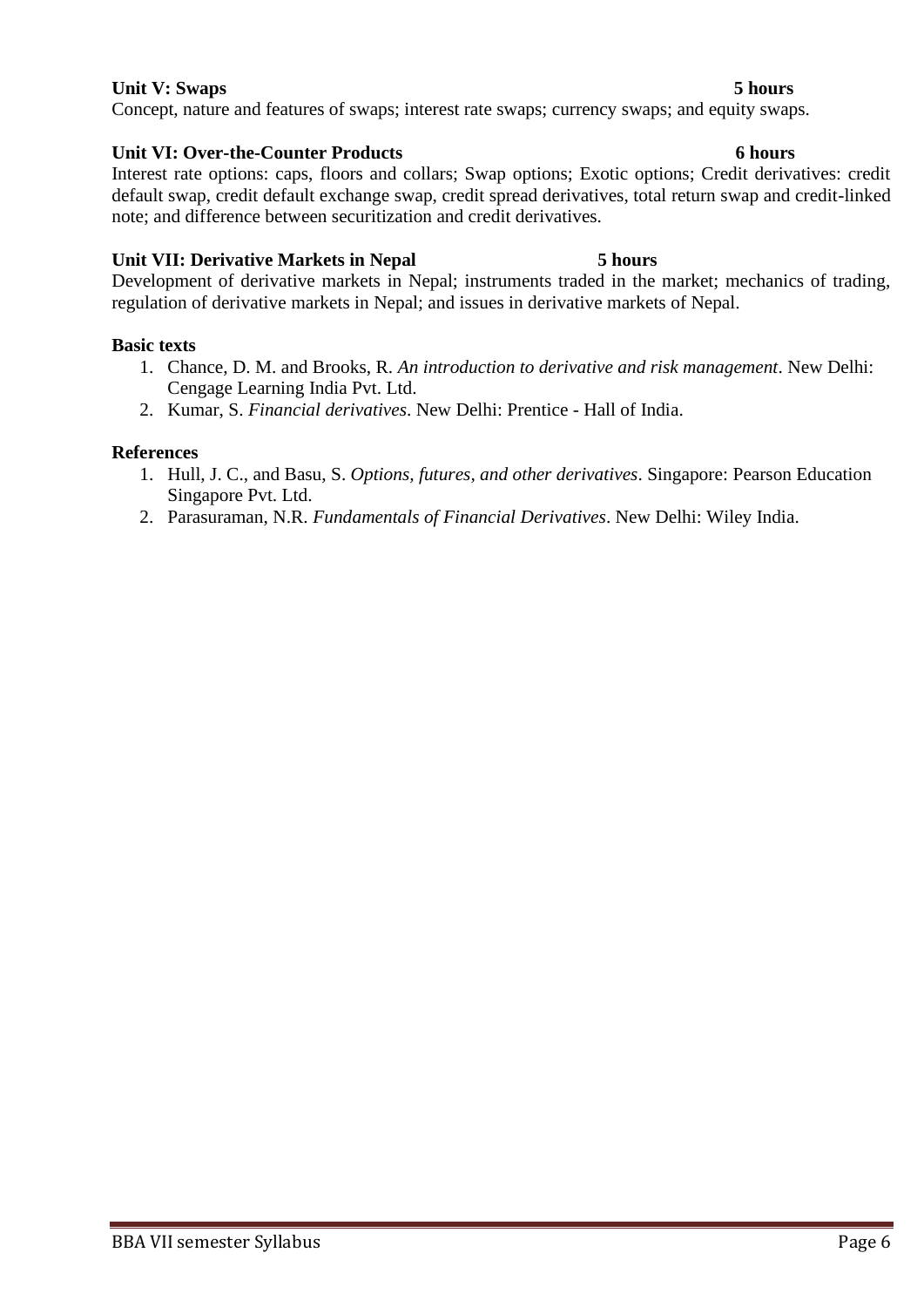## **NBE 398 Critical Thinking and Problem Solving (Elective Course - I)**

## **Course Objectives**

The main objectives of the course are to prepare students to be able to:

- identify flaws in arguments
- analyze the reasoning in newspaper articles, books and speeches
- assess the credibility and evidence and authorities
- make sound decisions and solve dilemmas
- **•** approach any topic with the ability to reason and think critically.

## **Course Description**

This is a course in critical thinking and problem solving for students who need reasoning skills for life and work. It focuses on the process of reasoning in a clear-headed and critical way, with the aims of developing an awareness of the importance of reasoning and of improving skill in analyzing and evaluating arguments.

## **Course Contents**

The following themes or topics are included:

- introduction to reasoning
- analyzing reasoning
- evaluating reasoning
- $\blacksquare$  recognizing implications
- evaluating evidence and authorities
- $\bullet$  skills in the use of language
- $\blacksquare$  exercising the skills of reasoning
- constructing reasoning

## **Teaching Methods**

The teaching method should be such that it guides students through the processes of critical reasoning in a clear and engaging way. Attention needs to be given to evaluating the credibility of evidence and constructing reasoning, and in doing all the exercises.

## **Basic Text**

Thomson, Anne. *Critical Reasoning: A Practical Introduction.* Third edition. London and New York: Routledge, 2009.

- 1. Fisher, A.E*. Critical Thinking: An Introduction*. Cambridge: CUP, 2001*.*
- 2. *Oxford Advanced Learner's Dictionary of Current English*. Eighth Edition. Oxford: OUP, 2010.
- 3. Leech, G.N., and Jan Svartvik. *A Communicative Grammar of English*. Third Edition. London: Longman, 2002.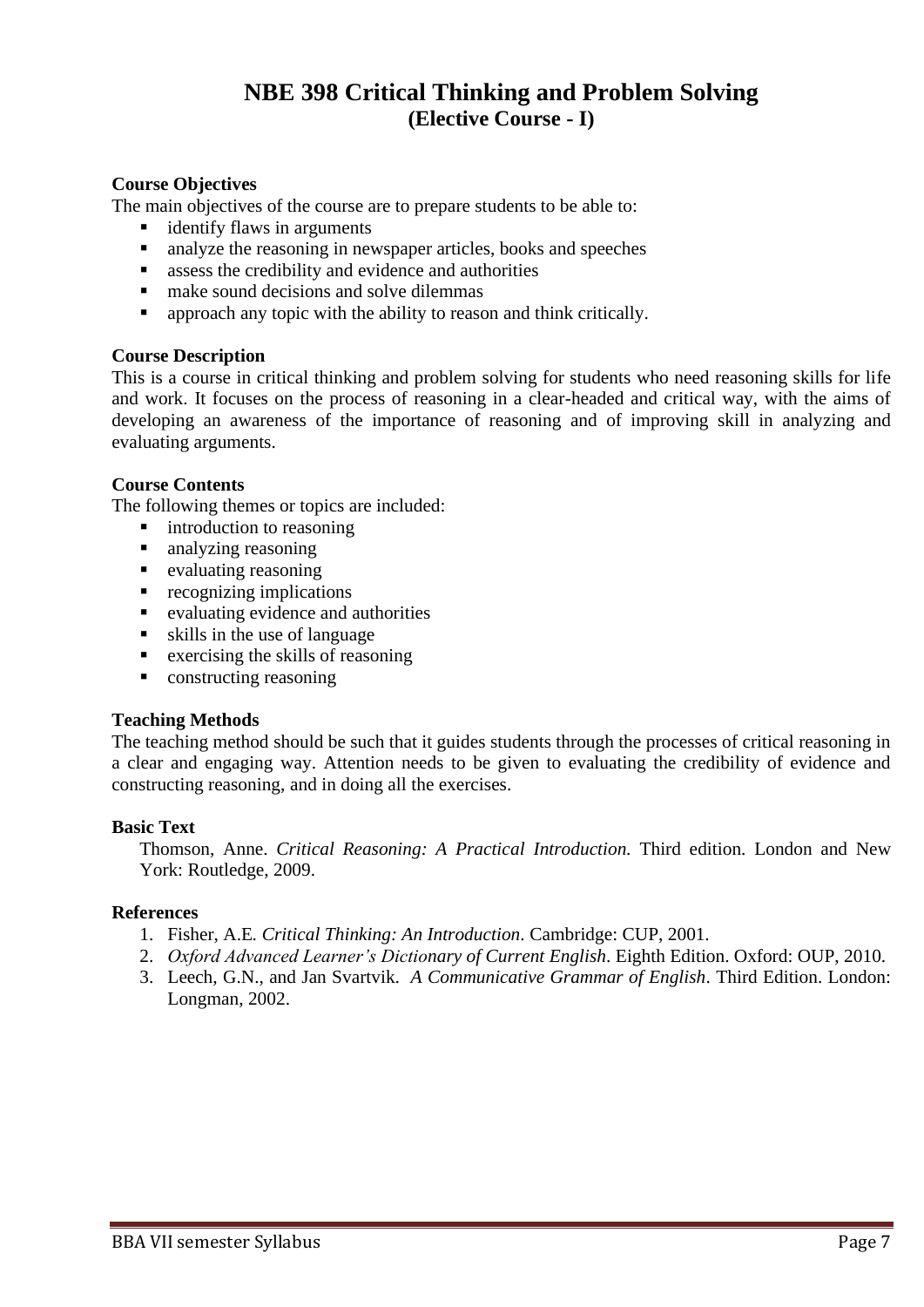## **NBE 391Society and Politics (Elective Course)**

## **Course Objectives**

The purpose of this course is to help students understand the Nepalese political and social institutions and government system and analyze the challenges and implications of Nepal's political, social, and economic development. This course is therefore characterized by an exploration of different ideas regarding the most appropriate means and ends of human participation in civic, social and political life. The course aims to enhance the student's capacity to engage in active citizenship, informed by the insights and skills of social and political sciences. Being an active citizen implies that students are aware and responsible members of a community. They can belong to a community in which there are many communities – sometimes with divergent values and identities – but all sharing some common sense of responsibility and shared civic space.

## **Course Description**

This course will present an overview of the political and social developments in contemporary Nepal. The first part of the course consists of a chronological analysis of Nepalese politics and international relations. In the second part the focus will be on various facets of contemporary Nepalese society, which may include education, women and gender issues, nationalism, religion, the environment, the aging and shrinking population, popular culture, and ethnic and social minorities.

## **Course Outcomes**

Upon completion of the course, students should be able to:

- Understand the social systems within which people act, locally, nationally and more widely;
- Know important facts, concepts, and theories pertaining to Nepalese society, government and politics;
- Understand the importance of human rights and responsibilities for human dignity and for democratic modes of governance;
- **•** Develop interest and capacity for active participation in the social and development activities;
- Discuss the gender, equality and empowerment issues;
- Explain the concept and practices of public affairs management and policy formulation process;
- Develop a sense of care for others and a respect for and a valuing of diversity in all areas of human life within the parameters of human rights principles.

## **Course Contents**

The following themes or topics are included:

- An overview of Nepalese political and social systems
- Political parties, interest groups, and mass media
- **■** Institutions of Government of Nepal
- The organizational structure of government(s) in Nepal, including local, district, regional and national levels
- Public affairs management and policy formulation process
- Human rights and civil liberties
- Rural society and inclusiveness issues
- NGOs and development
- Citizenship practices, civil society, and the state
- Diversity, social partnership and participation in development
- Governance issues
- Gender, equality, empowerment issues
- Nepal in the world arena
- Contemporary political and social issues in Nepal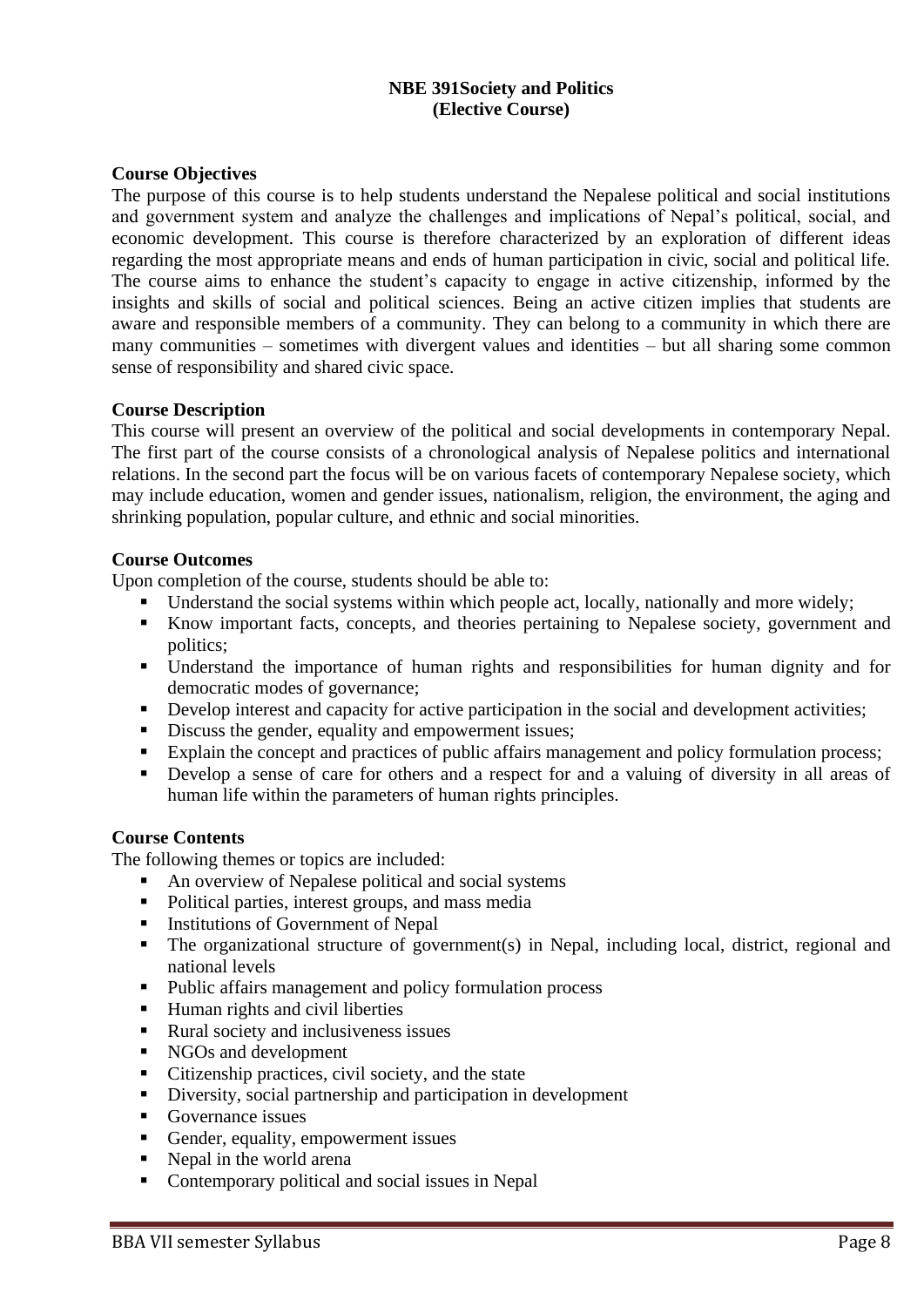- 1. Lewis, D. *The Management of Non-Governmental Development Organizations: An Introduction,* Lynne Rienner, London.
- 2. Howell, J. and Pearce, J. *Civil Society and Development: A Critical Exploration*. Lynne Rienner, London.
- 3. Drake, M. S. *Political Sociology for a Globalizing World*. Cambridge: Polity Press.
- 4. Nash, K. *Contemporary Political Sociology: Globalization, Politics, and Power*, Oxford and Massachusetts: Blackwell Publishers, Inc.
- 5. Abraham M. F. *Modern Sociological Theory,* OUP, New Delhi.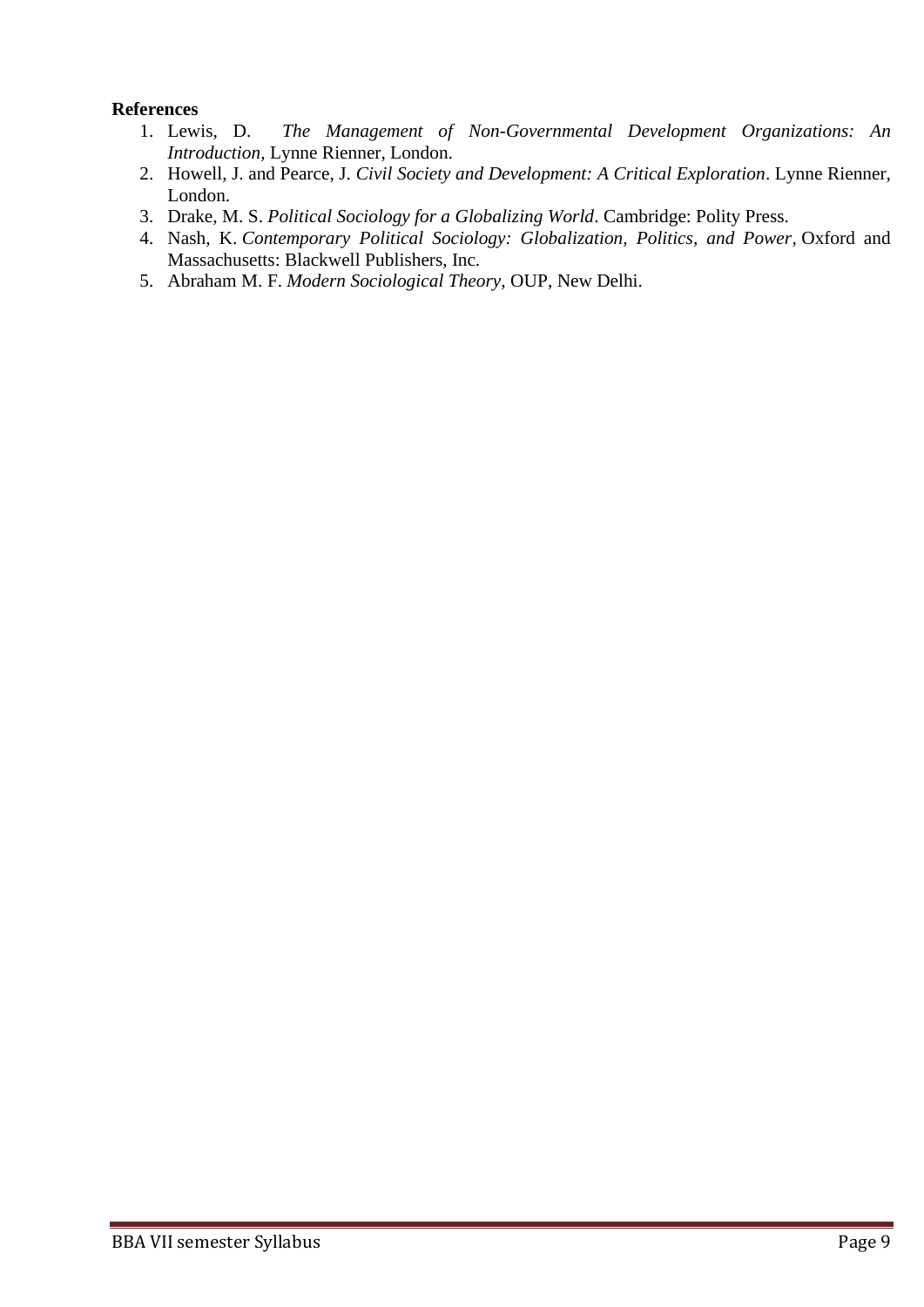## **NBE395 Energy and Sustainable Development (Elective Course)**

## **Course Objectives**

This course attempts to highlight the basic issues on the relation between material/energy resources, the environment and sustainable development. Technological changes on greater efficiency of energy utilization, exploitation of renewable energy, adoption of cleaner environmental practices, and waste reduction that can lead to sustainable development will be explored. Specifically, management of energy and environment towards sustainability will be introduced.

## **Course Description**

Principles, concepts and practices of energy and sustainable development will be introduced to students. It will examine the environmental, economic, and social dimensions of SD by focusing on growth and needs of human population, changing patterns of consumption, production, and distribution of resources and the associated environmental impact over time. Consideration will be given to the driving forces that influence SD with special reference to the impact on water resources, energy sources and uses, and waste management.

## **Course Outcomes**

Upon successful completion of this course, students will be able to:

- Understand the basic concepts related to energy and sustainable development
- **•** Perform basic analysis of energy systems
- Explain problems with current energy and environment assessment practices
- Discuss the environmental, economic and social dimensions of sustainable development
- Describe possible solutions to current energy problems
- Explain the concept, policies and practices regarding renewable energy

## **Course Contents**

The following themes or topics are included:

- Energy's role in social, economic, and sustainable development.
- Conventional energy technologies and resources.
- Renewable energy technologies for buildings (including heating/cooling), power generation, transport, and agriculture.
- Environmental comparisons and climate change impacts.
- Environmental impacts and comparisons across a range of energy supply echnologies.
- Environmental assessment chains.
- Economic analysis and comparisons -life cycle analysis, financial analysis, cost of conserved energy, and externalities.
- Cost assessment of supply technologies vs. energy-efficiency.
- Subsidy justifications, other tax and incentive policies
- Renewable energy policies, including feed-in tariffs, portfolio standards, targets, tax incentives, and bio-fuels mandates.
- Energy markets and governance
- Energy and climate change
- Sustainable energy futures.

- 1. Boyle, G.*Renewable Energy: Power for a Sustainable Future*. Oxford University Press, New Delhi.
- 2. Everett, B., Boyle, G., Peake, S. andRamage, J.*Energy System and Sustainability.* Oxford University Press. New Delhi.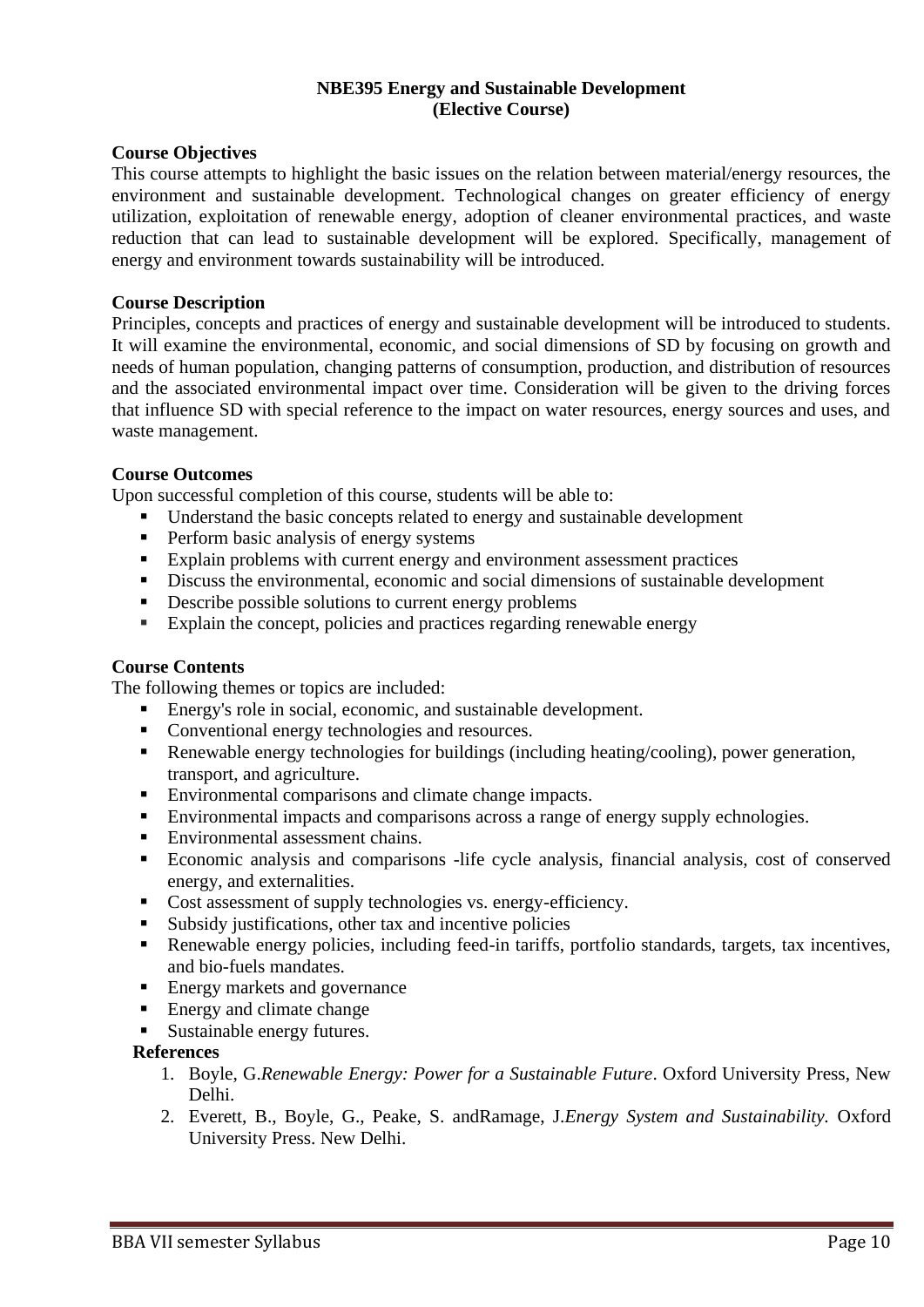## **NBE 397 Population Dynamics and Development Challenges (Elective Course)**

## **Course Objectives**

The purpose of this course is to review major trends in Nepalese population changes and how these changes can be addressed (policy, strategy and practice) including issues and challenges to implementation, effectiveness and impact, and implications for key stakeholders. Particular emphasis is placed on population changes and needs related to youth, aging, health and disability.

## **Course description**

This course examines the key relationships between population, natural resources and development in Nepal. The justification is that, Nepal is not only the poorest country with little development but also has the higher rate of population growth which militate against development efforts. This course attempts to discuss problems related to population and development in Nepal, and what Nepal should do to achieve sustainable development.

## **Course Outcomes**

Upon completion of this course students will be able to:

- Understand the concept of population
- **•** Describe major trends in Nepal's population changes;
- Identify important factors of population dynamics fertility, mortality and migration and theirgeneral impact on social development.
- Discuss various policies related to population dynamics and natural resourcemanagement for sustainable development;
- Discuss the linkage between population dynamics and development challenges;
- Explain the social, economic and environmental implications of population changes and implications for people-centered and sustainable development;

## **Course Contents**

The following themes or topics are included:

- Population dynamics population size, density and growth, population changes, population ageing, current status, problems, and prospects in Nepal;
- Challenges of changing population and age distributions;
- Linkage between population dynamics and development challenges;
- Migration, urbanization and development;
- Gender equality and the empowerment of women;
- **•** Demographic effects of changing women's roles (such as on the labor force participation);
- The effect of demographic characteristics on poverty and development activities in Nepal capital swallowing, age dependent effects, investment diversion effects, and environmental concerns;
- Concern on population growth versus food, energy and resources;
- Population pressure on natural resources and possible solutions;
- Possible effects of demographic changes on businesses, marketing and socio-economic development;
- Achieving sustainable development and ensuring environmental sustainability
- Social security system in Nepal;
- **Effects of legal and illegal out migration to foreign countries;**
- Population related policies and programs in Nepal.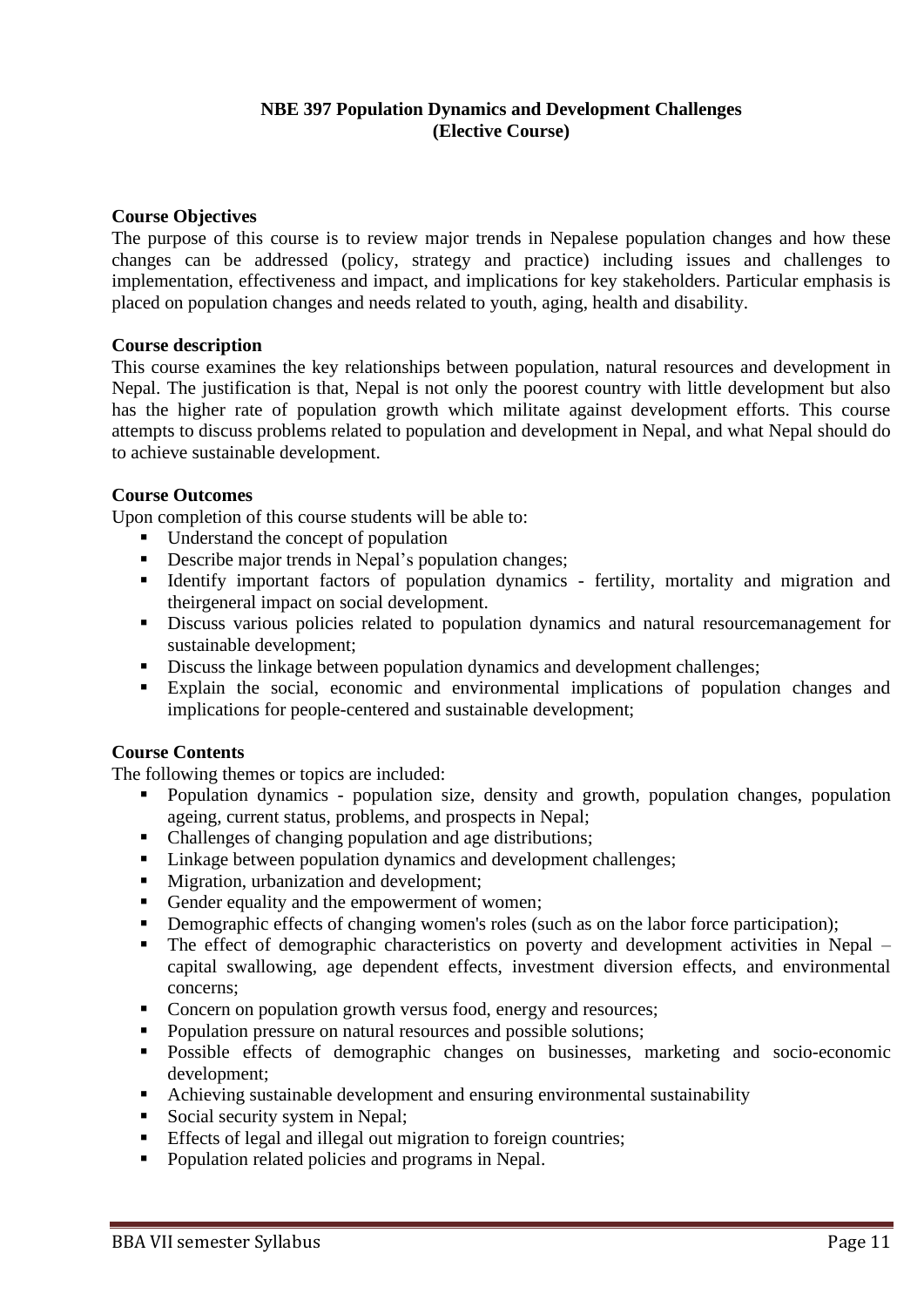- 1. Birdsall, N., Kelley, A. C. and Sinding, S. W.*Population Matters: Demographic Change, Economic Growth, and Poverty in the Developing World*. Oxford University Press, New Delhi.
- 2. Weeks, J. *Population: An Introduction to Concepts and Issues*, Wordsworth Learning. Singapore.
- 3. Bhasin, K. *Understanding Gender*, Kali for Women Publishers, New Delhi.
- 4. Kawadia, G. and Ahuja, K. *Environmental Issues of Development.*Ambala: Associated Publishers.
- 5. United Nations. *Population Challenges and Development Goals.* UNO.
- 6. K. C., Bal K. *Population and Development in Nepal*. Central Department of Population Studies, TU.
- 7. CBS. *Population Census of Nepal and Other Related Publications.*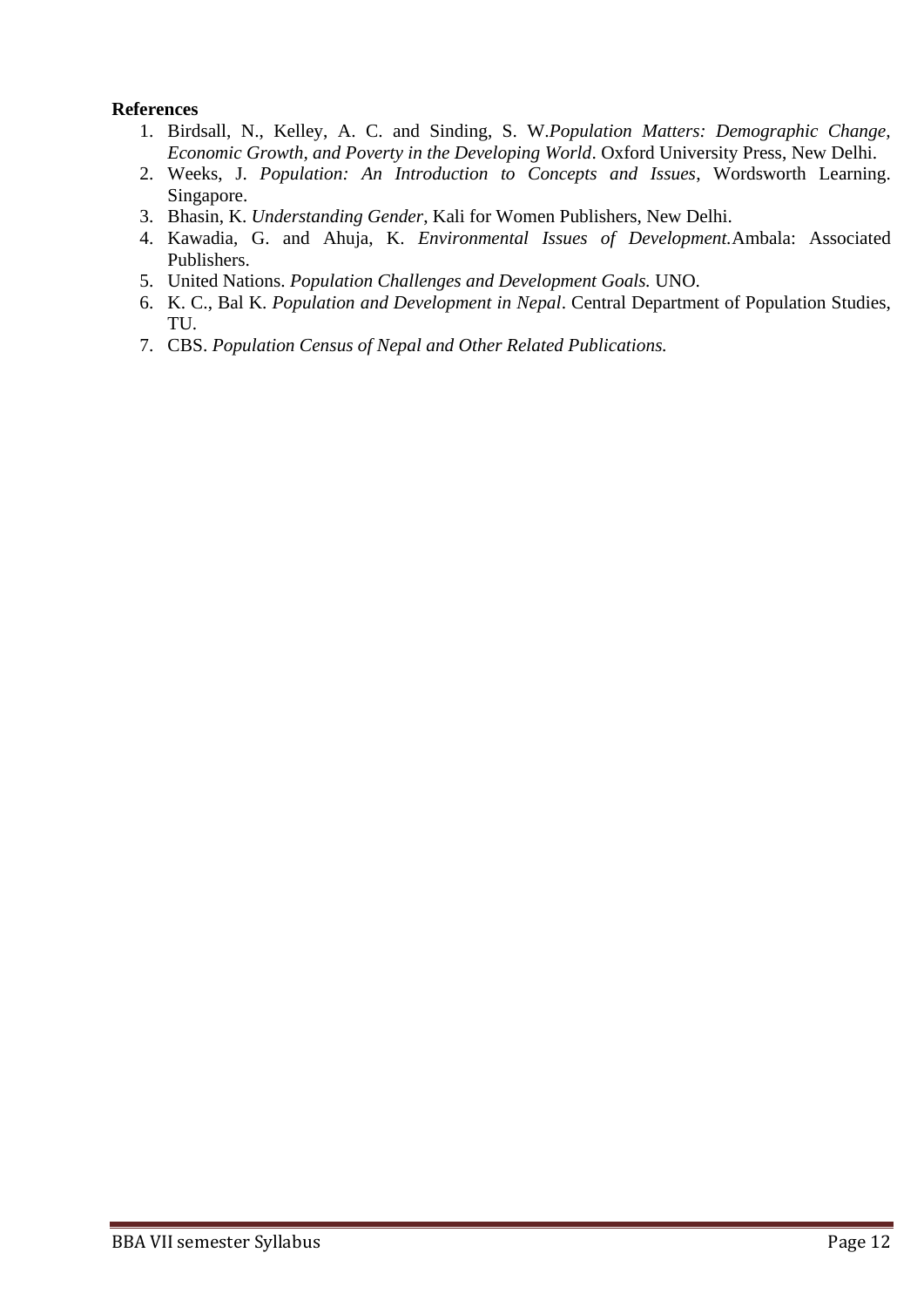## **NBE393 Social Ecology and Environment (Elective Course)**

## **Course Objectives**

The objective of this course is to provide students with insights into the dynamics of humanenvironment interactions in Nepal. The ecology of human societies is about connections between ecological and human social, cultural, and organizational processes. It is a very broad and general subject that crosses numerous scientific disciplines. It therefore has to be approached in a broad and general way, with an emphasis on theoretical ideas.

## **Course Description**

The core theme of social ecology and environment course is to understand the concept and quality of people–environment relationships. The course is designed around the main themes like environment, poverty and development; risk and adaptation to natural hazards and climate change; conservation, deforestation and biodiversity; and issues related to environmental policies and programs.

## **Course Outcomes**

By the end of the course, students should be able to:

- Explain the concept and core principles of social ecology and environment;
- **EXECUTE:** Discuss current environmental issues with an understanding of the basic social ecological concepts involved.
- Identify and describe major approaches that help to integrate social and ecological, or humannatural systems, dynamics, or understandings;
- **•** Describe the multidimensional structure of human environment;
- Analyze the strengths and weaknesses of different approaches, including how they may help navigate environmental change;
- Analyze and express what purposeful socio-ecological change and awareness might entail, and understand how such changes might be engineered or fostered through policy, management, or other interventions;
- Explain how ecological culture works as a means of harmonizing interactions between society and nature.

## **Course Contents**

The following themes or topics are included:

- Concept of social ecology
- [Core principles of social ecology](http://www.ecologyandsociety.org/vol18/iss1/art7/#coreprincipl8)
- Human-environment system and transactions
- Multidimensional structure of human environment
- Concept of ecosystem; various ecosystems and their features
- Social hierarchy and domination over resources
- Social culture and economic relationship
- Present day socio-ecological crisis
- $\blacksquare$  Environment and public policy
- Global environmental change
- Social Impact Assessment
- Ecological awareness
- Sustainability of social ecological system
- Ecological culture as a means of harmonizing interactions between society and nature.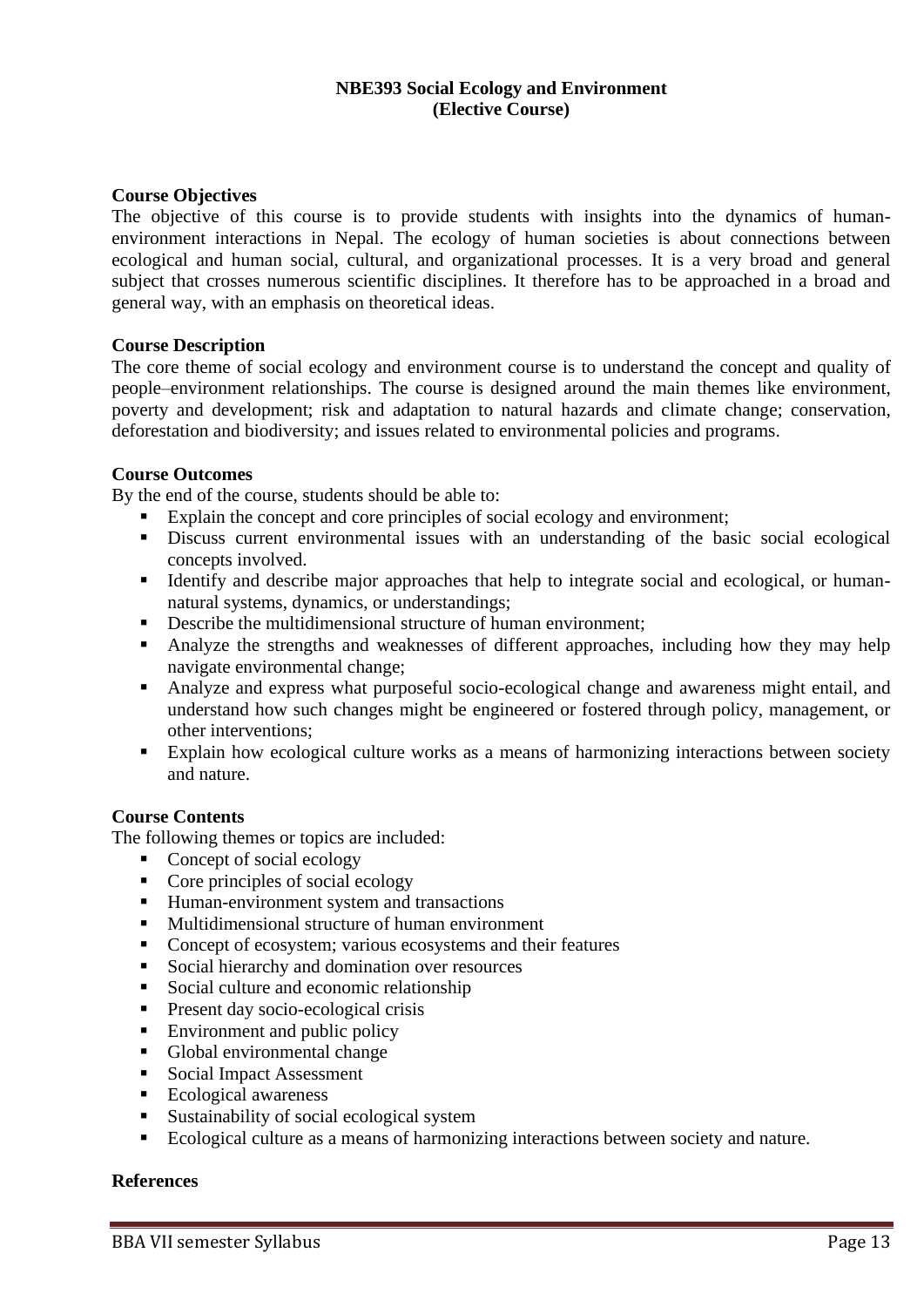- 1. Kogent, *Energy, Environment, Ecology and Society*. Wiley India, New Delhi.
- 2. Harper,C. L. *Environment & Society,* Pearson/Prentice Hall
- 3. Sutton, M. Q.and Anderson, E. N.*Introduction to Cultural Ecology,* Altamira Press
- 4. Rajagopalan, R. *Environmental Studies: From Crisis to Cure.* Oxford University Press. New Delhi.
- 5. Sankar, A. *Environmental Management*. Oxford University Press. New Delhi.
- 6. DeSimone, L. D. and Popoff, F. *Eco-efficiency: The Business Link to Sustainable Development.* MIT Press.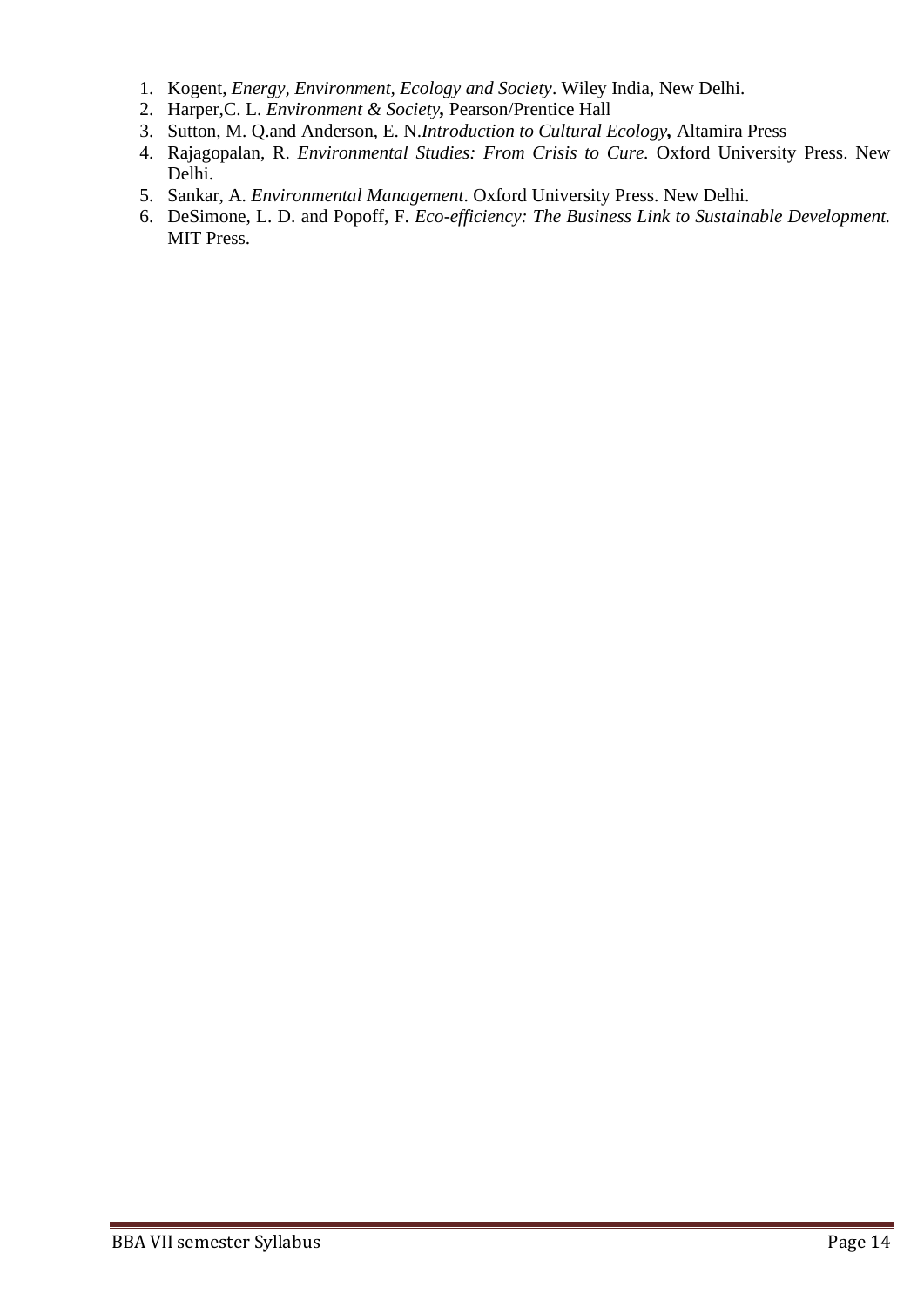## **Management of Technology (Elective Course)**

## **Course Objectives**

The course focuses on different matters of importance and issues related to management of technology in the organizational context.It builds on students' knowledge about the role of technology in today's business world. They will understand how to better select technological opportunities and understand organizational challenges that prevent these technologies from being successful.

### **Course Description**

This course is concerned with the management issues surrounding the technology being used in organizations. The focus will be on the theoretical and practical aspects of management of technology in organizations. This course is also concerned with human and organizational issues as well as strategic and operational issues related to technology introduction and use. It provides frameworks and management principles that managers can employ to cope with the challenges inherent in the implementation of rapidly advancing technology.

## **Course Outcomes**

By the end of the course,students should be able to:

- Explain the key concepts and the dynamics of technology as used in business;
- **EXECUTE:** Discuss the management issues related to technology acquisition, application, protection and maintenance;
- Analyze and formulate technology policies and strategies for business organizations;
- Know how to implement technology policies and strategies;
- Understand how to manage ideas and knowledge in a technology-based organization;
- **Example 1** Facilitate organizational change and sustainable improvements at the enterprise level through competitive work systems.

## **Course Contents**

The following themes or topics are included:

- Introduction and key concepts of technology management
- Sources and types of technology
- Changing context of technological environment
- Critical factors in managing technology
- Strategic implications of technology
- Needs assessment of technology
- Industrial analysis and technology planning
- Technology choice and life cycle
- Technology acquisition and utilization
- Technological forecasting
- Organizational implications of technology
- Financial aspects in technology management
- Social issues in technology management
- Technological change and industrial relations
- **•** Technology assessment and environmental impact analysis
- Human aspects in technology management
- **EXECUTE:** Technology transfer, licensing, joint venture, technology alliance
- Technology management scenario in Nepal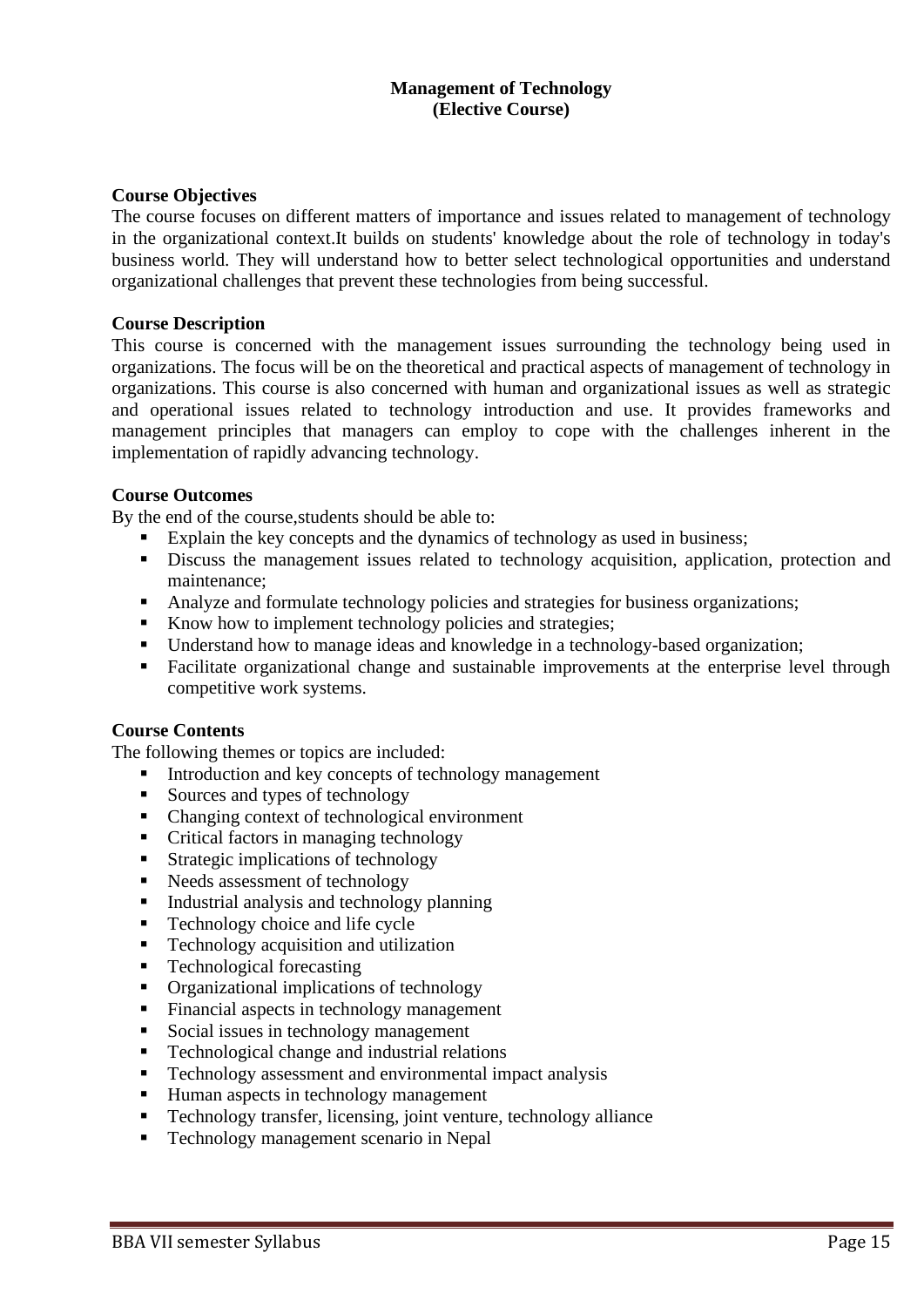- 1. Khalil, T. *Management of Technology: The Key to Competitiveness and Wealth Creation*. Tata McGraw Hill.
- 2. Rastogi, P. N. *Management of Technology and Innovation: Competing through Technological Excellence.* Sage Publications.
- 3. Schilling, M. *Strategic Management of Technological Innovation*. McGraw-Hill.
- 4. Burgelman, R. A., Christensen, C. M. and Wheelwright, S. C. *Strategic Management of Technology and Innovation.* McGraw-Hill, Boston.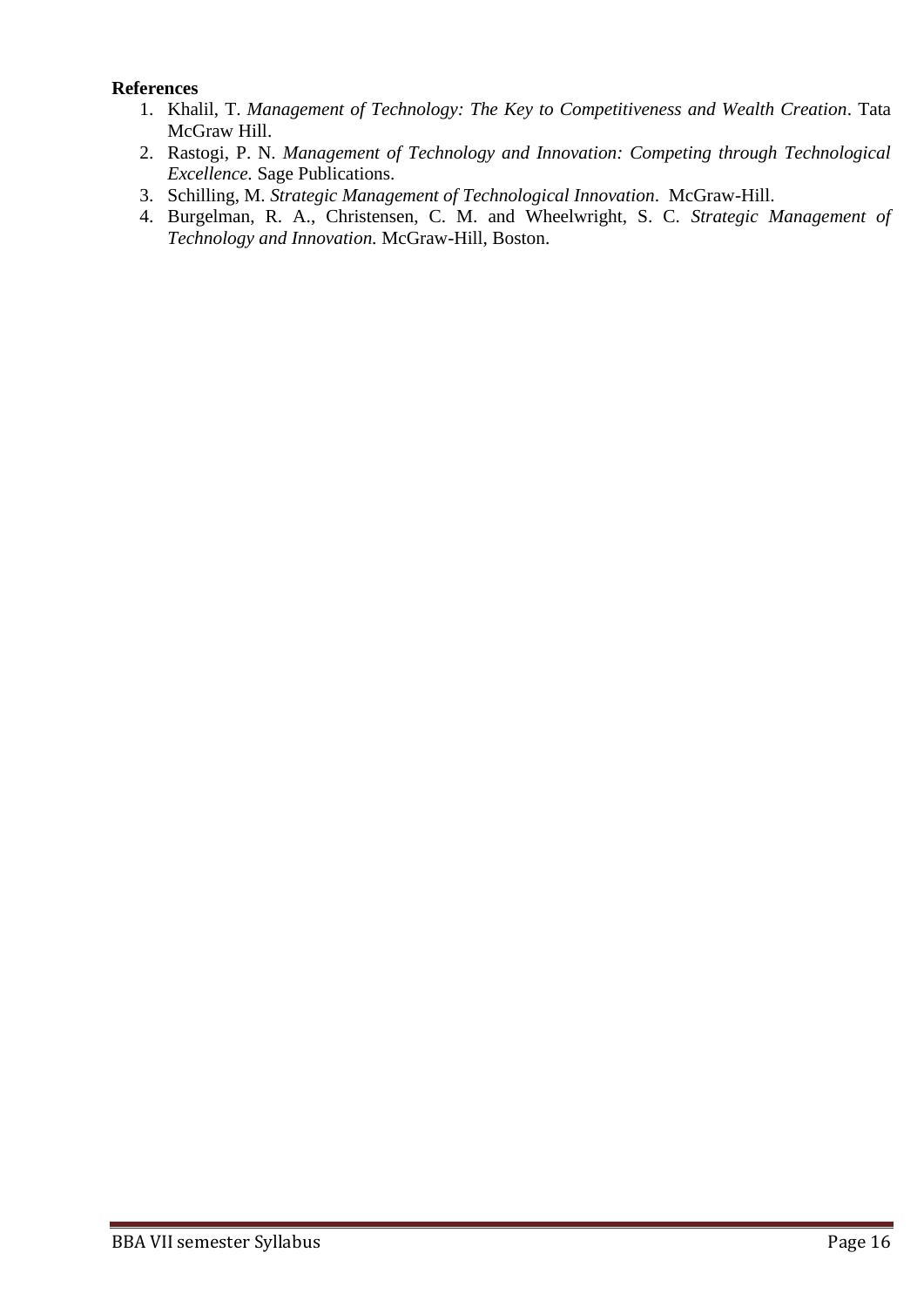## **NBE 392 Econometrics (Elective Course)**

## **Course Objectives**

This course aims at providing knowledge and skills on the application of the basic econometric tools for estimating, testing and forecasting economic relationships with the use of computer software packages like SPSS and Excel. In particular, the course aims to give students an awareness of the empirical approach to economics and the value this can add to decision making for consumers, firms and governments.

## **Course Description**

The course covers elementary econometrics and makes extensive use ofeconometric software packages for quantitative and statistical analysis. Students willlearn how to analyze empirical data, draw conclusions from it and discuss the limitations ofthe analysis. The main topics include linear and nonlinear, simple and multiple regression models, assumptions of fitting regression, its remedial measures, various functional forms and their implications and the use of instrumental variables.

## **Course Outcomes**

By the end of this course, students should be able to:

- Understand the nature and use of economic data.
- **•** Describe and apply the classical linear regression model and its implications to cross sectional and time series data.
- Describe and detect violations of assumptions and their remedial measures.
- Make use of econometric software packages as tools of quantitative and statistical analysis to compute empirical results.
- Understand specification bias and use of instrumental variables.
- Enable students to apply these methods in their own research;

## **Course Contents**

## **Unit I: Introduction to Econometrics**

Meaning, scope and goals of econometrics; Methodology of econometrics; Mathematical and statistical prerequisites; Role of computer and software packages in econometrics.

## **Unit II: Simple Regression Analysis**

Specification of dependent and independent variables; Stochastic and non-stochastic relations; Parameters of regression model; The disturbance term; Goodness of fit; The regression line; Residuals; Hypothesis testing and use of "t" test, "F" test, etc; Mean prediction and individual prediction and their confidence intervals.

## **Unit III: Multiple Regression Analysis**

Obtaining multiple regression coefficients; A priory relation between dependent and independent variables; Interpretation of regression coefficients; Multiple R and coefficient of determination,  $R^2$ ; ANOVA F test of the joint explanatory (independent) variables, Acceptance and rejection of hypothesis; Confident interval for regression parameters; Testing linear restrictions,; Scaling and unit of measurement. he basic ideas of multiple regression analysis; The problems of estimation and inference; The nonlinear regression.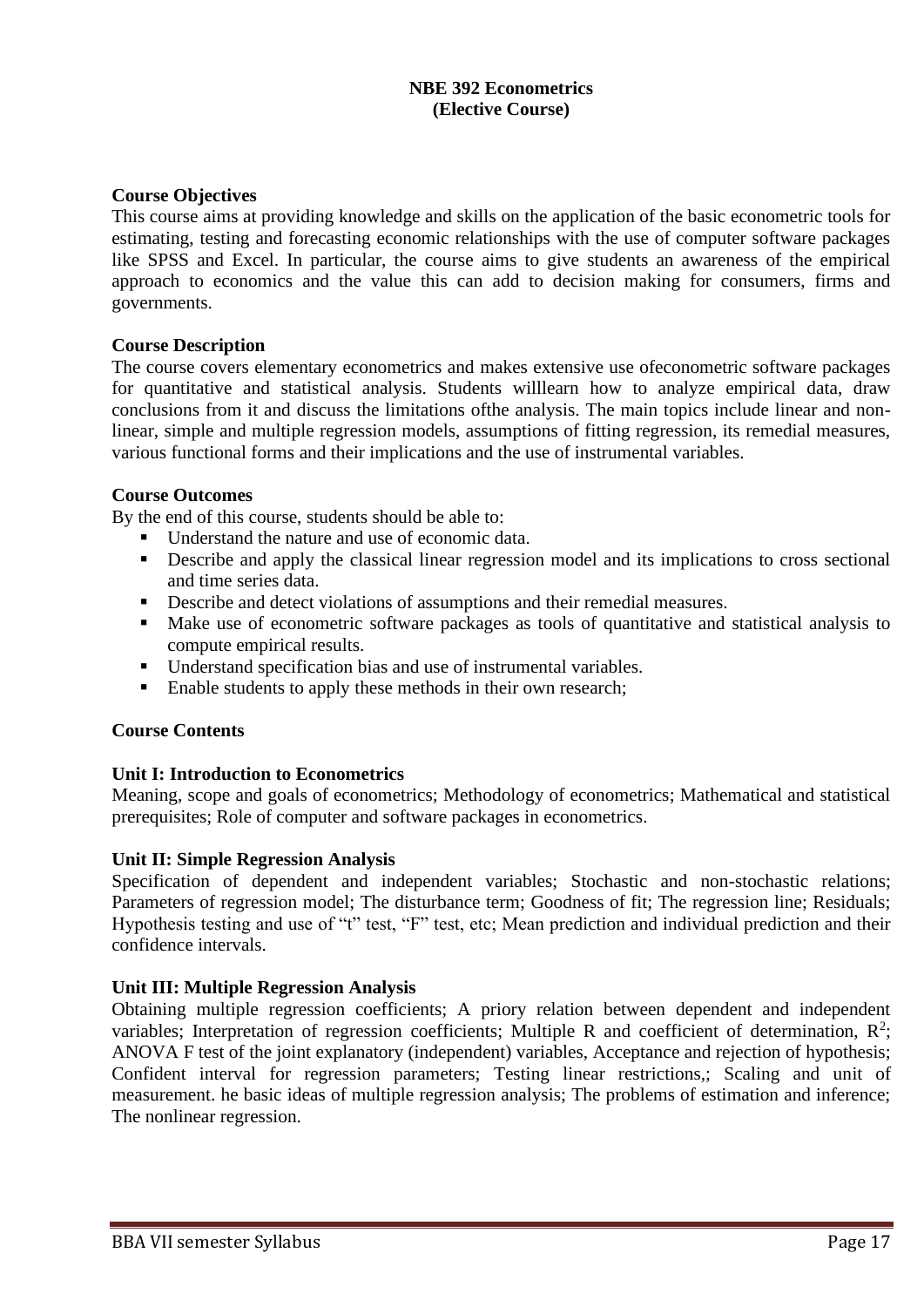## **Unit IV: Assumptions of Classical Linear Regression (OLS) Model**

Nature of assumptions of OLS; Relaxing assumptions of OLS – autocorrelation (detection, implications and remedial measures), Multi-collinearity( detection, implication and remedial measures), Hetroscedasticity ( detection, implications and remedial measures), Normality (detection, implication and remedial measures).

## **Unit V: Specification and Instrumental Variables**

Model specification; Nature of specification errors; Effects of omitting relevant variables; Instrumental variables (Proxy variables); Conditions for using instrumental variable.

## **Basic Texts**

- 1. Gujarati, D. N., Porter, D. C., and Gunasekar, S. *Basic Econometrics.* Tata McGraw Hill India.
- 2. Wooldridge, J. M. *Introductory Econometrics: A Modern Approach.* South-Western.

- 1. Kousoyiannis, A. *Theory of Econometrics.* Macmillan Press Ltd., London.
- 2. Dougherty, C. *Introduction to Econometrics.* Oxford University Press, New Delhi.
- 3. Stock, J. H. and Watson, M. W. *Introduction to Econometrics, Update".* Pearson Education, New Delhi.
- 4. Gujarati, D. *Econometrics by Example.* Palgrave Macmillan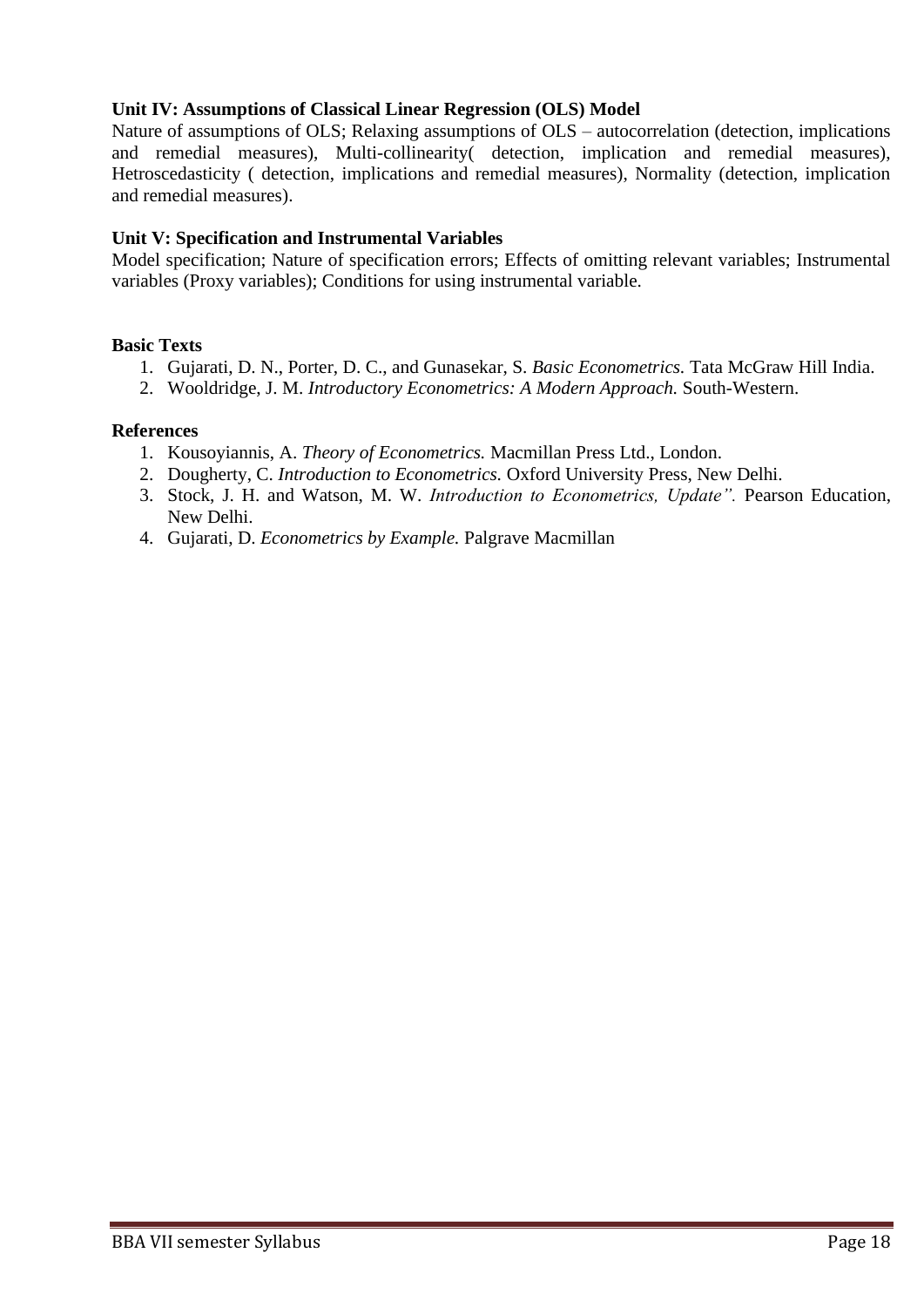**Concentration**

**Human Resource Management**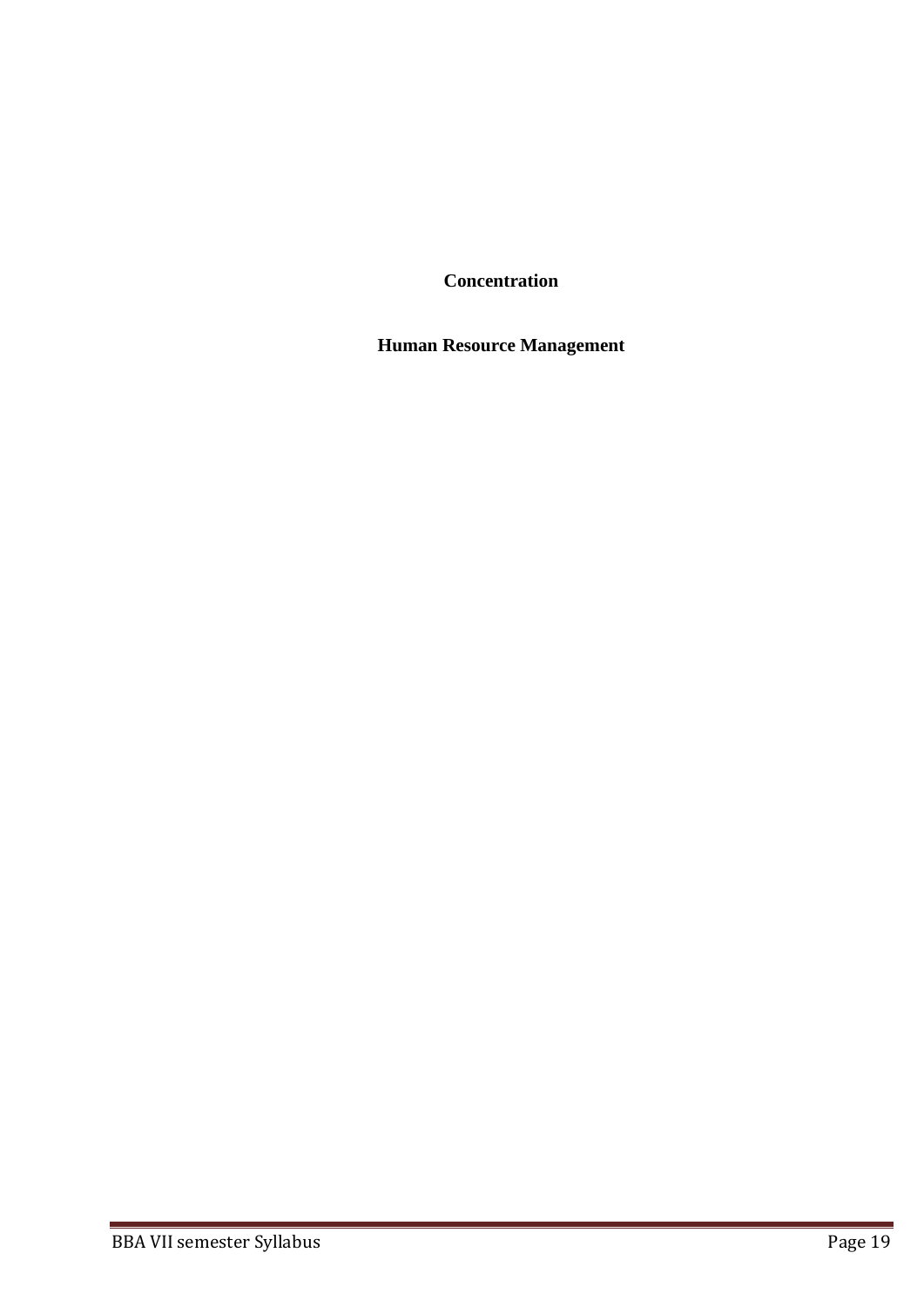## **Course Objectives**

This course provides a basic introduction to the field of labour-management relations. It gives a balanced perspective of the requirements and goals of both union and management and prepares students to deal with labour-management relations issues in the workplace.

## **Course Description**

This course deals with the context, policy, institutions and mechanisms of labour-management relations and includes labour relations system, environment, policy and legislation, trade unionism, industrial disputes, collective bargaining, workers' participation, work-place environment, wage issues and ILO and Nepal.

## **Course Outcomes**

Upon completion of this course, students will be able to:

- Explain the concept of labour-management relations, the actors of the system, and the environmental forces influencing the labour relations climate;
- **•** Discuss the concept of unionism and outline the rights, duties, and obligations employers and unions have under the Labour Act of Nepal;
- Identify and discuss the causes, types and consequences of labour disputes;
- Review the preparatory and execution elements of collective bargaining and of processes to break impasse such as strikes, lockouts, conciliation, and arbitration;
- **EXECUTE:** Discuss the principles of employee discipline, grievance procedure and process;
- Explain the wage determination concept and issues and its effects on labour -management relations;
- **•** Provide examples of when union-management collaboration and participation are appropriate and discuss how such collaboration can best be achieved;
- Explain the activities of ILO in Nepal.

## **Course Contents**

## **Unit I: Labour Relations System 5 Hours**

LRS – concept: Players of LRS – their composition, features and role in labour relations; Labour relations theory - historical development and current status.

## **Unit II: Labour-Management Relations Environment 8 Hours**

Labour-management relations climate – social, political, legal, labour market and economic forces influencing labour-management relations in Nepal; Labour legislation in Nepal – main provisions and features of the Labour Act, Trade Union Act and Bonus Act; Structure of labour administration in Nepal; Employers' associations in Nepal.

## **Unit III: Trade Unionism 6 Hours**

Concept; Functions and responsibilities of trade unions; History of trade union development in Nepal; Legal framework; Registration and recognition of trade unions; Existing structure of trade unions; Problem of multiple unionism; Inter-union conflict; International trade union federations.

## **Unit IV: Industrial Disputes in Nepal 9 Hours**

Definition; Causes and effects of industrial disputes in Nepal; Types of disputes – legal and illegal, overt and covert expressions of conflict; Unfair labour practices; Procedures of making claims and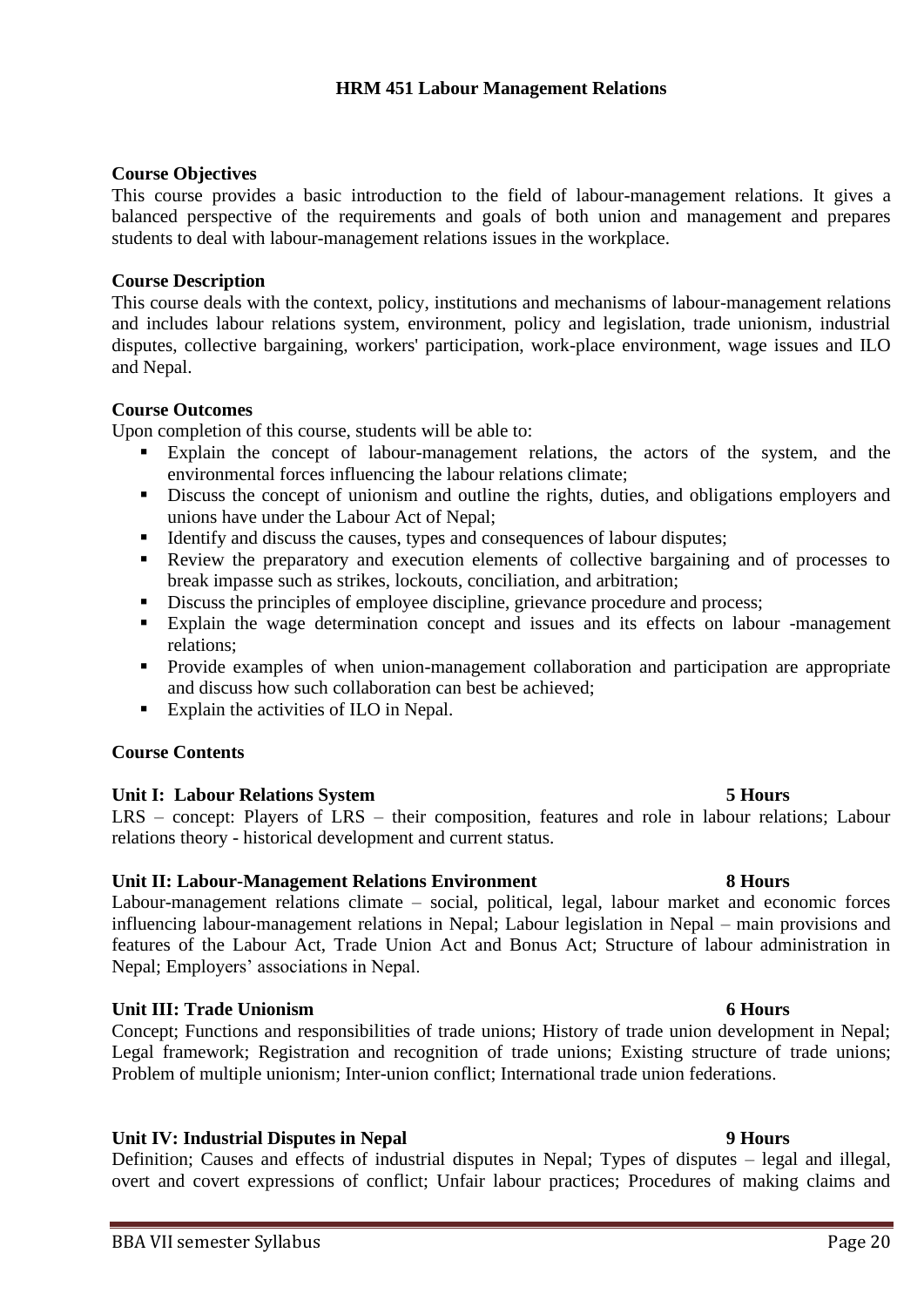complaints by unions; The grievance handling procedure; Industrial relations machinery – prevention and settlement of disputes; Conciliation and arbitration systems; Labour court – its composition and functioning.

## **Unit V: Collective Bargaining 5 Hours**

Concept, nature, purpose and significance of collective bargaining; Collective bargaining system; Prerequisites for collective bargaining; Legal framework of collective bargaining; Collective bargaining in Nepal.

## **Unit VI: Workers' Participation 4 Hours**

Concept, purpose and significance; Forms of participation; Legal provisions in Nepal;

## **Unit VII: Wage Issues in Labour Relations 6 Hours**

Wage components; Criteria and methods of wage determination; Minimum wage policy in Nepal; Wage differentials; Union influence in wage fixation; Profit sharing and incentive systems.

## **Unit VIII: ILO and Nepal 5 Hours**

Objectives and structure of the ILO; International Labour Standards; Nepal's response to ILO conventions and standards; ILO and labour related activities and projects in Nepal.

## **Basic Texts**

- 1. Pant, P. R and Manandhar, N. *Industrial Relations in Nepal*. FNF and IRF, Kathmandu.
- 2. Venkata Ratnam, C. S. *Industrial Relations*,: Oxford University Press, New Delhi
- 3. Monappa, A. *Industrial Relations*. Tata McGraw Hill, New Delhi:.

- 1. Singh, B. D. *Industrial Relations and Labour Laws.* Excel Books India.
- 2. Kanoon Byabastha Samiti. *Labour Act, Trade Union Act and Bonus Act.*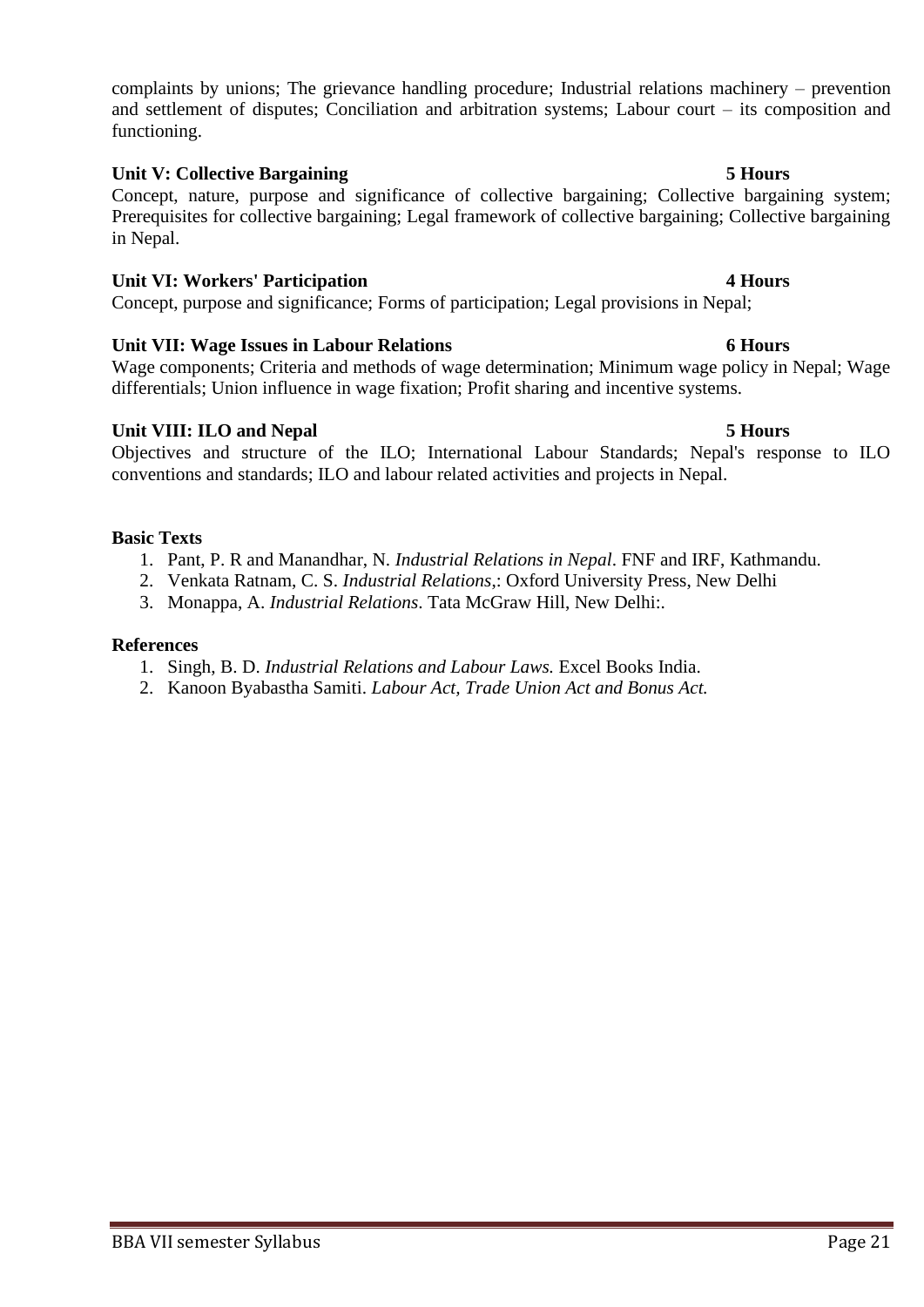## **HRM453 Compensation and Benefits Management**

## **Course Objectives**

The purpose of the course is to develop the knowledge and skills of students to effectively manage the important function of compensation and benefits management. The course will also assist students to learn how to create effective compensation systems and serve as a useful strategy to promote organizational efficiency, equity and productivity.

## **Course Description**

This course examines the full range of compensation topics with emphasis on how compensation systems will likely impact productivity, equity, and the firm's ability to recruit and keep highly skilled and motivated employees. Topics include: job description, analysis and evaluation systems; equity issues and requirements; design and use of wage and salary surveys; performance, merit and incentive pay systems; statutory and no- statutory employee benefit packages and systems; and administration of compensation systems.

## **Course Outcomes**

Upon successful completion of this course, students will be able to:

- Understand the fundamentalsof compensation management and explain why an effective compensation system is important to organizations;
- Explain the economic models of labour market and their implications on employee compensation;
- **•** Define employee benefits, rewards and incentives and their concepts and types;
- Explain how to formulate the reward and compensation strategy in view of the growing external competition;
- **•** Discuss the importance of determining compensation values and benefits through job, market and individual performance;
- Explain the issues in the current practices of employee compensation, rewards and benefits management in Nepalese organizations.

## **Course Contents**

## **Unit I: Compensation Fundamentals 5hours**

Concept and objectives of compensation; Significance of employee compensation; Wage and compensation; Principles of wage formulation; Wage components; Types of wages; Wage policy in Nepal.

## **Unit II: Compensation Management 4hours**

Concept; Determinants of compensation decisions; Compensation benchmarking; Executive compensation – concept and components; Compensation trends in Nepal.

## **Unit III: Employee Compensation and Labour Market 7hours**

Economic theories and employee compensation; Macroeconomics of labour market; Unemployment and its effects on labour market; Microeconomics of labour markets; Implications of economic models of labour market on employee compensation.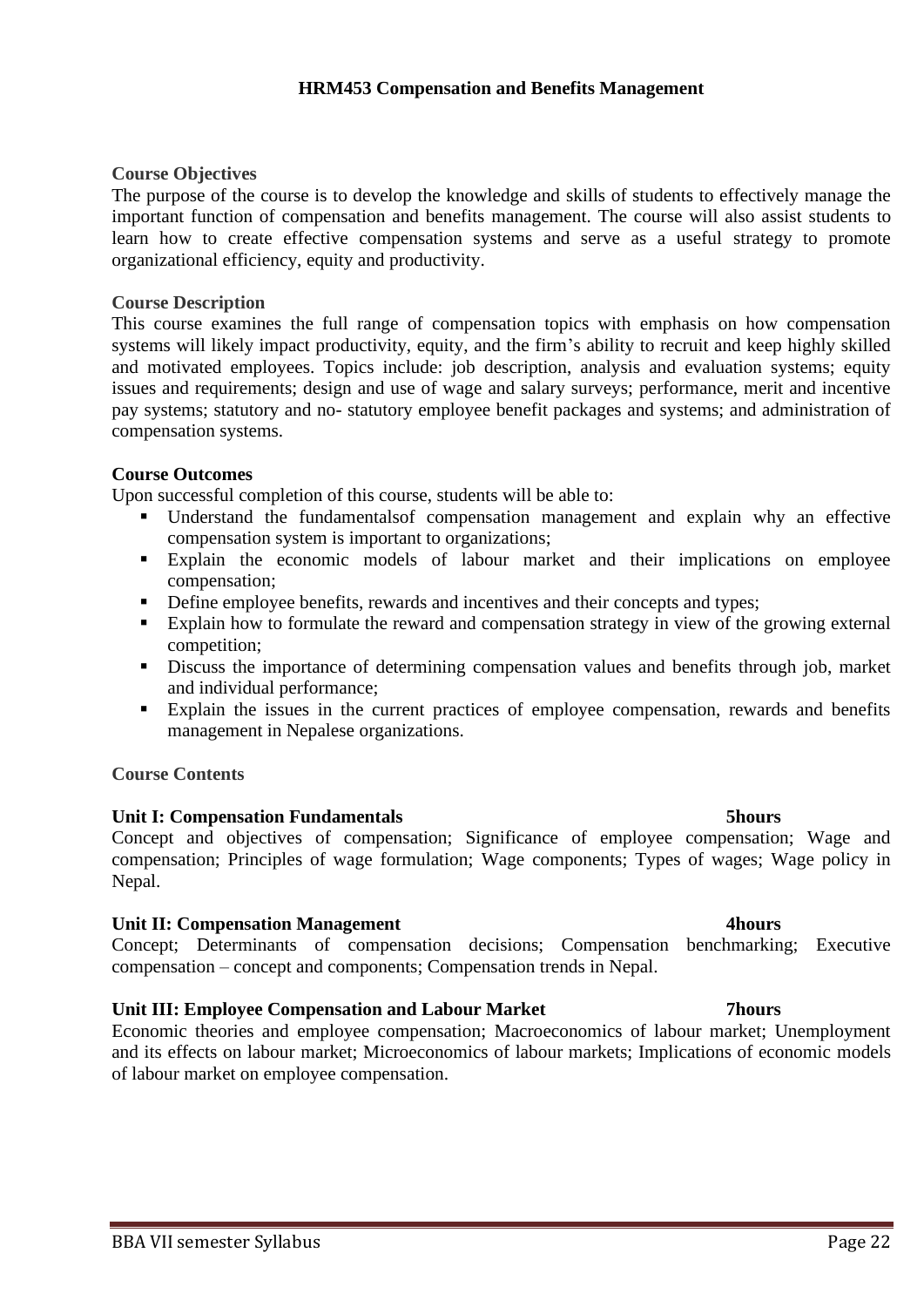## **Unit IV:Employee Benefits 10hours**

Concept; Non-monetary benefits; Types of benefits; Statutory benefits; Deferred compensation plans; Equity in employment benefits; Employee benefits and productivity; Productivity-linked employee benefits; Benefits determination process; Employee reward system – meaning and objectives; Managing rewards –strategies, difference between compensation and rewards; Philosophy of reward; Pay structures and systems; Equity-based rewards; Reward strategies and the psychological contract; Job grades and Career mapping; Developing a reward strategy.

## **Unit V:Compensation Management and Job Evaluation 7hours**

Job evaluation – concept, steps and techniques; Job assessment; Alternative methods of job assessment; Pay surveys; Pay and performance; Features of flexible work schedules;Job sharing, compressed workweeks and telecommuting.

## **Unit VI:Attaining Competitiveness 6hours**

Concept of external competitiveness; External influence on compensation; Pay level and pay mix; Factors shaping external competitiveness - labor market factors, product market factors and ability to pay; Competitive pay policy; Pay-Mix Policy alternatives; compensation and motivation.

## **Unit VII:Current Practices in Nepal 6hours**

Flexible benefits; National minimum wage; Commissions and sales staff; Profit sharing; Role of the government and unions in compensation; Retirement, healthcare, and social security concerns and issues; Benefit programs and compensating special groups; Issues in employee compensation administration and benefits management.

## **Basic Texts**

- 1. Bhattachrya, D. K.*Compensation Management*. Oxford University Press, New Delhi.
- 2. Milkovich, G. T. and Newman, J. M. *Compensation.* Tata McGraw Hill, New Delhi.

- 1. Henderson, R. I. *Compensation Management in a Knowledge Based World*. Pearson Education, New Delhi.
- 2. Armstrong, M. *Employee Reward Management and Practice*. Bell & Brain. London.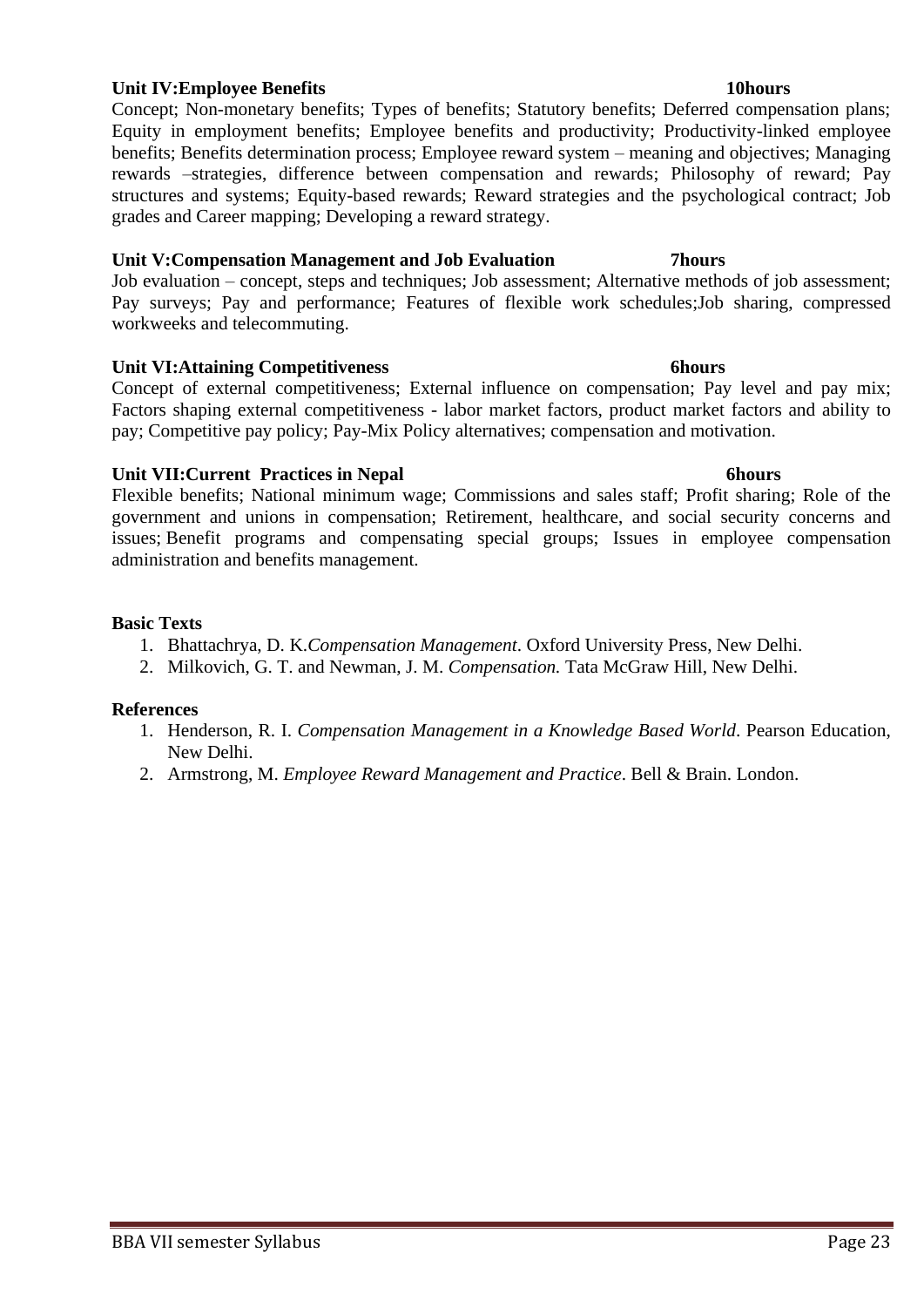### **Course Objectives**

The aim of this course is to familiarize students with current issues in HRMand contemporary challenges in the area.Students shouldhave clear understanding of the complexities of organizational functioning and issues facing contemporary workplaces and in particular behavioural issues that occur within organizations.

**HRM 452 Contemporary Issues in Human Resource Management**

### **Course Description**

A range of topics have been selected to represent current and emerging trends and issues in HRM. The emphasis in this course is on building students'knowledge of the latest thinking about HRM and skills of critical analysis of the emerging HRM issues.

### **Course Outcomes**

On successful completion of this course, students will be able to:

- Explain the concept of strategic HRM and the role of HR for strategic advantage;
- Discuss the changing context of work and HRM;
- Explain contemporary HR issues and developments and discuss their implications for organizations;
- Identify the talent management issues and explain the concept of employee engagement and its relationship with talent management;
- Explain the career management system and issues in organizations;
- **•** Describe the concept and importance of employee counseling, mentoring, stress management, diversity management, compensation and reward management, and work-life integration as emerging critical issues for organizations;
- **EXECUTE:** Analyze contemporary issues for the management of people in organizations including careerism, flexibility, involvement, and empowerment.

### **Course Contents**

### **Unit I: Contemporary HRMEnvironment 5hours**

An overview of contemporary HRM; HRM environment analysis; The changing context of work;HRM in knowledge economy; HRM and organizational change including downsizing and outsourcing; Technological advances and workplace

### **Unit II: Strategic HRM 6Hours**

Concept; Theoretical perspectives on SHRM; SHRM approaches; The changing nature and purpose of the HR profession; Sources of competitive advantages; Roles of HRforcompetitive advantage; Design of HRstrategy; Balanced scorecard andHRscorecard; HRM and TQM

### **Unit III: Talent Management and Employee Engagement 6hours**

Concept of talent; Talent as a source of competitive advantage; Acquiring, retaining, nurturing and developing talent; Talent mapping; Employee engagement and its relationship with talent management; Strategies for "war for talent".

### **Unit IV: Career Management 5hours**

Concept; Career stages; Career planning; Career development; Career management systems; Traditional and career development forces; Career management for specific HR issues; Organizational justice.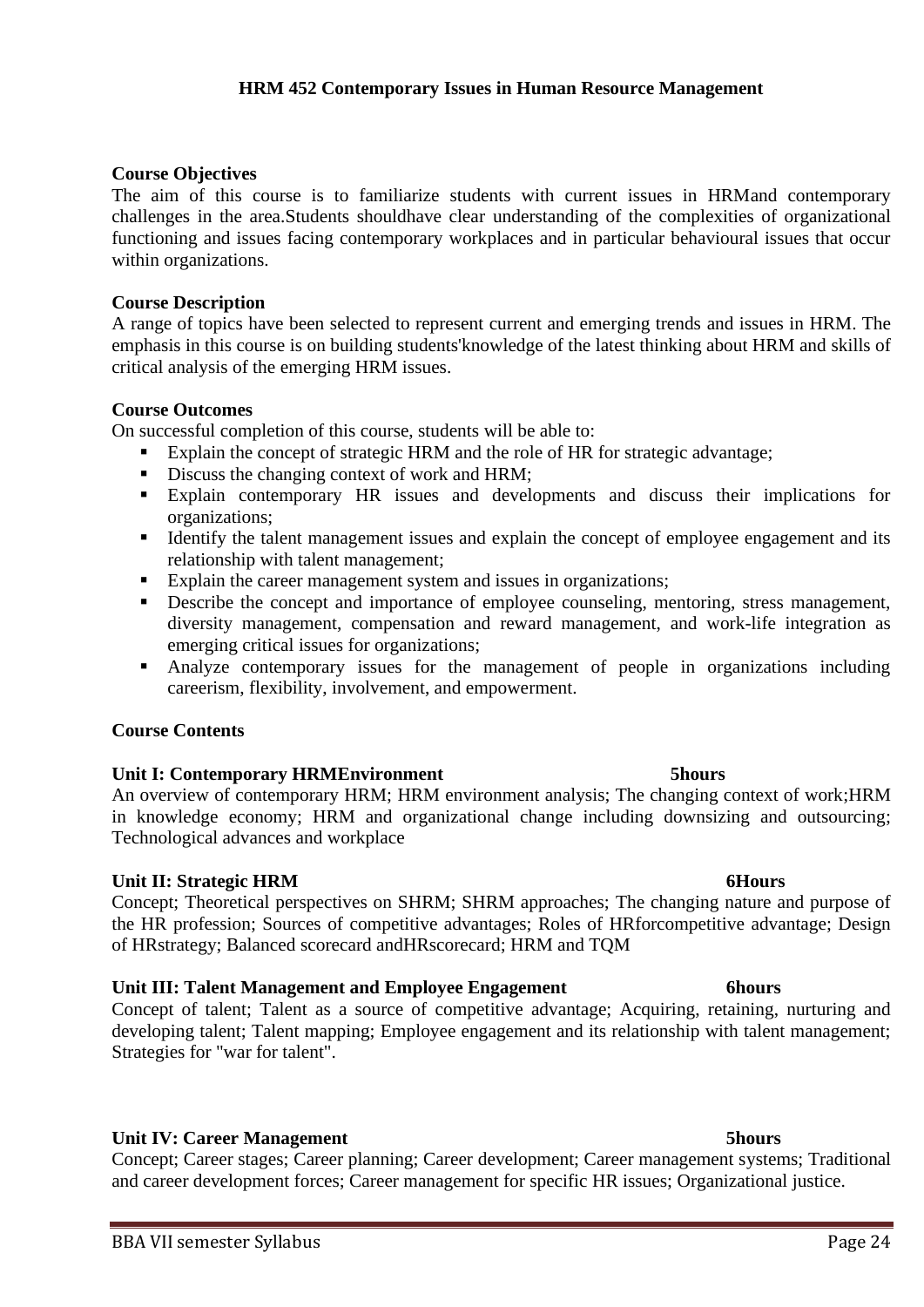## **Unit V: Counseling and Mentor Relationship 8hours**

Concept and importance of counseling; Counseling as a positive and constructive supervisory tool; Methods of counseling; Concept of mentoring; Mentoring relationship; Models and approaches; Outcomes of mentoring program; Barriers to mentoring; Issues in mentoring.

## **Unit VI: Stress Management and Bullying in the Workplace 10hours**

Concept; Causes of workplace stress;Cognitive factors and stress;Self-appraisal for stress; Stress management techniques and strategies; Relaxation methods; Workplace bullying – concept; Synonyms that reflect the seriousness of bullying - Psychological violence, Psychological harassment, Personal harassment, Mobbing, Emotional abuse at work; Euphemisms intended to trivialize bullying and its impact on bullied people - incivility, disrespect, difficult people, personality conflict, negative conduct, ill treatment.

## **Unit VII: Work-Life Integration 5hours**

Work-life Balance – concept, importance, measures and issues; Work-family conflict; Work-family culture; Flexible working practices; Flexi-time as a retention tool; Family-friendly workplace and policies; Work-life integration.

## **Unit VIII: Managing Diversity 6hours**

Concept and objectives; Guiding principles; Strategic thinking and people-centred policies; Implementation of HR diversity policies; Multi-generational challenges in workplace; Developing a framework of HR diversity management; Major issues and objectives of HR diversity management

## **Unit IX: Key Issues 4hours**

Key contemporary issues for the management of people in organizations including careerism, flexibility, involvement, empowerment and impact on careers; Knowledge work; Organizational justice; Measures of effectiveness of HR practices.

## **Basic Texts**

- 1. Grobler, P. and Warnich, S. *Contemporary Issues in Human Resource Management*. Oxford University Press, New Delhi.
- 2. Redman, T., and Wilkinson A. *Contemporary Human Resource Management.* Prentice Hall of India.
- 3. Agrawala, T. *Strategic Human Resource Management*. Oxford University Press, New Delhi.

- 1. Sisson, K. and Storey, J. *The Realities of Human Resource Management: Managing the Employment Relationship.* Buckingham: Open University Press.
- 2. Burke, R.J. and Cooper, C. (eds). *Reinventing HRM: Challenges and New Directions*. London: Routledge.
- 3. Haldar, U. K. and Sarkar, J. *Human Resource Management*. Oxford University Press, New Delhi.
- 4. Bohlander, G. W. and Snell, S. A. *Principles of Human Resource Management*. Cengage Learning, New Delhi.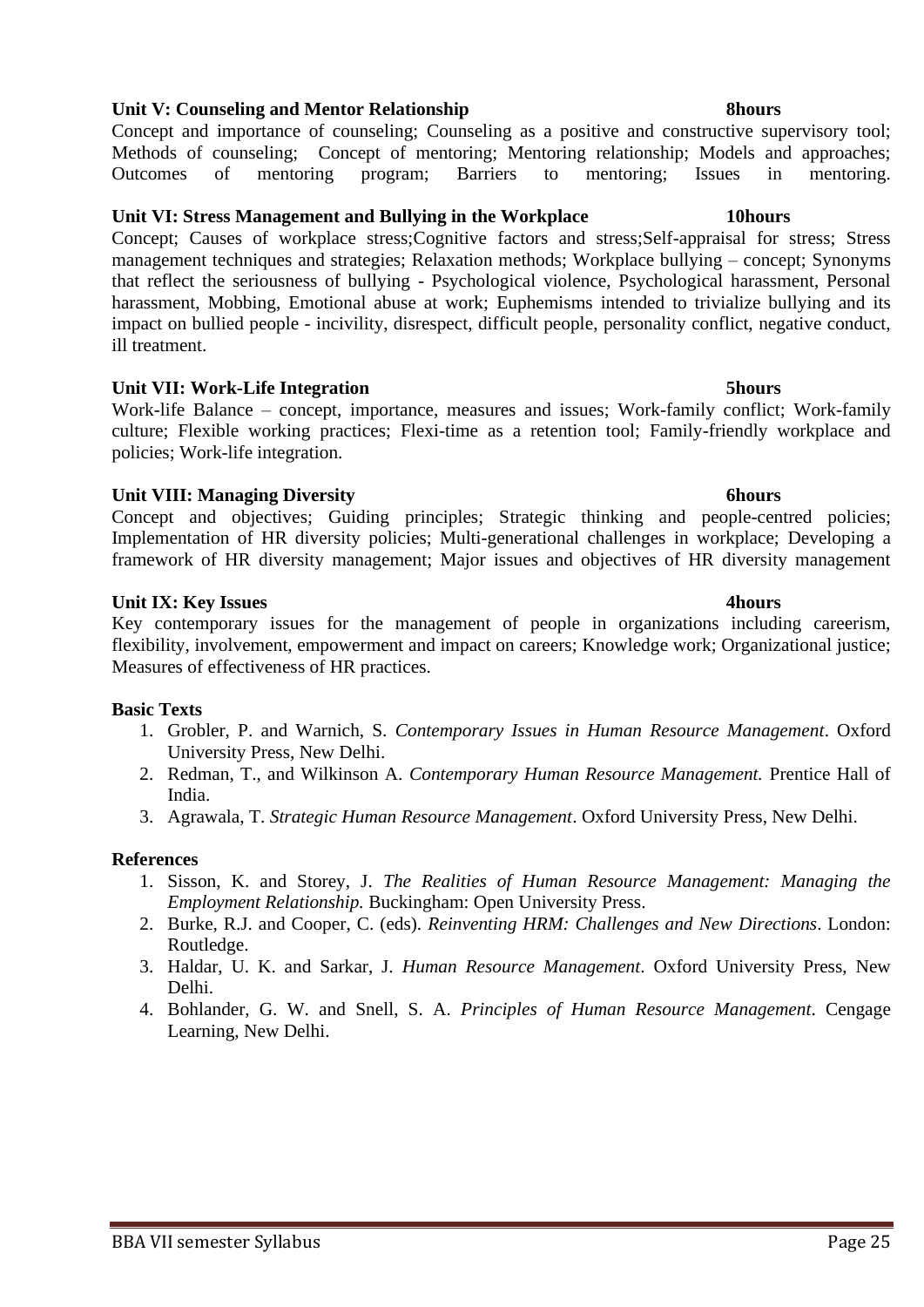## **HRM 455 Performance Appraisal**

### **Course Objectives**

The basic objective of the course is to provide students with an overview of performance appraisal system and explain how performance is aligned with the strategic goal attainment of an organization. Performance appraisal is a powerful motivational aid effective for the individual being appraised – a chance for them to get some feedback, receive rewards and plan for the future.The basic aim of the course is therefore to establish a general understanding of the performance appraisal system in use and its relationship with the employee motivation and their performance.

### **Course Description**

This course is an in-depth study of the various methods, alternatives, and process of performance appraisal. It provides different traditional as well modern techniques for the employees' performance appraisal. The course also deals with developing an effective performance appraisal system for business organizations and its effective implementation to facilitate equity, increased employees motivation and improved organizational performance.

## **Course Outcomes**

By the end of this course, students should be able to:

- Acquire basic knowledge of performance appraisal, its objectives, approaches, benefits and problems;
- Identify and evaluate various methods and sources for the appraisal;
- **EXECUTE:** Identify, compare and contrast the traditional and the modern approaches to performance appraisal;
- Be aware of the possible biases affecting the performance appraisal results;
- **•** Develop and implement an effective performance appraisal system for organizations.

## **Course Contents**

## **Unit I: Introduction 7hours**

An overview of performance appraisal; Role of appraisal in performance management; Objectives of performance appraisal; Steps to performance appraisal; Performance appraisal design; Approaches to performance appraisal; Potential benefits and problems associated withperformance appraisals.

## **Unit II: Methods and Sources of Performance Appraisal 6hours**

Parties involved in performance appraisal; Appraisal methods and process -multi-appraisal, peerappraisal, subordinate appraisal, appraisal by external parties, self-appraisal, appraisal by customers and clients.

## **Unit III: Traditional Methods of Performance Appraisal 9 hours**

Straight ranking method; Paired comparison techniques; Man-to-man comparison; Grading method; Graphic or linear rating scale; Forced choice description method; Checklist method; Critical incident method; Work standard approach; Group appraisal method; Field review method.

## **Unit IV: Modern Alternatives to Performance Appraisal 8hours**

Appraisal by results and objectives (MBO) – concept,advantages and disadvantages; Steps followed in MBO-basedappraisal;The 360-degree appraisal; Potential appraisal – concept andtechniques of potential appraisal.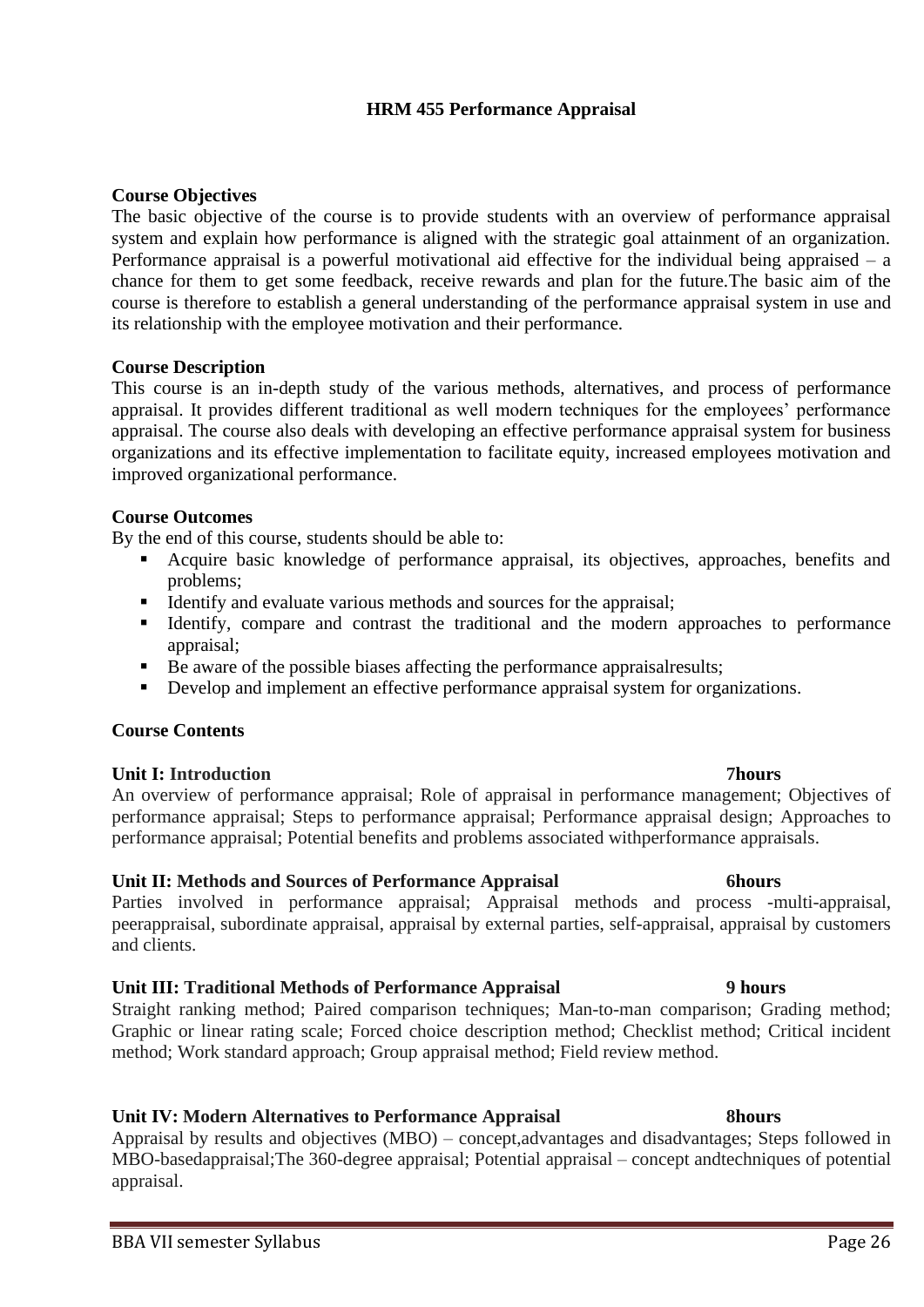## **Unit V: Potential Problems in Performance Appraisal 7hours**

Opposition to evaluation; Halo effects; Leniency or strictnesserror; Error of strictness; Central tendency error;Recencyeffect; Contrast error; Similarity effect; Methods of minimizing these errors and biases.

## **Unit VI: Implementation of Performance Appraisal System 5hours**

Frequency of appraisal; Briefing; Training; Pilot study; Cascade approach; Encouraging employee involvement; Monitoring and reviewing performance appraisal system; The appraisal interview; Counseling employees with problems.

## **Basic Texts**

- 1. Bhattacharya, D. K. *Performance Management Systems and Strategies*, Pearson India Education Services, New Delhi.
- 2. Anderson, G. C. *Managing Performance Appraisal System*, Blackwell Publishers.

- 1. RaoT. V. *Performance Management and Appraisal Systems: HR Tools for Global Competitiveness.* Response Books, New Delhi.
- 2. Aguinis, H. *Performance Management*. Pearson India Education Services, New Delhi.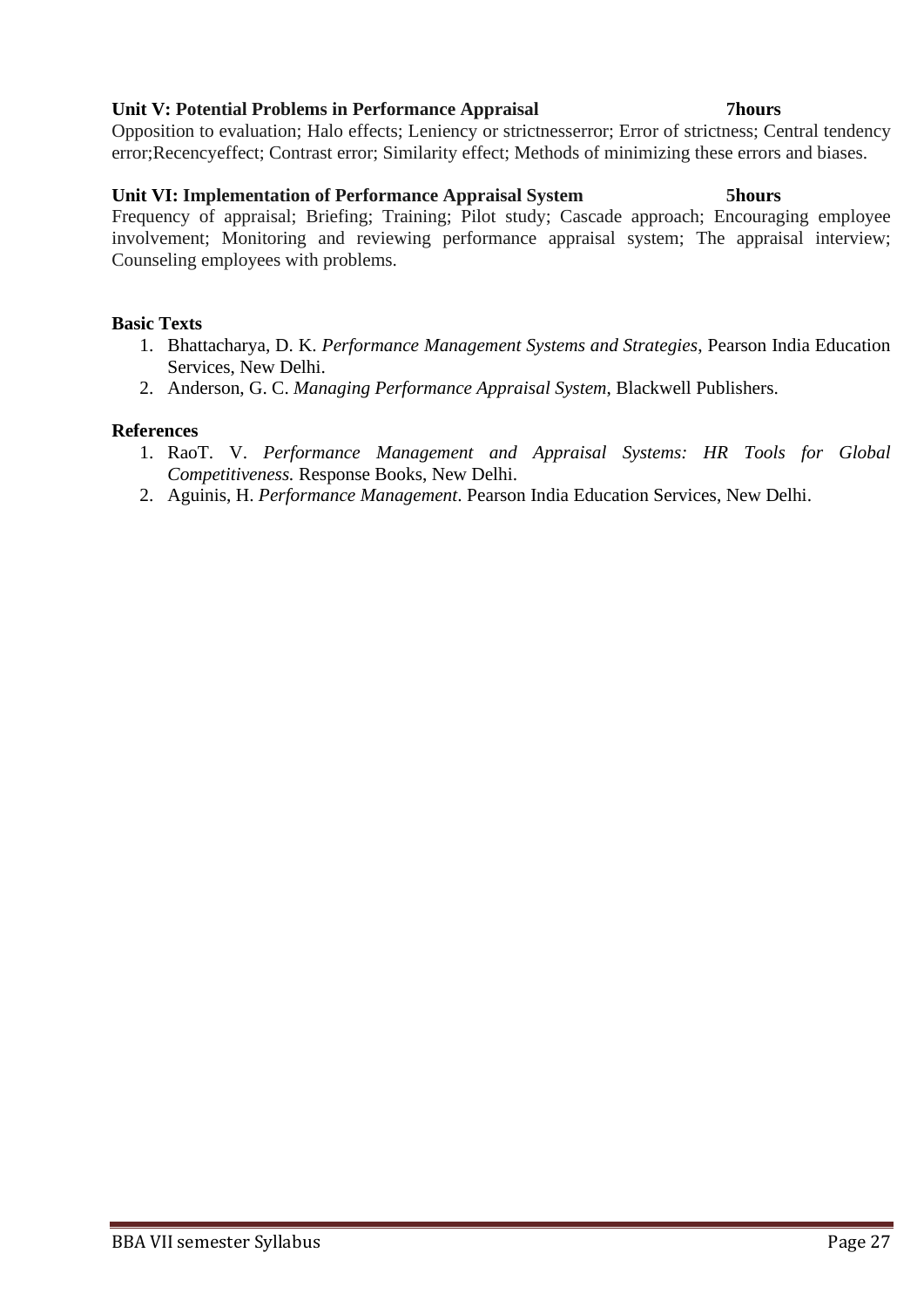## **HRM 454 Negotiation and Conflict Management**

### **Course Objectives**

The main focus of the course is to build a general understanding of students about negotiation and conflict management in the organizational context. The course also aims todevelop the ability of students to diagnose negotiation situations, strategize and plan upcoming negotiations, and engage in more effective negotiations. This course is also helpful to students in building their confidence and skills regarding negotiation and conflict resolution in a variety of business contexts.

### **Course Description**

This course deals with negotiation – strategies and styles – within an employment context. In addition to conceptual understanding, students are expected to identify and diagnose the nature and types of conflict situations and negotiation processes, and develop the strategy accordingly. The course identifies the various types of barriers and also provides some remedial measures for negotiation and conflict management. To provide better understanding, the course also raises some other relevant issues and presents some practices of negotiation and conflict management.

### **Course Outcomes**

By the end of this course, students should be able to:

- Understand the central concepts of negotiation and conflict;
- Identify the conflict situations in the workplace;
- **Effectively diagnose, plan and develop strategy for different types of negotiation situations;**
- **•** Develop negotiating skills and confidence in a variety of contexts;
- **•** Describe key attributes of alternative dispute resolution procedures such as the mediation process;
- Know various barriers to effective negotiation process and ways of overcoming them;
- Understand the nature of conflict under various contexts and cultures and also understand the approaches to negotiate them;
- Know some other issues and have some real instances related to negotiation and conflict management.

## **Course Contents**

### **Unit I: Introduction 7 hours**

Concept andnature of conflict;Conflict as a process; Effects of conflict; Concept, nature and characteristics of negotiation; Relevance of conflict management and negotiation skill for organizations; Framing issues in negotiation.

## **Unit II: Conflict Management**

Conditions creating conflict situation; Harnessing diversity and differences; Strategies that avoid escalation of conflict; Communication skills for conflict resolution; Win-win negotiating; Issues in conflict management.

## **Unit III: Types of Negotiation 9hours**

Distributive negotiation; Negotiating strategy; Stages in the distributive negotiation process; Tactics of distributive negotiation; Integrative negotiation; Stages in integrative negotiation process; Facilitating successful integrative negotiation; Cognitive biases in negotiation; Tactics of integrative negotiation.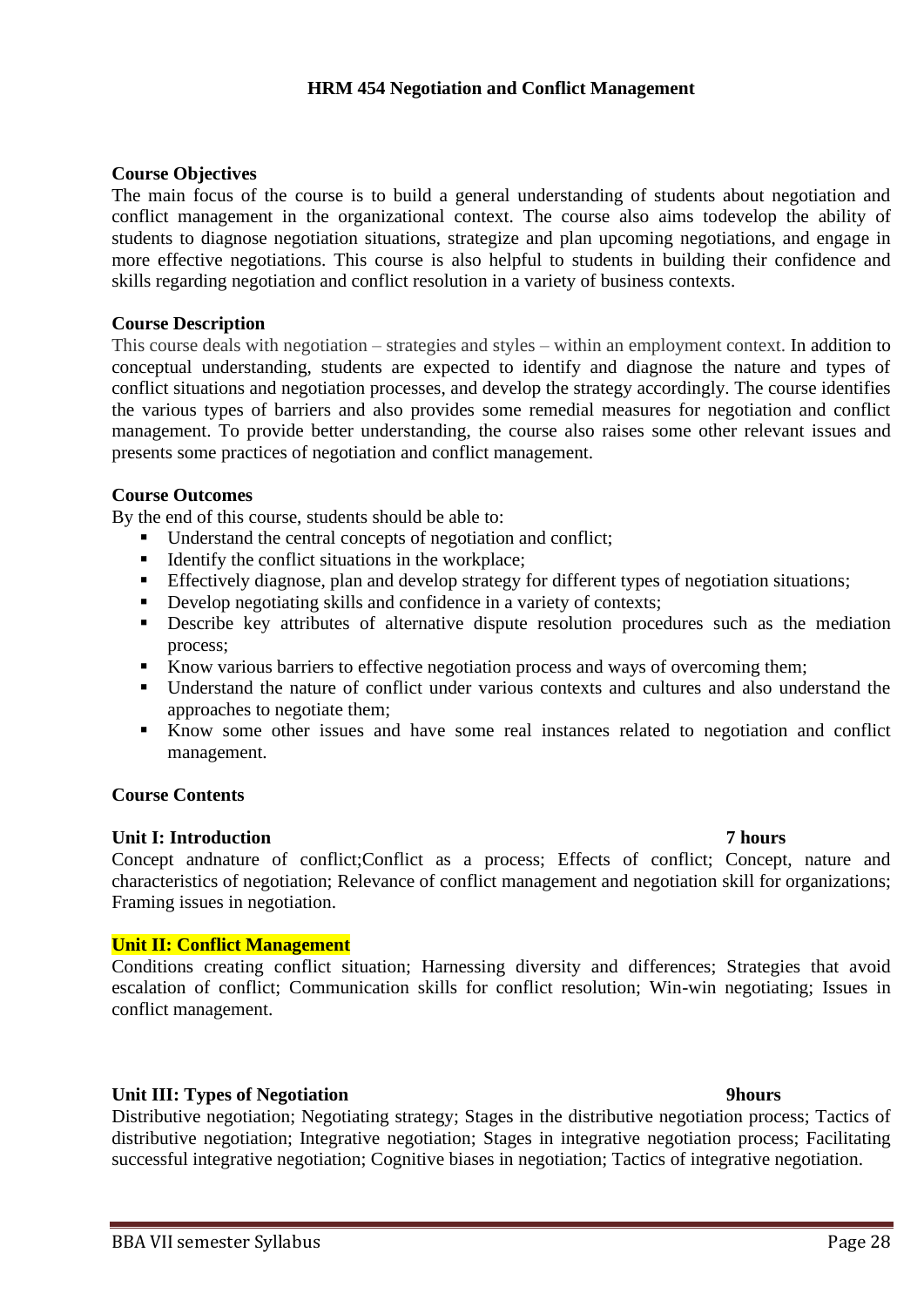## **Unit IV: Managing the Negotiation Process 4hours**

Preparing for Negotiation; Developing a strategy; Getting started; Building understanding; Bargaining; Closing; Ethics in negotiation.

## **Unit V: Barriers to Negotiation 7hours**

Die-hard bargainers; Lack of trust; Information vacuums and the negotiator's dilemma; Structural impediments; Spoilers; Difference in gender and culture; Difficulty in communication, The power of dialogue; Recognizing and overcoming barriers to negotiation.

## **Unit VI:Negotiation among Cultures 9hours**

Understanding different cultures; Adopting culture specific strategies; International and cross-cultural negotiation; Bargaining in multiple parties and teams; Differences between group and multiparty negotiations; Managing multiparty negotiations; Third-party approaches.

## **Basic Texts**

- 1. Roy, J. L., David, M. S., Barry, B. and Minton, J. W.*Essentials of Negotiation.* Boston:Irwin/McGraw-Hill.
- 2. Laws, A. *Negotiations,* Orion Printers Pvt. Ltd., Hyderabad.

- 1. Harvard Business Essentials Series, *Negotiation,* Harvard Business School Publishing Corporation.
- 2. Hiltrop, J. M. and Udall, S. *The Essence of Negotiation*, Prentice–Hall of India Private Limited.
- 3. Moore, C. W. *The Mediation Process*. Jossey-Bass.
- 4. Ury, W.Getting Past No: *Negotiating with Difficult People*. Bantam.
- 5. Raiffa, H.*The Art and Science of Negotiation.* Harvard University Press.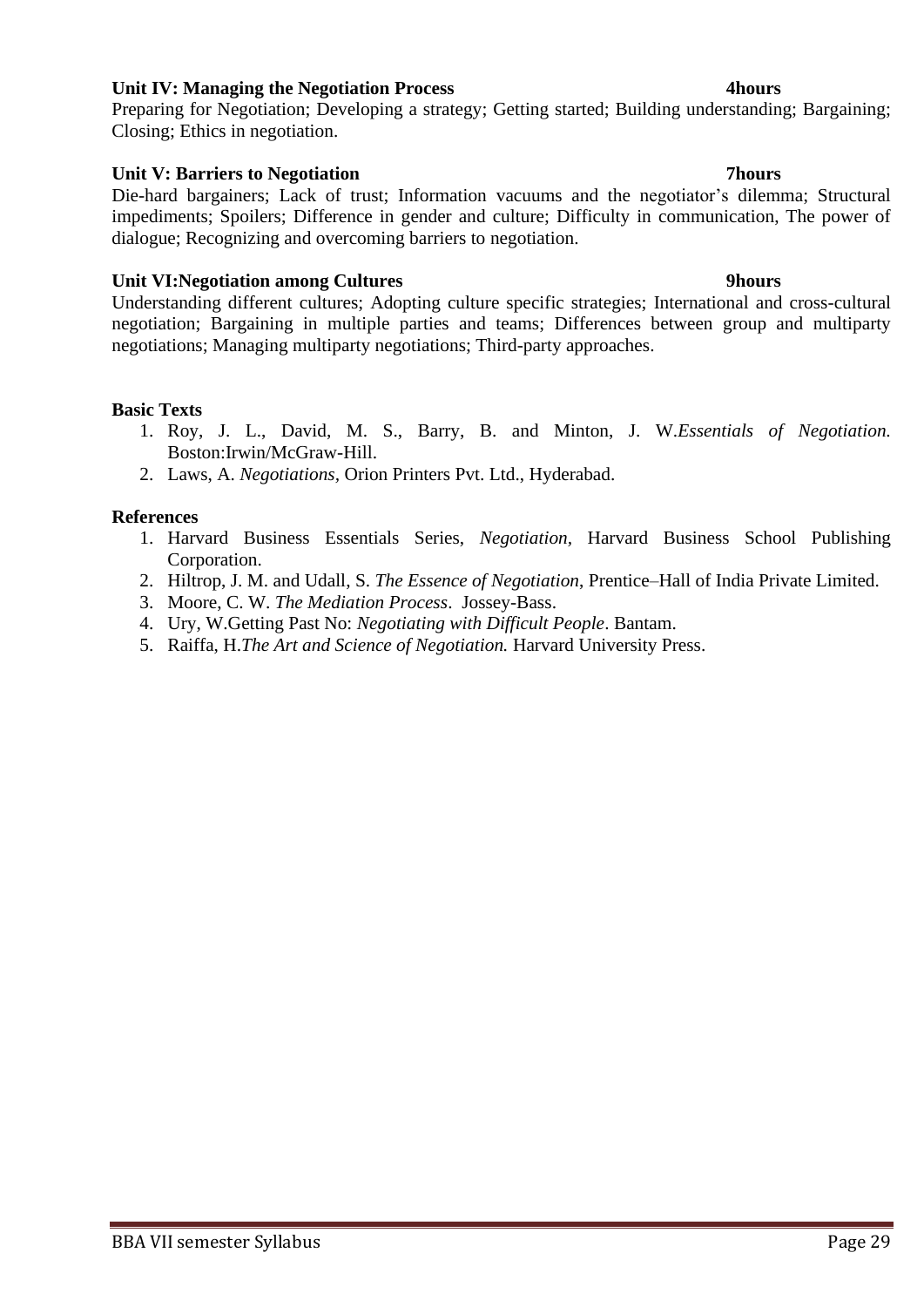## **Course Objective**s

This course examines the primary role of human resources development (HRD) in the organization to help people and organizations effectively manage change. This course focuses on strategies for assessing, designing, and implementing training and organizational development efforts that positively impact the performance of the individual and the work group.

## **Course Description**

The course provides an overview of change interventions, including training and staff development; succession planning and performance management; factors that influence HRD; the consulting role and skills of the HRD professional, including facilitation and group dynamics; and the trends in HRD, such as human performance technology and the work out process model.

## **Course Outcomes**

After completion of the course, students should be able to:

- Define Human Resources Development and explain its growth as a sub-set of Human Resources Management;
- Identify and discuss the concept of learning including (a) major theories of learning, (b) issues to be considered in order to maximize learning, (c) the factors that affect the transfer of training, (d) differences among learners, and (e) organizational learning.
- Explain the methods used in assessing HRD needs;
- **•** Discuss the concept and methods of designing, delivering and evaluating training programs;
- Explain methods for coaching, counseling, mentoring, career development programs;
- **EXECUTE:** Discuss the concept and methods of industry-academia collaboration for developing human capital.

## **Course Contents**

## **Unit I: Introduction to Human Resource Development 6 hours**

Concept of human resource development (HRD) and its features; Relationship between HRM and HRD; HRD mechanisms, processes and outcomes; Roles and competencies of HRD professionals; Current trends in HRD; Challenges in HRD.

## **Unit II: Learning and HRD 8 hours**

Learning and training; The forces influencing working and learning; Individual differences in the learning process; Learning theories and strategies; Implications of learning theories for effective HRD programs; Recent developments in learning – organizational learning.

## **Unit III: Designing, Delivering and Evaluating Training Programs 10 hours**

Business goals versus training; Different phases of training; Identifying and analyzing training needs – organizational, task and person analysis; Setting out the training objectives and action plans; Training delivery methods; Evaluating a Training Program – concept, purposes and principles of training evaluation; Methods of training evaluation; Data collection for training evaluation; Ascertaining the reactions of the participants; Measuring the participants' learning: Knowledge, skills and changes in attitudes and values.

## **Unit IV: Coaching, Mentoring and Performance Management 7hours**

Coaching - concept, objectives, prerequisites and benefits; Differences between coaching and training; Competencies of coaches; Management support in coaching; Mentoring - concept and benefits;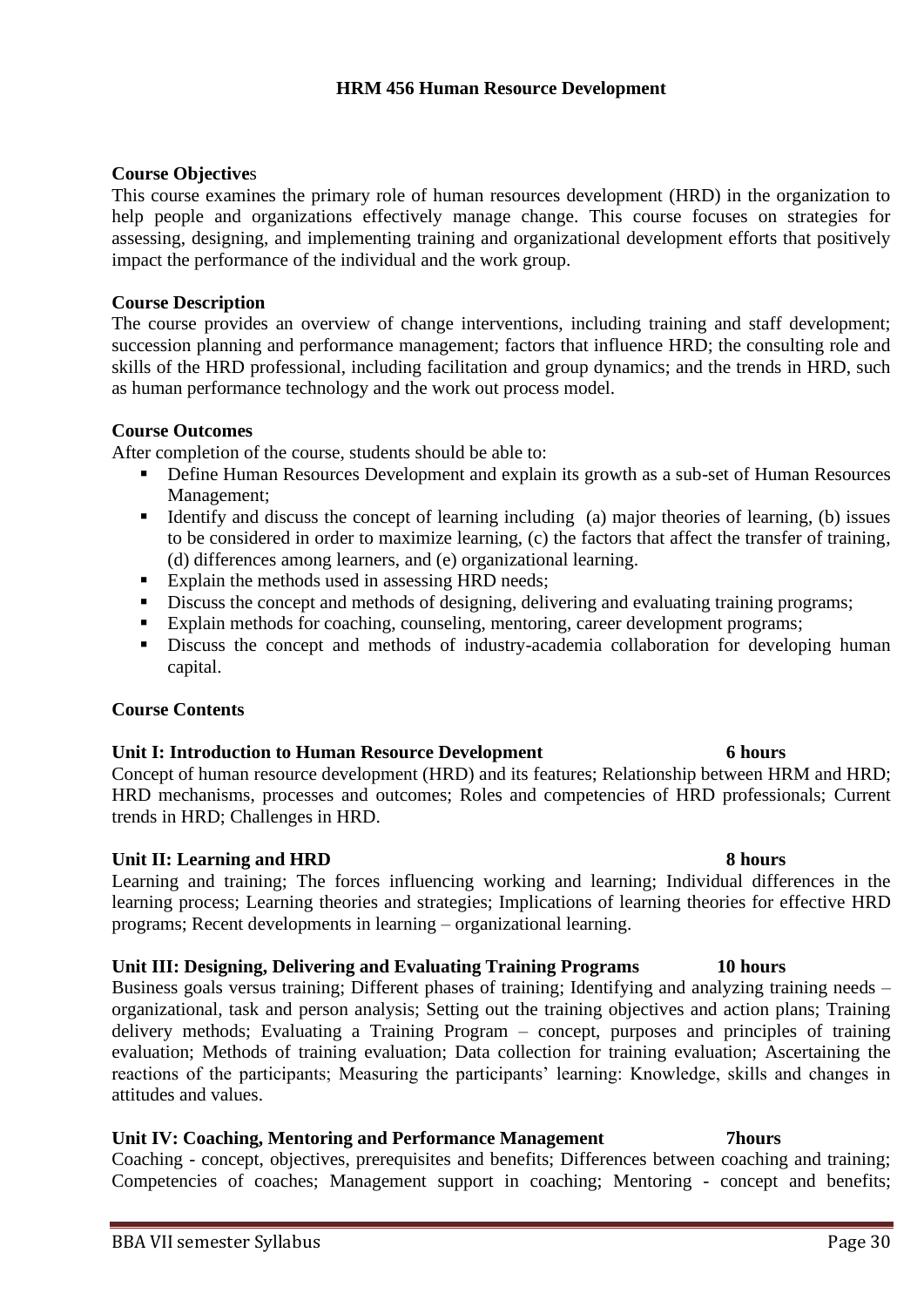Mentoring versus coaching; Implementing mentoring practices; Performance management - concept and purposes of performance evaluation; Human factors influencing performance; Framework of performance evaluation; The feedback interview; Linking performance evaluation with development and rewards; Problems in performance evaluation.

## **Unit V: Counseling 5hours**

Concept, benefits and prerequisites of employee counseling; Differences between counseling and coaching; Guidelines for effective counseling; Counseling need symptoms; Types of counseling; Employee Assistance Programs ; Employee Wellness and Health Programs ; Managing stress through counseling; Issues in counseling.

## **Unit VI: Career Planning and Development 7hours**

Concept of career; Career stages; Matching personality and career choice; Career development for recent hires, career development during midcareer and career development for preretirement; Career planning and pathing; Managing dual careers; Managing second half of life.

## **Unit VII: Developing Collaboration 5hours**

Industry and academia collaboration: Concept, benefits and challenges; Guidelines for effective collaboration; Assessment of industry-academia collaboration efforts for developing human capital in Nepal.

## **Basic Texts**

- 1. Haldar, U. K. *Human Resource Development*. Oxford University Press. New Delhi.
- 2. Werner, J. M., andDeSimone, R. L. *Human Resource Development*. CENGAGE Learning, New Delhi.

- 1. Mankin, D. *Human Resource Development*. Oxford University Press, New Delhi:
- 2. Rishipal. *Training and Development Methods*. S. Chand, New Delhi.
- 3. Armstrong, M. *Armstrong's Handbook of Human Resource Practice*. London: Kogan Page.
- 4. Agochiya, D. *Every Trainer's Handbook*. Sage, New Delhi.
- 5. Ivancevich, J. M., andHoon, L. S. *Human Resource Management in Asia*. McGraw Hill, Singapore.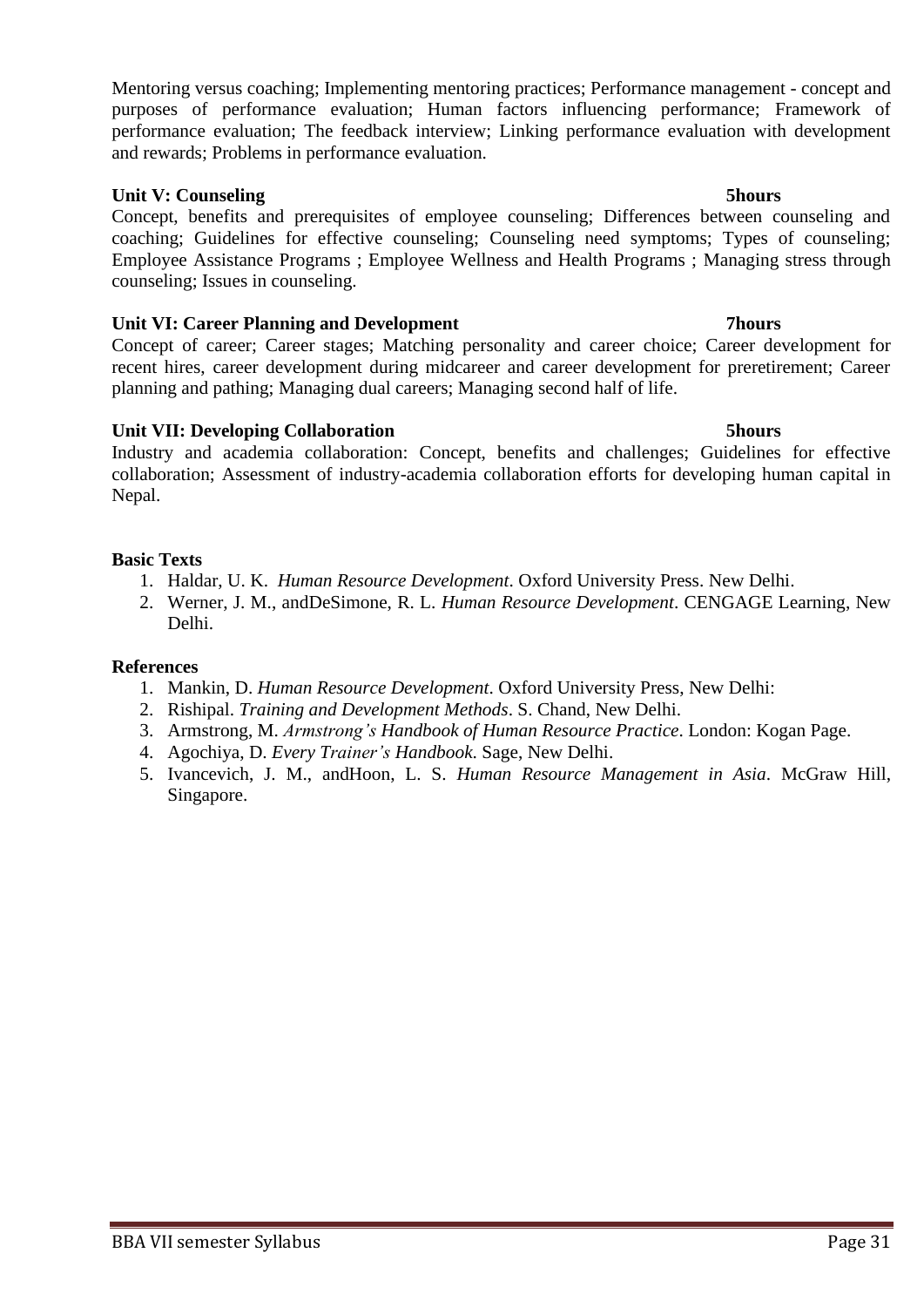**Concentration**

**Small Business and Entrepreneurship**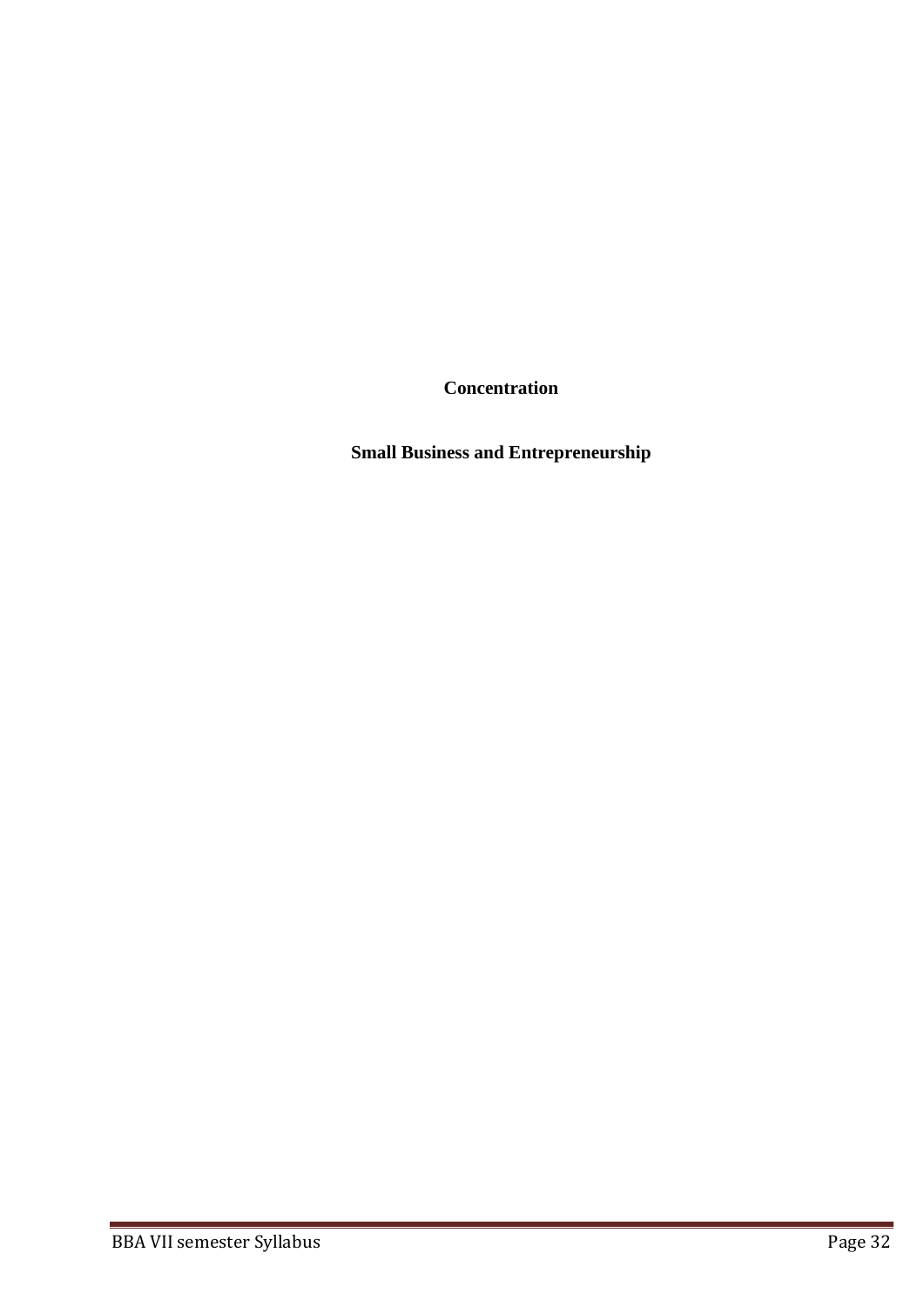## **Course Objective**

The main objective of this course is to impart students the knowledge and skills of entrepreneurial small businesses so that students may successfully apply them to start and managesuch businesses as a career option or help and advice their owners and managers for smooth operations.

## **Course Description**

To achieve the objective, this course deals with the nature, role and ethics of small business, characteristic features of entrepreneurs, business ideas, options for starting of small business, small business strategies, business plan, small business marketing, small business management and small business accounting and finance.

## **Course Outcomes**

By the end of this course, students should be able to:

- Understand the fundamentals small business entrepreneurship
- Recognize opportunity and generate ideas for small business
- Use the skills of starting up a small business
- Develop small business strategies and plan
- Appreciate the need for business advice and assistance
- Consider the issues small business management
- Comprehend the need for small business accounting and finance

## **Course Contents**

## **Unit I: Introduction 5 hours**

Concept of small business; Characteristics of small business; Advantages and disadvantages of small business; Small businesses *versus* high growth ventures; Small business owners *versus*entrepreneurs; Motivation for choosing; Opportunities and rewards for starting small business; Starting a small business: entry competencies; Factors affecting success and failure of small business; Role of small business in the Nepalese economy; Small business ethics.

## **Unit II: Small Business Ideas 4 hours**

Sources of business ideas; Screening ideas; Ideas, opportunities and creativity: innovative frame of mind; Avoiding pitfalls; Types of innovations small businesses develop; Feasibility of an idea: pilot testing; Methods of being creative

## **Unit III: Starting Up Small Business 7 hours**

Starting a part-time business: significance, types and success factors; Starting a full-time business: new, purchasing and franchising; Starting a new business: advantages and disadvantages, increasing chance of success; Purchasing an existing business: advantages and disadvantages, determining value of business and structuring the deal; Franchising: advantages and disadvantages, franchising opportunities and legal considerations

## **Unit IV: Small Business Strategies and Business Plan 6 hours**

Strategy in small business; Small business strategy process: pre-strategy, benefits, strategy selection and competitive strategy; Life cycle and business strategy; Concept of business plan; Key element of business plan: vision and mission statements, elevator pitch, executive summary and business plans; Strategizing for business plan; Contents of business plan; Presenting business plan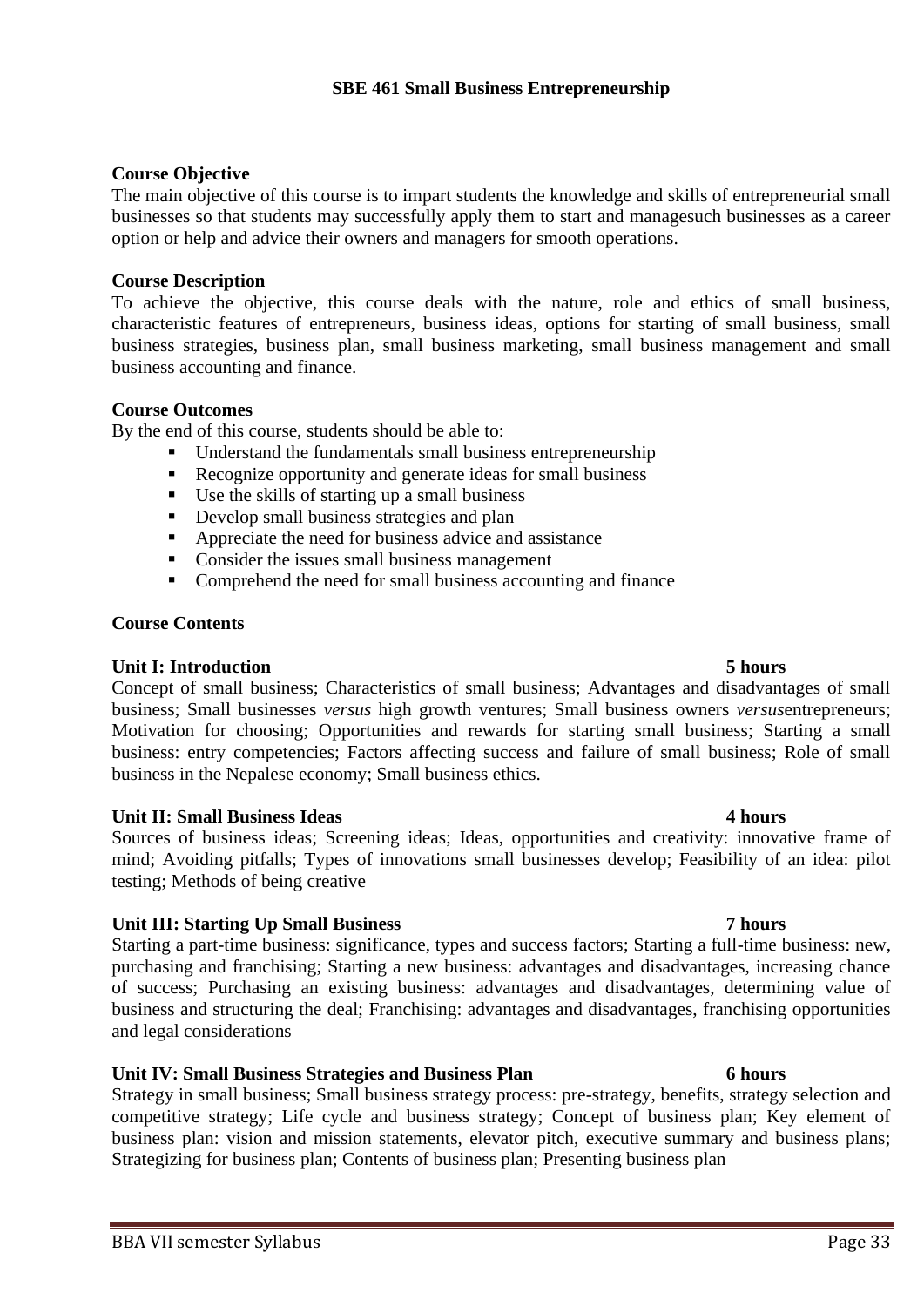## **Unit V: Business Advice and Assistance 5 hours**

Concept of business advisor; Types of professional advisor; Advisory styles; Sourcing advisors; Choosing a professional advisor; Forms of support for new and small business in Nepal; Government assistance; Private sector assistance; Assistance from INGOs and NGOs; Business incubation and incubators

## **Unit VI: Small Business Marketing**: **7 hours**

Product and pricing strategies; Promotion strategies: determining value proposition, market segmentation, developing message, conveying message; Process of personal selling; Customer relationship management: strategies and steps; Distribution: direct marketing, Internet, distribution issues for direct marketing and non-direct marketing

## **Unit VII: Small Business Management 5 hours**

Forms of small business organizations and their relative advantages and disadvantages; Organization structure; Acquisition of staff; Management process; Concept of operations management; Operations management process; Physical site factors: premises, location and layout; Inventory and supply management

## **Unit VIII: Small Business Accounting and Finance 5 hours**

Need of accounting for small business; Setting up accounting system; Financial reports; Uses of financial accounting; Managing cash flow; Preventing cash flow problems; Sources of small business financing; Choosing right source of financing; Managing receivables and inventory; Budget for small business

## **Basic Text**

Katz,J. and Green, R..*Entrepreneurial Small Business*. Tata McGraw-Hill Education, New Delhi.

- 1. Shaper, M.,Volery ,T., Weber, P., and Lewis, K. *Entrepreneurship and Small Business.* Wiley India, New Delhi.
- 2. Zimmerer, T., W. and Scarborough, N. M. *Essentials of Entrepreneurship and Small Business Management*. Prentice-Hall of India Ltd., New Delhi.
- 3. Roy, R. *Entrepreneurship.* Oxford University Press, New Delhi.
- 4. Khanka, S.S. *Entrepreneurial Development,* S. Chand & Co., New Delhi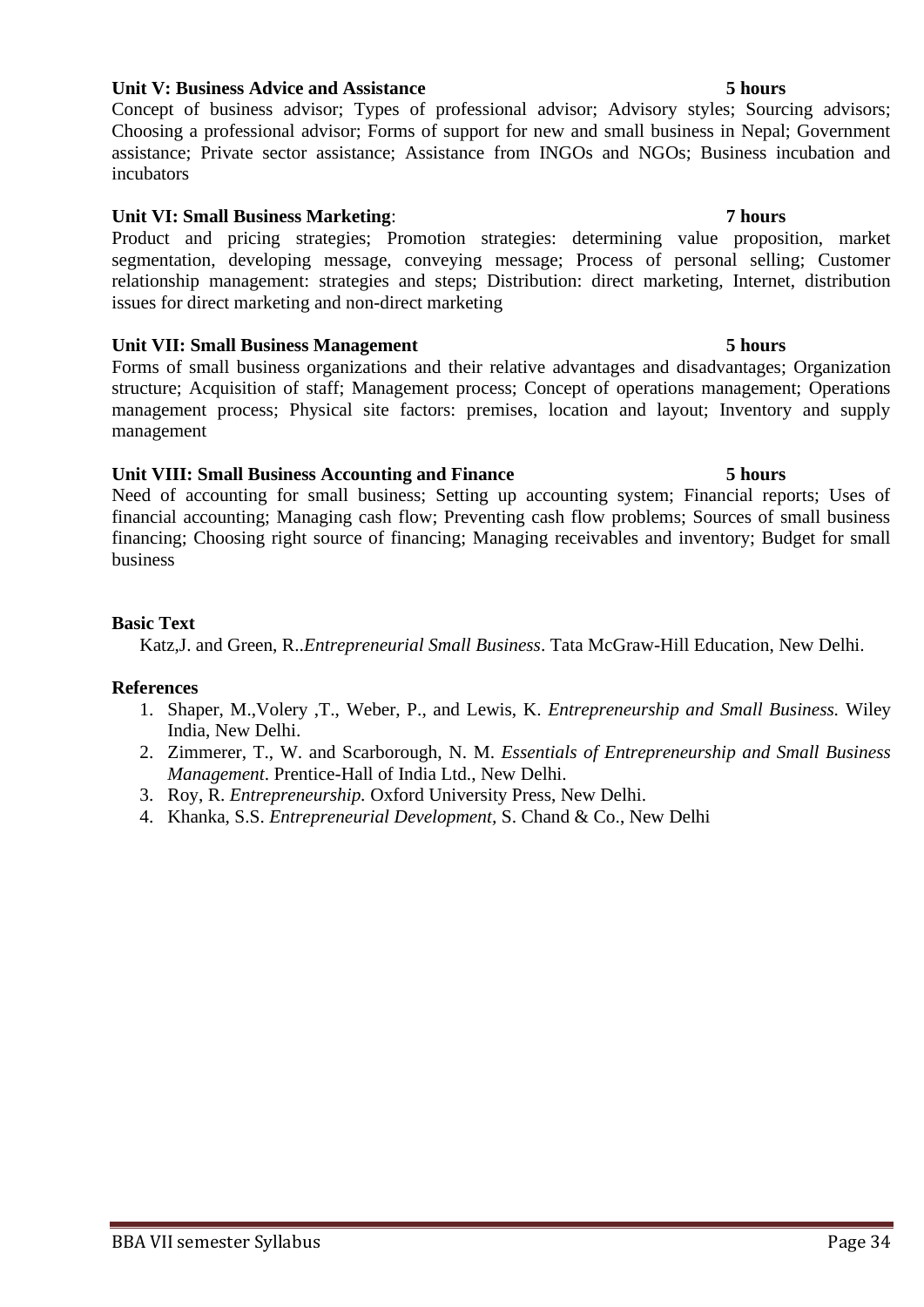## **Course Objectives**

This course is designed for students seeking a full understanding of the financial aspects and issues of a small business. By looking at financial statements, forecasts, budgeting and breakeven analysis, the student will gain a solid foundation of the financial concepts and skills necessary for the launching and operating a small business.

## **Course Description**

This course deals with the fundamentals of small business finance, preparing financial statements, evaluating operating and financial performance, managing cash flows, costs of capital, Creating and recognizing venture value, professional venture capital, other financial alternatives and financial distress.

## **Course Outcomes**

By the end of this course, students should be able to:

- Understand the fundamentals of small business finance;
- **•** Prepare and use small business financial statements;
- Evaluate operating and financial performance of small business;
- Manage small business cash flows;
- Determine costs of financial capital:
- Create and recognize venture value;
- Know professional venture capital; and
- Use alternative financing and resolve financial distress

## **Course Contents**

## **Unit I: Introduction 5 hours**

Concept and nature of small business finance; Organizing and financing a small business; Forms of small business organization; Choosing a form of organization and its tax and other considerations; Seed, start-up and first round financing sources: financial bootstrapping, Business angel funding and firstround financing opportunities.

## **Unit II: Preparing and Using Financial Statements 7 hours**

Obtaining and recording necessary resources for small business; Business assets, liabilities and equity; Sales, expenses and profits; Internal operating schedules; Statement of cash flows; Operating and survival break even analysis; Identifying break even drivers in revenue projections.

## **Unit III: Evaluating Operating and Financial Performance 7 hours**

Concept and need of operating and financial performance; Operating and financial performance measures by stages of life cycle; Financial ratios; Cash burn rates and liquidity ratios; Measuring financial leverage ratios; Profitability and efficiency ratios; Industry comparable ratio analysis.

## **Unit IV: Managing Cash Flows 6 hours**

Financial Planning throughout venture life cycle; Surviving in the short run; Short-term cash planning; Projected monthly financial statements; Cash planning from projected monthly financial statements; Conversion period ratios.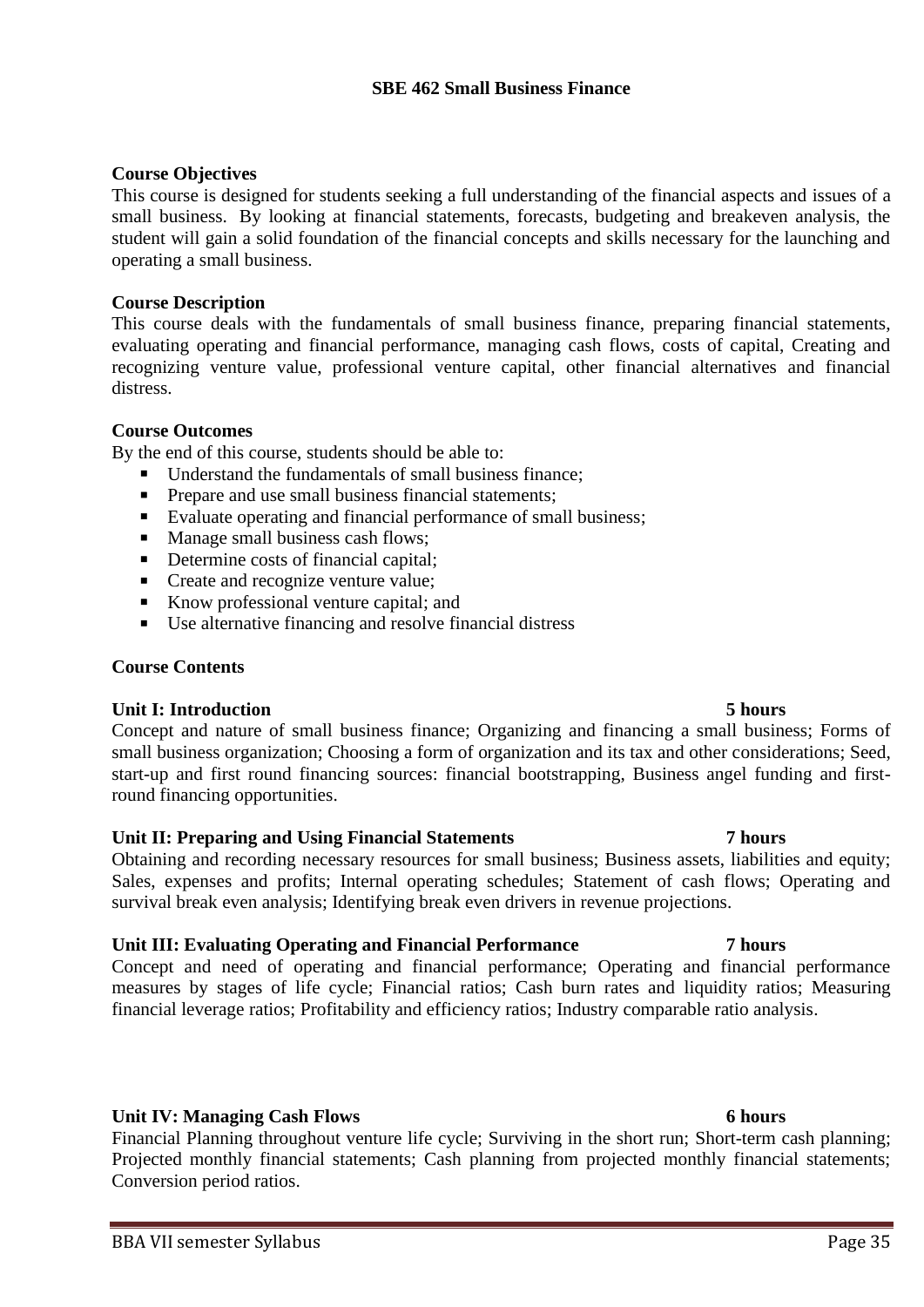## **Unit V: Costs of Financial Capital 5 hours**

Implicit and explicit financial capital costs; Determining the cost of debt capital; Concept and measures of investment risks; Estimation of cost of equity capital; Weighted average cost of capital; Life cycle weighted average cost of capital.

## **Unit VI: Creating and Recognizing Venture Value 6hours**

Concept of venture worth; Basic mechanics of valuation; Required versus surplus cash; Just-in-time equity valuation; Accounting versus equity valuation cash flows; Basic venture capital valuation method; Earning multipliers and discounted dividends.

## **Unit VII: Professional Venture Capital 6 hours**

Concept and nature of professional venture capital; Professional venture investing cycle; Determining fund objectives and policies; Organizing new fund; Soliciting investments in new funds; Obtaining commitments for a series of capital calls; Conducting due diligence and actively investing; Arranging harvests or liquidation; Distributing cash and securities proceeds.

## **Unit VIII: Other Financing Alternatives and Financial Distress 6 hours**

Facilitators, consultants and intermediaries; Commercial and venture bank lending; Credit cards; Government financing programs; Receivables lending and factoring; Debt, debt substitutes and direct offerings; Concept and nature of financial distress; Resolving financial distress.

## **Basic Text**

Leach, [J. C.,](http://www.amazon.com/s/ref=rdr_ext_aut?_encoding=UTF8&index=books&field-author=J.%20Chris%20Leach) and Melicher, R. W. Entrepreneurial *Finance.* New Delhi: South-Western

- 1. Leach, [J. C.](http://www.amazon.com/s/ref=rdr_ext_aut?_encoding=UTF8&index=books&field-author=J.%20Chris%20Leach) and Melicher, Ronald W. *Finance for Entrepreneurs.* New Delhi: Cengage Learning
- 2. Smith, J. K., Smith, R. L. and Bliss, R. T. *Entrepreneurial Finance: Strategy, Valuation and Deal Structure*. California: Stanford University Press
- 3. Ahmed, R. *Rural Banking and Economic Development*, Mittal publications, New Delhi.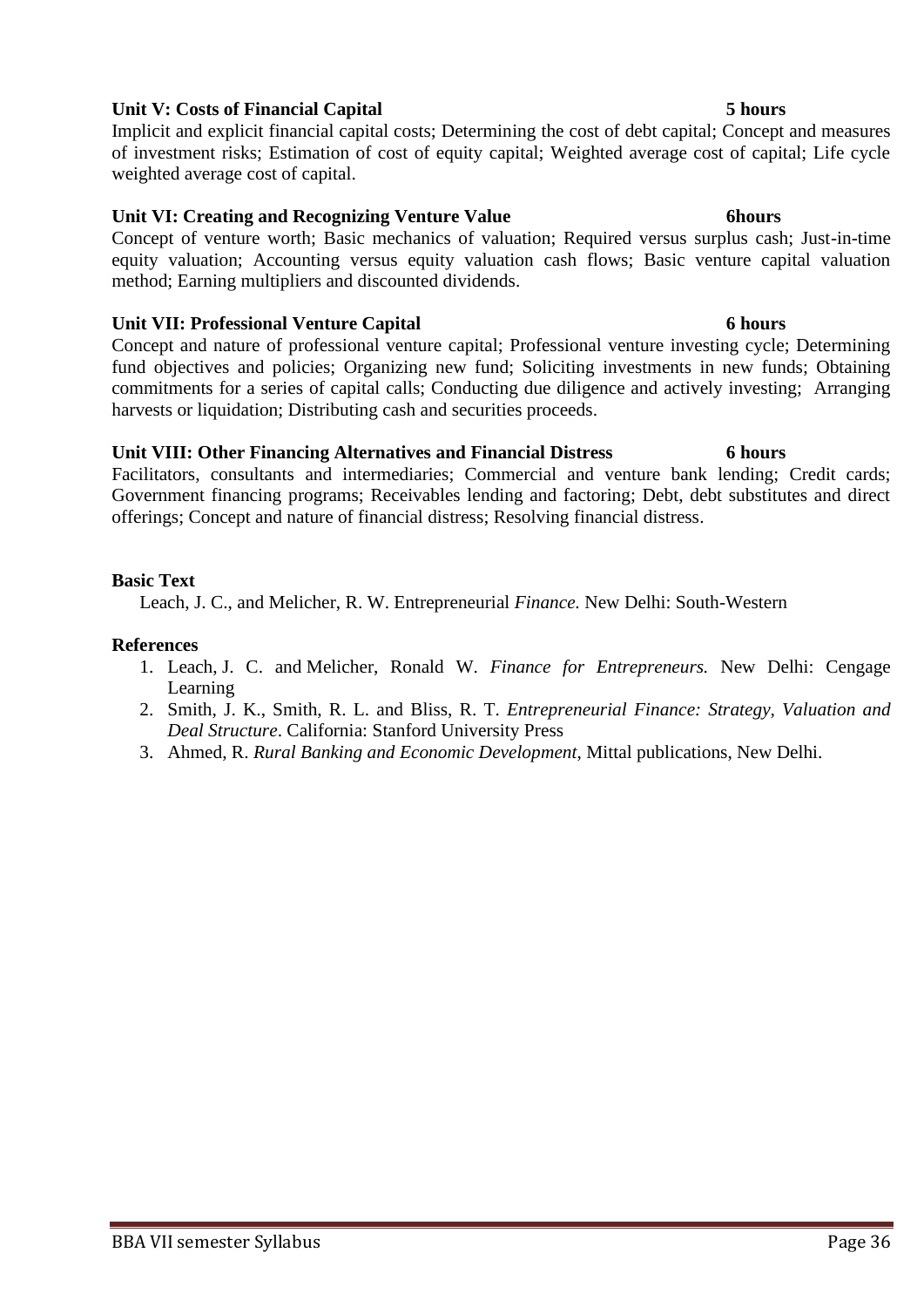## **Course Objectives**

The main objective of this course is to impart students with the fundamental knowledge social entrepreneurship and the skills to require for launching, managing and achieving growth of social enterprise as a career option.

## **Course Description**

This course deals with a number of topics such as the concepts of social entrepreneurship and social entrepreneurs, social entrepreneurship ideas and opportunities, developing concept of social enterprise and social enterprise business plan, social enterprise fundraising and marketing, and social enterprise launch, growth and goal attainment

## **Course Outcomes**

By the end of this course, students should be able to:

- Understand the fundamentals of social entrepreneurship;
- Know social entrepreneurs;
- Recognize opportunities and generate ideas of social enterprises;
- Develop social enterprise concepts and models;
- Identify and analyze entrepreneurial opportunities;
- Write social venture plans;
- Measure social value; and
- Launch social enterprise and prepare for its growth

## **Course Contents**

## **Unit I: Introduction 5 hours**

Nature and concept of social entrepreneurship; Myths about social entrepreneurship; Emergence of social entrepreneurship as global movement; Pioneers of social entrepreneurship; Process of social entrepreneurship; Growth of social entrepreneurship; Theories of social entrepreneurship; The forces on social entrepreneurship.

## **Unit II: Social Entrepreneurs 5 hours**

Social entrepreneurs: concept, traits, and characteristics of successful social entrepreneurs, functions; Difference between social entrepreneurs, business entrepreneurs, government and activism; Examples of world renowned social entrepreneurs.

## **Unit III: Ideas and Opportunities 6 hours**

Introduction to social entrepreneurship ideas and opportunities; Creative process of social entrepreneurship: access to information, utilization of information, creativity and ideas; Moving from ideas to opportunities; Sources of opportunities.

## **Unit IV: Developing Social Enterprise Concept 5 hours**

Introduction to social enterprise concept; Social enterprise mission; Business models; Types of business model; Threats to business model.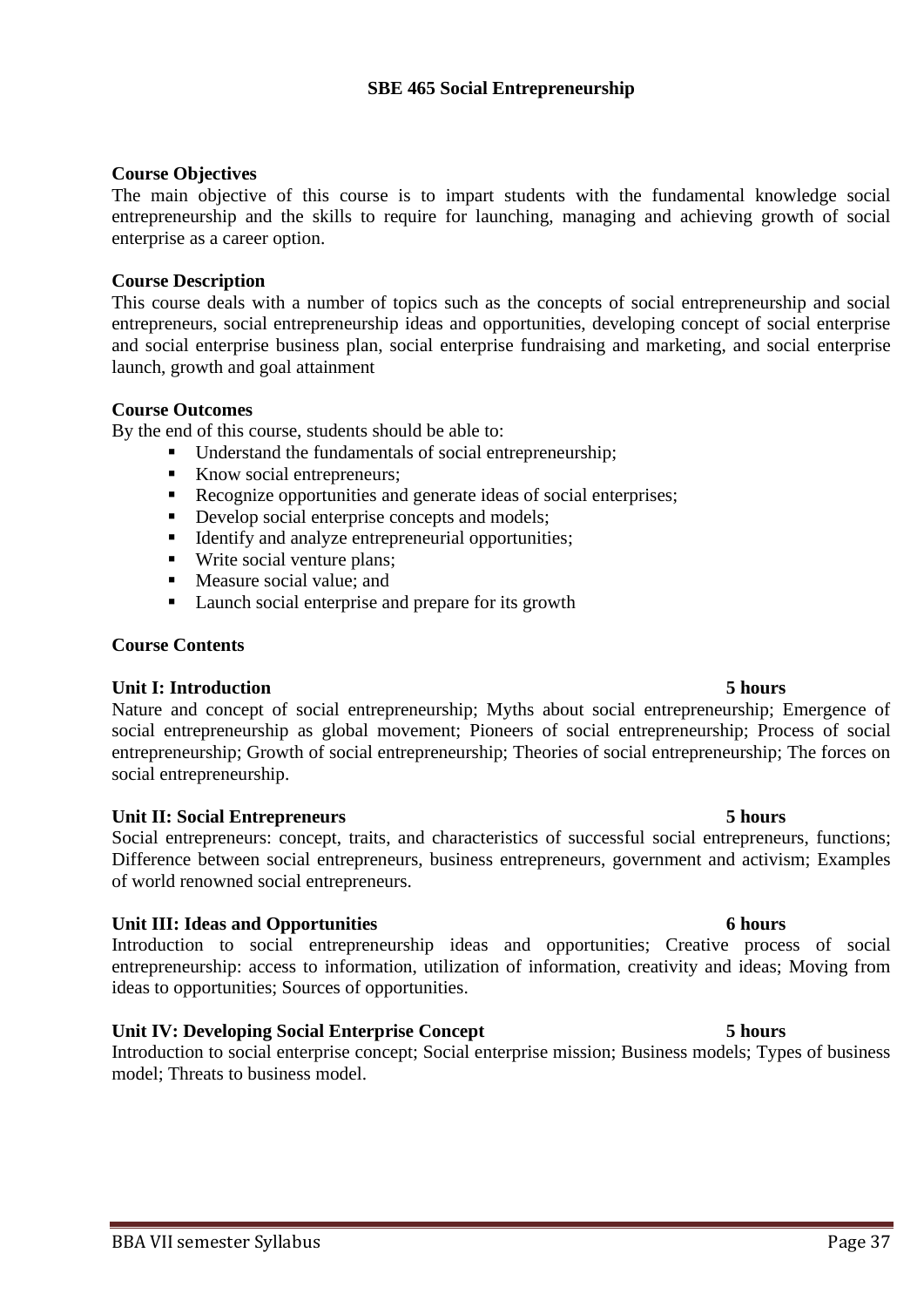## **Unit V: Social Enterprise Business Plans 5 hours**

Concept of business plan; Business plan summary; Description of the enterprise; The team; The market and industry; Marketing and fundraising; Financial plan; Goals and objectives with a timeline; Risk assessment; Supporting document; Pitfalls.

## **Unit VI: Measuring Social Value 5 hours**

Concept of social value; Need for measuring social value; Methods of measuring social value; Social return on investment; Measuring vulnerability and efficiency of social enterprise; Organizational effectiveness of social enterprise.

## **Unit VII: Entrepreneurial Fundraising and Marketing 7 hours**

Introduction; Types of fundraising; Personal relationships; Direct mail; Fundraising events; Telefunding; Traditional media; Virtual means; Spending of raised funds; fundraising strategies; Social enterprise marketing; Steps in building social enterprise marketing strategy; Social enterprise messages; Pricing.

## **Unit VIII: Launch, Growth and Goal Attainment 7 hours**

Introduction; Preparing for growth; Substitutes for service; Socioeconomic and demographic changes; Public policy shifts; Bargaining power of sellers and buyers; Social enterprise growth strategies; Myths about growth; Challenges of growth and change; Growth and risk; End of the social entrepreneurship process.

## **Basic Texts**

Brooks, A. C. *Social Entrepreneurship: A Modern Approach to Social Value Creation*. New Delhi: Prentice-Hal India Ltd.

- 1. Bornstein, D. and Davis, S. *Social Entrepreneurship: What Everyone Needs to Know.* New Delhi: Oxford University Press.
- 2. Gunn, R. and Durkin, C. (Eds). *Social Entrepreneurship: A Skills Approach*. Bristol: The Policy Press.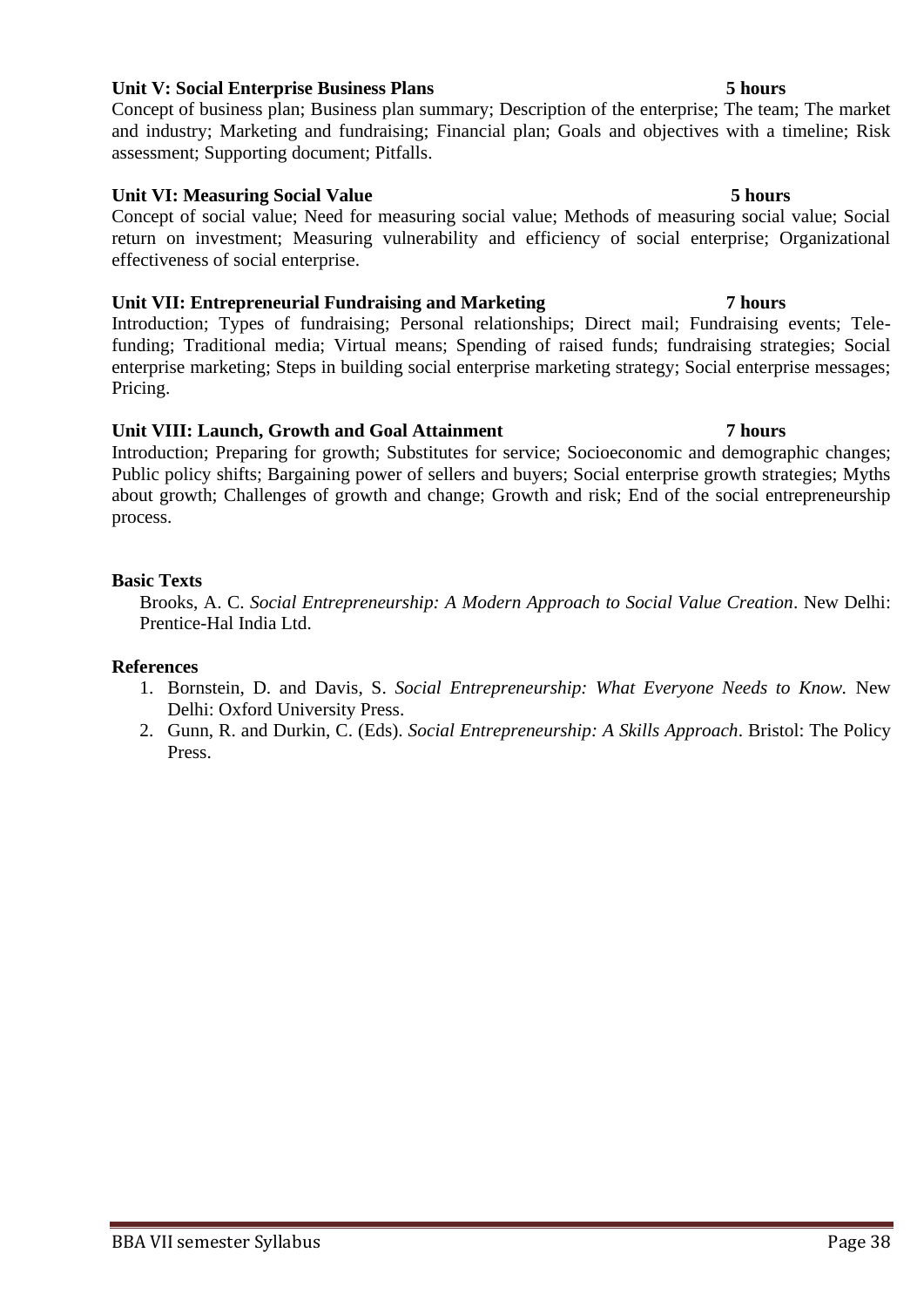## **Course Objectives**

Creating a new business is a challenging and complex task. The road to entrepreneurial success is long, winding and strewn with pitfalls, obstacles and blind turns. The risks of starting a new business are high, as illustrated by the high failure rates for new ventures. This course provides students with an applied, practical exposure focusing on the development, testing, and validation of business models in support of new venture creation.

## **Course Description**

The New Venture Development course helps students to develop their critical and analytical skills necessary to form and then launch a viable and sustainable new venture. The ability to identify and act on a promising opportunity as well as good management practice is critical for a new venture. This course will enable students to discover their unique talent for entrepreneurship as well as ensuring the business model fits the identified opportunity.

## **Course Outcomes**

At the end of the course, students learn how to use a business model to brainstorm and design each part of their venture, from customer experience to early product development. Specific skill development and issues covered include:

- Opportunity Identification Articulating the problem to be solved and the potential benefit to the customer;
- Customer Discovery Testing your assumptions about the alignment between your product offering and targeted market through interviews and surveys with early potential customers;
- Value Proposition Synthesizing the unique benefits of new offerings through comparisons with the competition in the marketplace;
- Early Product Development Building minimal viable products to test customer acceptance;
- Profit Models Identifying revenue sources while minimizing cost factors;
- Business Model Development Turning your new venture idea into a business model designed to test and validate assumptions about what it takes to build repeatable and scalable business;
- Startup Metrics Identifying critical indicators for benchmarking, measuring, and monitoring.

## **Course Contents**

This course links theory and practice in providing hands-on experience in the creation and development of a new venture. Students, individually and in teams, take a multidisciplinary approach to the preparation and presentation of a professional business plan.

In the process, the course focuses on developing skills conducive to venture success, including team building, organizing, planning, integrating, and persuading. In addition, students will analyze several business plans. Also, external experts will provide advice and insight on business plan development and related matters.

The following themes or topics are included:

- The basics of new venture ideas and model building
- Opportunity identification
- Risk assessment
- Venture model building
- Customer understanding and business models
- Venture Plan preparation
- Market entry strategy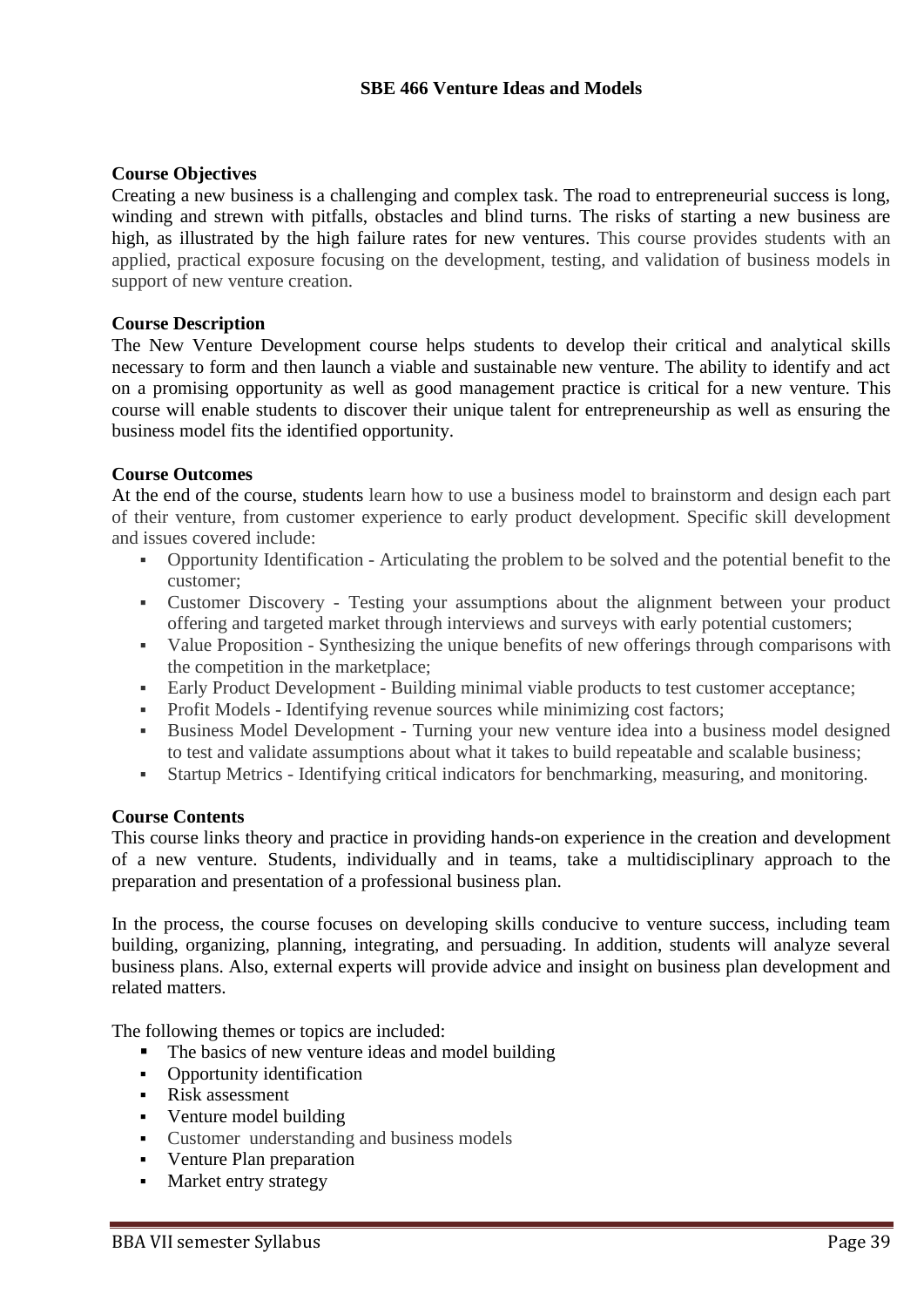**EXECUTE:** Survival and growth strategy

- 1. Blundel, R. and Lockett, N. *Exploring Entrepreneurship: Practices and Perspectives*. Oxford University Press, New Delhi.
- 2. Timmons, J. A. and Seinelli, S. *New Venture Creation: Entrepreneurship for the 21st Century.* Irwin McGraw Hill.
- 3. Roy, R. *Entrepreneurship.* Oxford University Press, New Delhi.
- 4. Khanka, S.S. *Entrepreneurial Development,* S Chand & Co., New Delhi.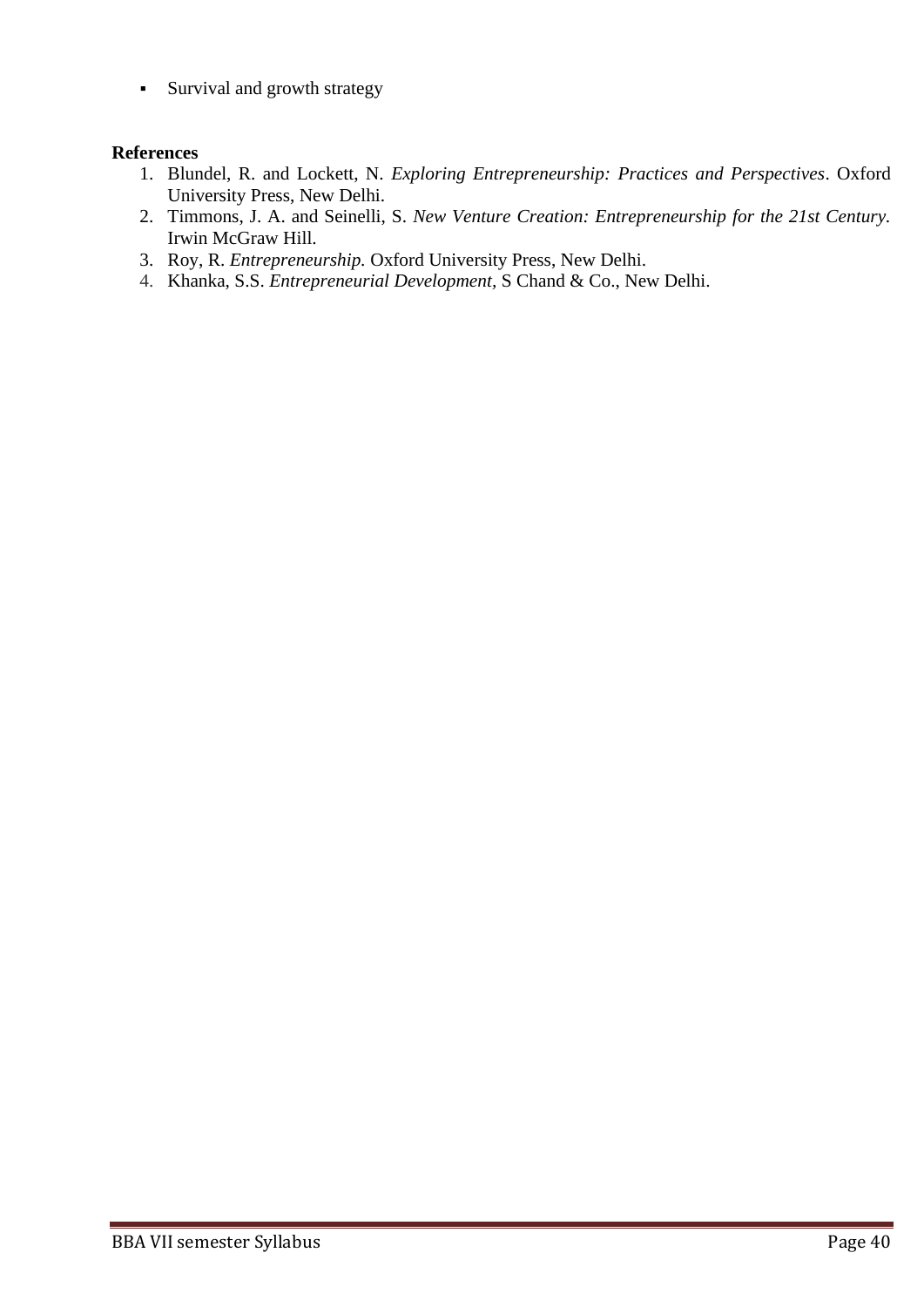## **SBE 464 Retail Management**

## **Course Objectives**

This course will enable students to be familiar with the concept of retail management and develop decision making skills related to retailing. It examines how marketing and operational strategies can be utilized by retailers to improve performance in a highly competitive and rapidly changing environment. The strategic planning process will be explored from the perspectives of both small and large retailers.

### **Course Description**

This course will examine key functional areas within a retail business including retail consumer behaviour, market segmentation, merchandise planning, store design and layout, financial strategy, supply chain management and customer relationships. The understanding of these functional areas will illustrate how retailers can adapt to the competitive and continually changing environment by formulating strategies, which result in profitable performance. Environmental analysis, strategy development, implementation and control issues will provide a framework for the course.

### **Course Outcomes**

Upon successful completion of this course, students should be able to:

- Discuss the concept and importance of retail management in the context of Nepal;
- Explain current retailing trends based on consumer, legal and competitive environments;
- Identify various retail opportunities and evaluate the strategies associated with each type of opportunity.
- Distinguish and characterize the factors and management tools that retailers consider and use when developing their merchandise mix.
- Assess current Nepalese retail practices in their ability to respond to environmental trends.

## **Course contents**

## **Unit I: Introduction 8 hours**

Concept and significance of retailing, functions and activities of retailing, types of retailers, retailers characteristics, multichannel retailing, retail business in the Nepalese context:rural and urban

## **Unit II: Retail Consumer Behaviors and Market Segmentation 6 hours**

Consumer behavior: Buying process, social factors influencing the buying process, consumer's images of retail stores; Market segmentation: criteria for evaluating market segments, approaches for segmenting markets, composite of segmentation approaches.

## **Unit III: Retailing Strategy 8 hours**

Definition, target market and retail format, building a sustainable competitive advantages (CRM), relationship with suppliers, efficiency of internal operation, retail location strategy, growth strategies (market penetration, market expansion, and diversification)

## **Unit IV: Financial Strategy and Retail Pricing 8 hours**

Objective and goals, funding retail ventures, and raising capital, profit planning, budgeting, financial statements, financial analysis (cash flow analysis, ratio analysis, comparative financial statement analysis), merchandise turnover (importance and methods of averaging stock); retail pricing concept, influencing factors for pricing, retail pricing approaches and strategies, setting retail prices

### BBA VII semester Syllabus Page 41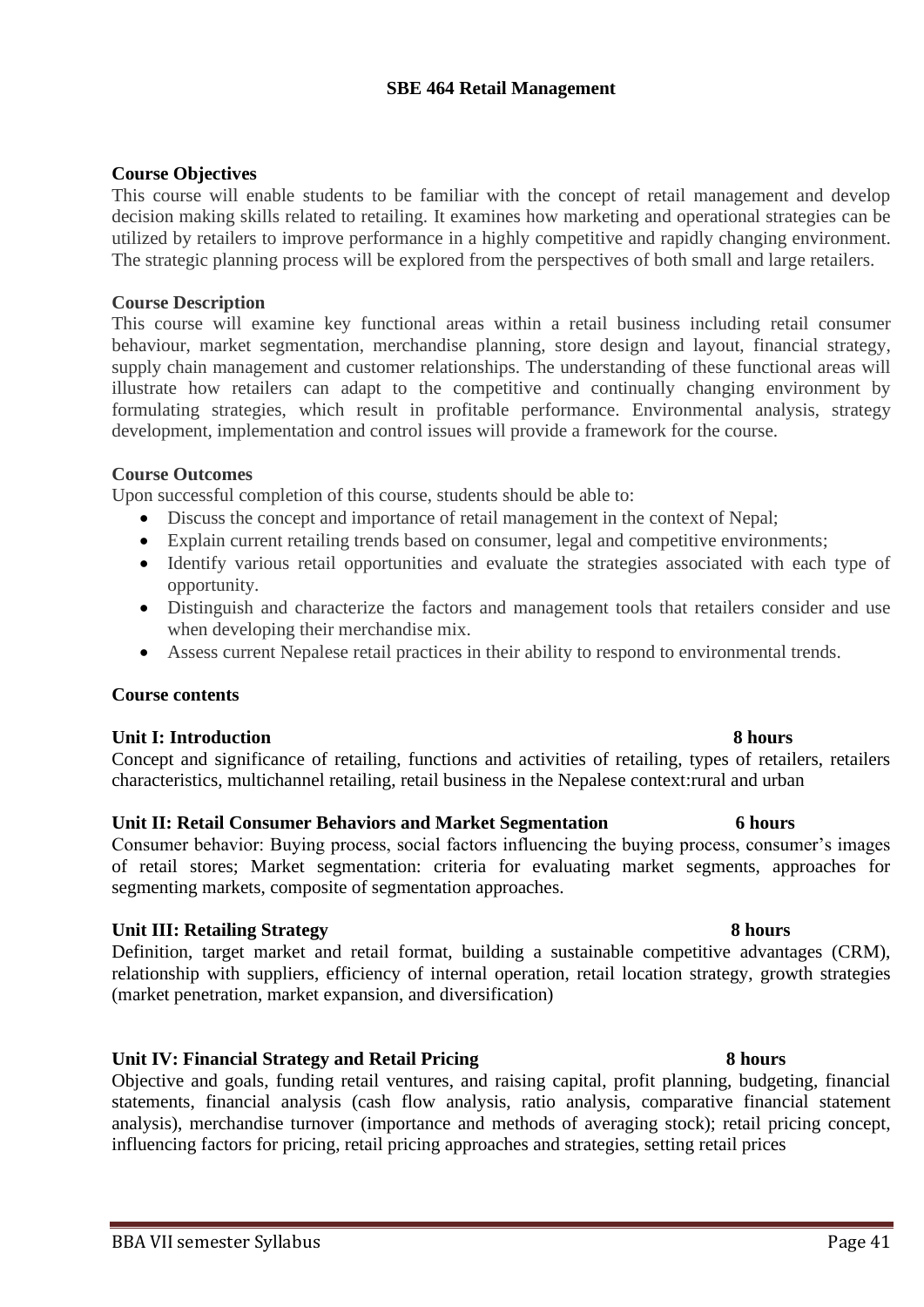## **Unit V: Merchandise Management and Store Management 8 hours**

Merchandise management (merchandise mix, planning, managing inventory turnover, and management process); merchandise acquisition, control, and handling; merchandise management system; store management responsibilities, role of store manager (leadership, orientation and motivation, and setting goals or quotas), store layout and design, store atmosphere and space management

## **Unit VI: Supply Chain Management and Information System 6 hours**

Supply chain and strategic advantage, the flow of information and products in supply chain, distribution centers and their activities, pull and push supply chain, collaboration between retailers and vendors in supply chain management, emerging retail technologies

## **Unit VII: Retail Communication Mix 4 hours**

Introduction, value of brand image, selection of promotion mix (advertising, sales promotion, personal selling, direct marketing, online marketing, and publicity); planning the retail communication program.

## **Basic Texts**

- 1. Levy, M., Barton A. Weitz: *Retailing Management*, McGraw-Hill Companies Inc. New York.
- 2. Bajaj, C., Tuli, R. and Sirvastava, N. V.*Retail Management*, Oxford University Press, New Delhi.

- 1. Sinha, P. K. andUniyal, D. P.*Managing Retailing*, Oxford University Press, New Delhi.
- 2. Pradhan. S.*Retailing Management*, Tata McGraw-Hill Education Private Limited, New Delhi.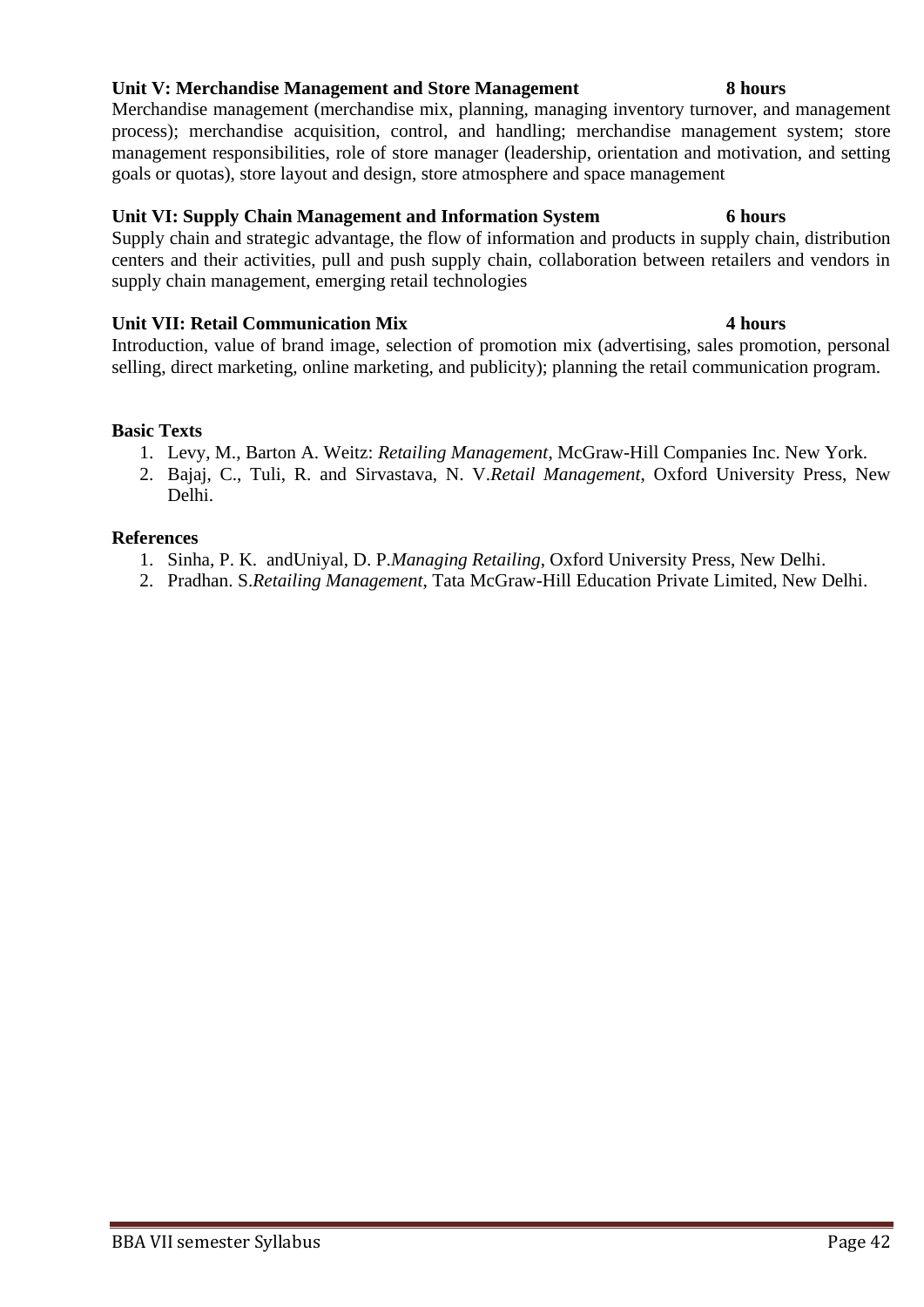## **SBE 463 Rural Marketing**

## **Course Objectives**

The importance of rural markets for all kinds of products and services has been growing in Nepal in the last two decades. The huge income shift taking place in rural Nepal with the burgeoning rural middle class with high purchasing power and aspiration has meant that business firms can no longer ignore rural markets. Today, business firms are talking about going rural. And there is a growing demand for skilled and trained human resources willing to work in the rural space. The main objective of this course is therefore to introduce students to the concept and importance of rural marketing in the Nepalese context.

The objective of the course is to provide conceptual understanding on the rural marketing with special reference to Nepalese context and develop skills required for planning of rural products. This course gives immense opportunities to understand the rural sector marketing strategies and marketing of both agricultural and allied sector products in rural areas.

## **Course Description**

The course deals with subjects like the scope and features of Nepalese rural market, rural marketing environment, rural consumer buying behavior, channels and competition, and rural marketing strategies.

## **Course Outcomes**

After completion of the course, students should be able to:

- Explain the concept and significance of rural marketing;
- Describe rural marketing environment;
- Analyze the rural market potential;
- **•** Perform rural market and competitive analysis;
- Analyze the characteristics of rural consumers and their buying behavior;
- Identify and discuss problems and issues in rural marketing;
- Explain the existing status and situation of infrastructure, development programs and rural credit institutions;
- Develop rural distribution and marketing strategies.

## **Course Contents**

## **Unit I: Introduction**

Definition andscope of rural marketing; Concepts andcomponents of rural markets; Classification of rural markets; Rural versus urban markets.

## **Unit II: Rural Marketing Environment**

Population; Occupation pattern; Income generation; Location of rural population; Expenditure pattern; Literacy level; Land distribution; Land use pattern; Irrigation;Rural development policies andprograms;Rural industries; Service delivery system and infrastructure facilities; Rural credit institutions; Rural retail outlets; Print media in rural areas; Rural areas requirement; Problems in rural marketing; Rural demand.

## **Unit III: Rural Consumer Behavior**

Consumer buying behavior models; Factors affecting consumer behavior -socialfactors, technological factors, economic factors andpolitical factors.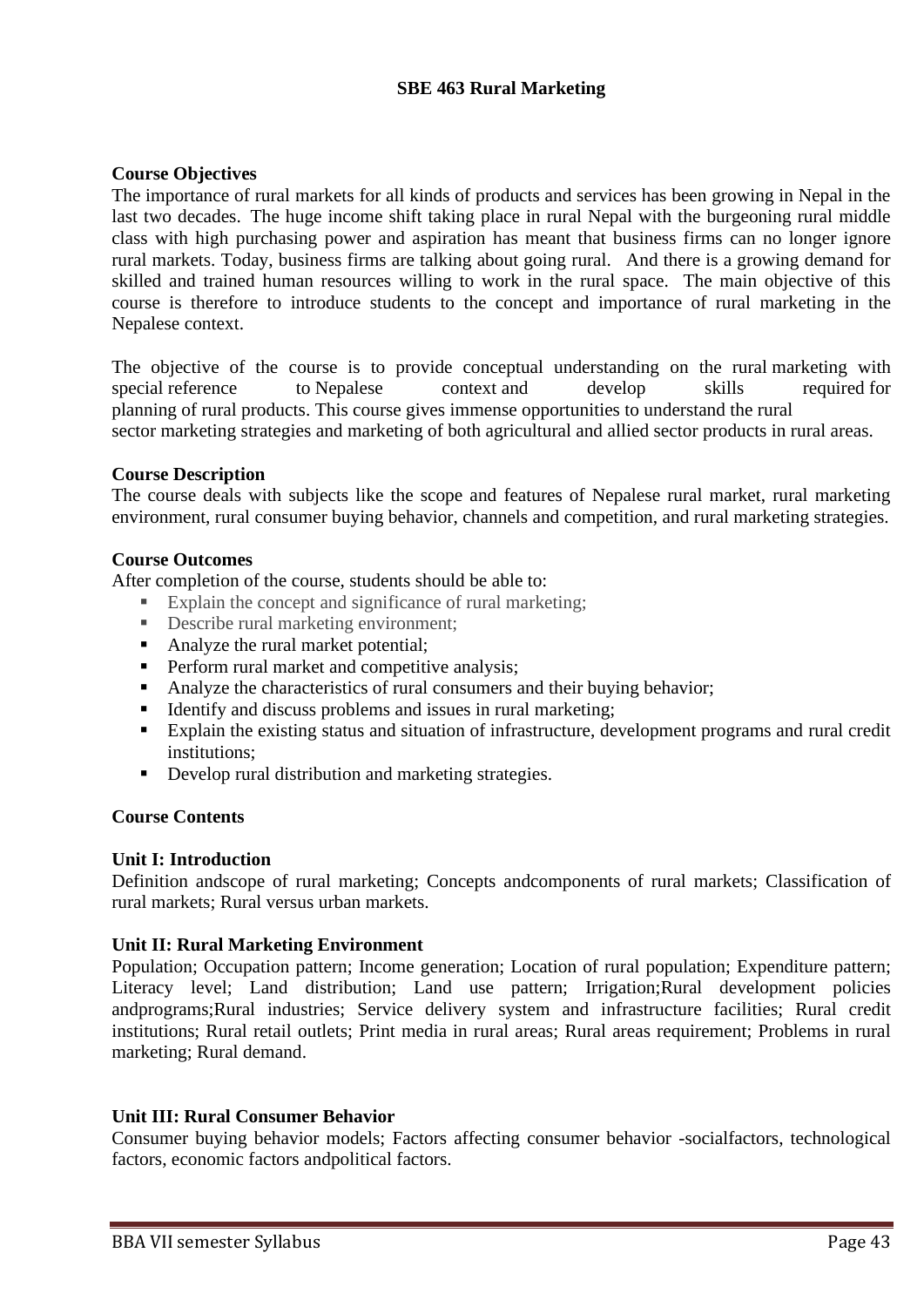## **Unit IV: Characteristics of Rural Consumer**

Understanding rural consumers; Age and stages of the life cycle; Occupation and income; Economic circumstances; Lifestyle, personality and brand belief; Information search and pre purchase evaluation; Rise of consumerism; Consumer buying process; Opinion leadership process; Brand loyalty.

## **Unit V: Rural Marketing Strategies**

Segmenting; Targeting and positioning; Product strategy; New product development; Branding in rural Nepal.

## **Unit VI: Distribution Strategy**

Accessing rural markets; Coverage status in rural markets; Channels of distribution; Evolution of rural distribution systems - wholesaling, rural retail system, vans, rural mobile traders, *Haat Bazaars*;Non Conventional methods of reaching rural markets; Public distribution system; Co-operative societies; Behavior of the channel: Prevalent rural distribution models - distribution models of FMCGcompanies.

## **Unit VII: Other Issues**

Rural communication; Role of technology in rural marketing; Role of below the line activities; Agrimarketing;Supply chain in rural marketing; Social marketing andcommunication.

## **Basic Texts**

- 1. Velayudhan, S. K. *Rural Marketing*, Response, SAGE Publication
- 2. Kashyap, P. and Raut, S. *Rural Marketing*, Biztantra.

### **Reference**

• Krishnamacharyulu, C. G. and Ramakrishnan, L *Rural Marketing*, Pearson Education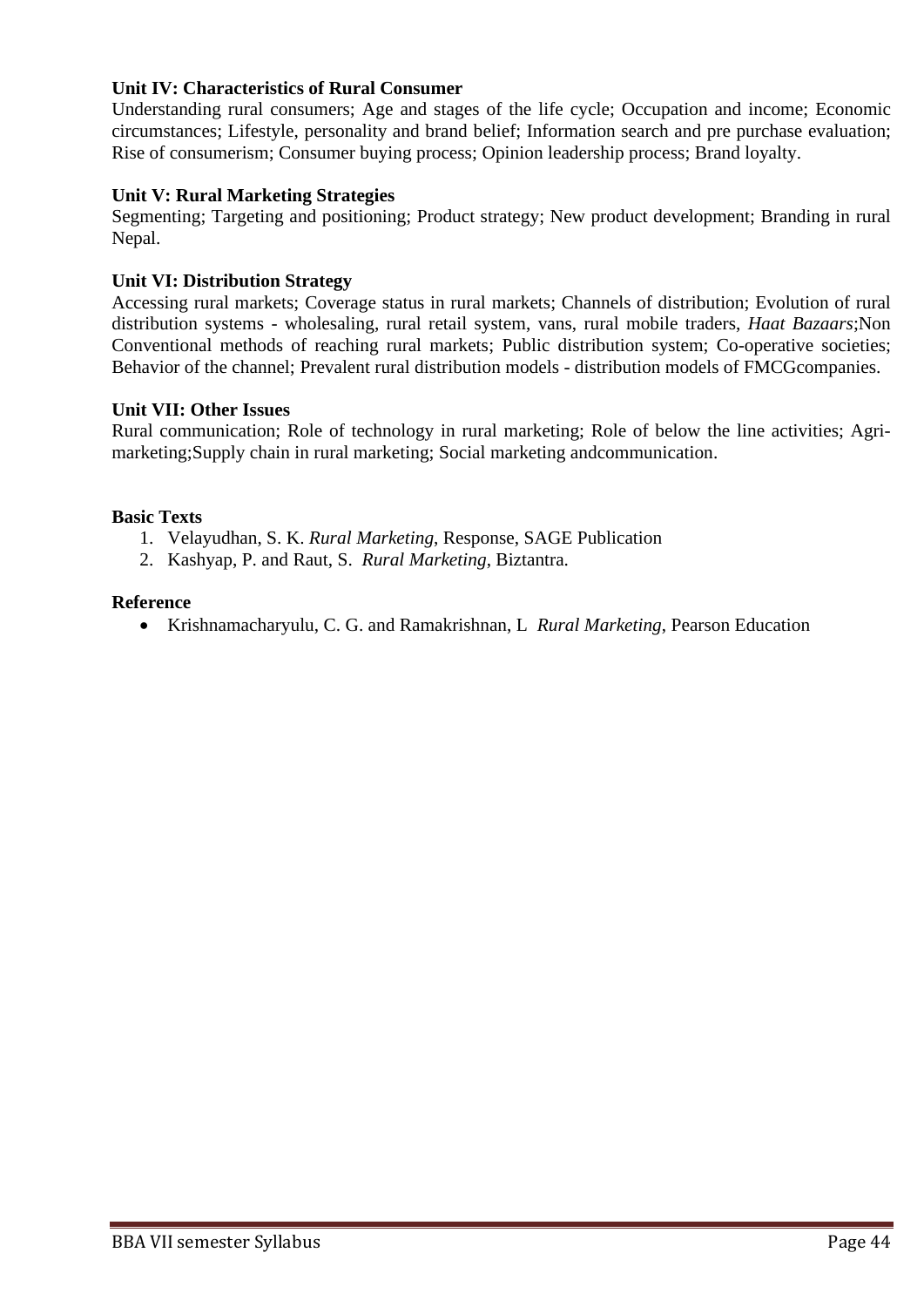# **CONCENTRATION**

**Finance**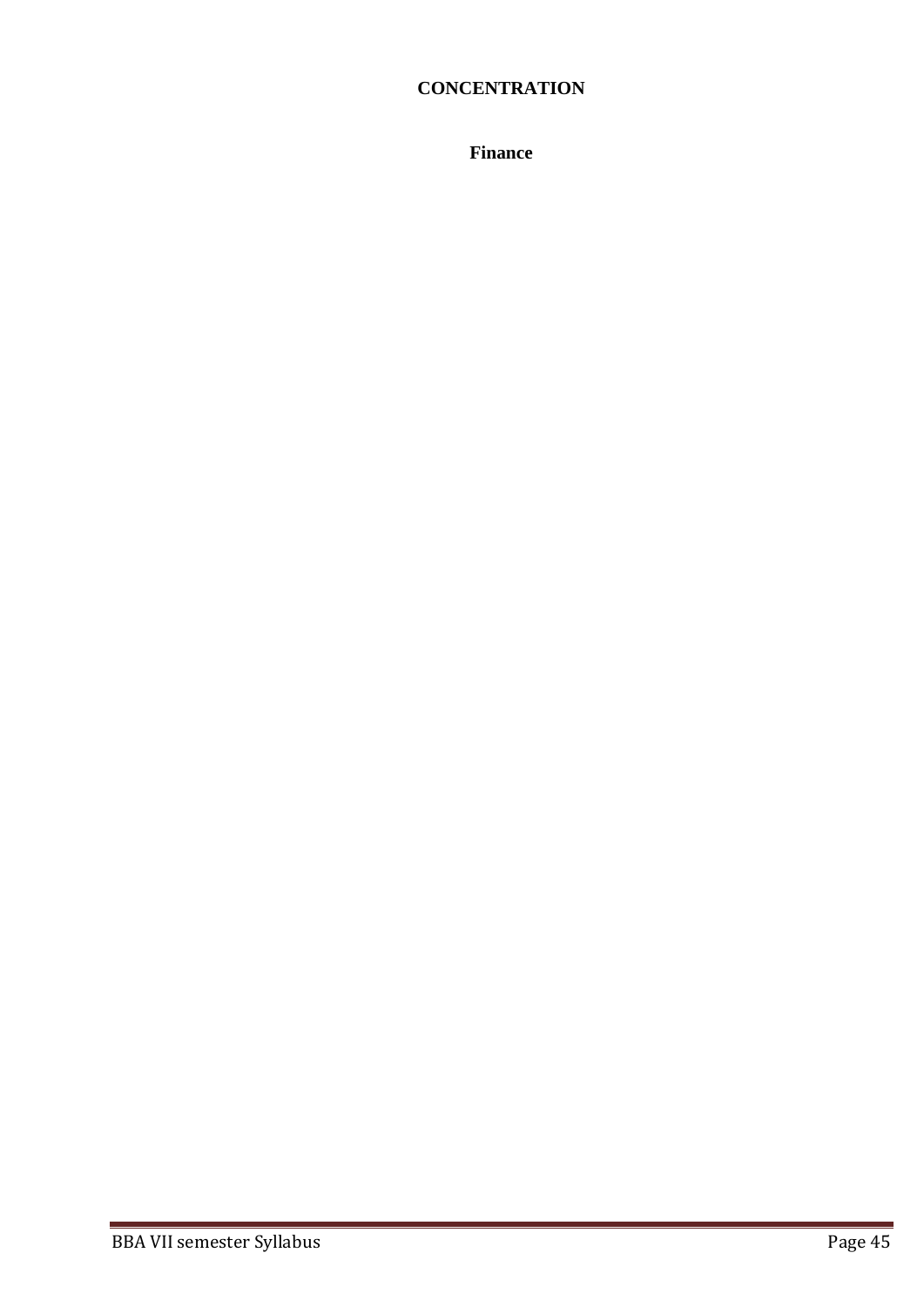## **FIN 433 INVESTMENT MANAGEMENT**

## **Course Objectives**

The course aims to provide the students with the fundamental knowledge of securities and their markets develop skills for computing risk and return from investment and appraise debt and equity securities for investment.

## **Course Description**

This course provides a broad overview of investment environment and introduces different investment alternatives available to an investor along with their markets. Then it moves to computation of risk and return of an individual asset as well as that of portfolios and selection of optimal portfolio. Then it discusses how assets are priced by capital assets pricing model. Finally, it deals with how debt and equity securities are valued for investment decision making purpose.

## **Course Outcomes**

By the end of this course, students should be able to:

- understand investment environment in which they have to undertake investment decisions;
- differentiate financial assets on the basis of their features for investment purpose;
- construct stock market indexes and interpret them;
- understand how securities are issued in the market and how they are traded in exchanges;
- calculate risk and return on of an individual asset and that of a portfolio;
- diversify risk by creating efficient portfolios;
- price securities using capital assets pricing model;
- value bonds and calculate yields on bonds;
- value common stocks using dividend discount models and price-earning models;

## **Course Contents**

## **Unit I: Investment Environment 4 hours**

Meaning of investment; investment alternatives; securities markets; securities market institutions; investment process; the risk-return trade-off; and Nepalese investment environment.

## **Unit II: Assets Classes and Financial Instruments 8 hours**

The money market: treasury bills, certificates of deposit, commercial paper, bankers' acceptance, Eurodollars, the Libor market, yield on money market instruments; the bond market: treasury notes and bonds, inflation-protected treasury bonds, federal agency bonds, international bonds, municipal bonds, corporate bonds, mortgages and mortgage-backed securities; equity securities: common stock – characteristics and listing, preferred stock, depository receipts; stock and bond market indexes: stock market indexes – price-weighted index, value-weighted index, equally-weighted index; Nepal Stock Exchange index, bond market indicators; and derivative markets.

## **Unit III: Securities Markets 6 hours**

Concept of securities markets; issue of securities; privately held firms and publicly traded companies; shelf registration; initial public offerings; trading of securities; types of markets; types of orders; trading mechanisms; the rise of electronic trading; ECNs; new trading strategies; globalization of stock markets; trading costs; buying on margin; short sales; functions of Nepal Stock Exchange; and role of Nepal Securities Board.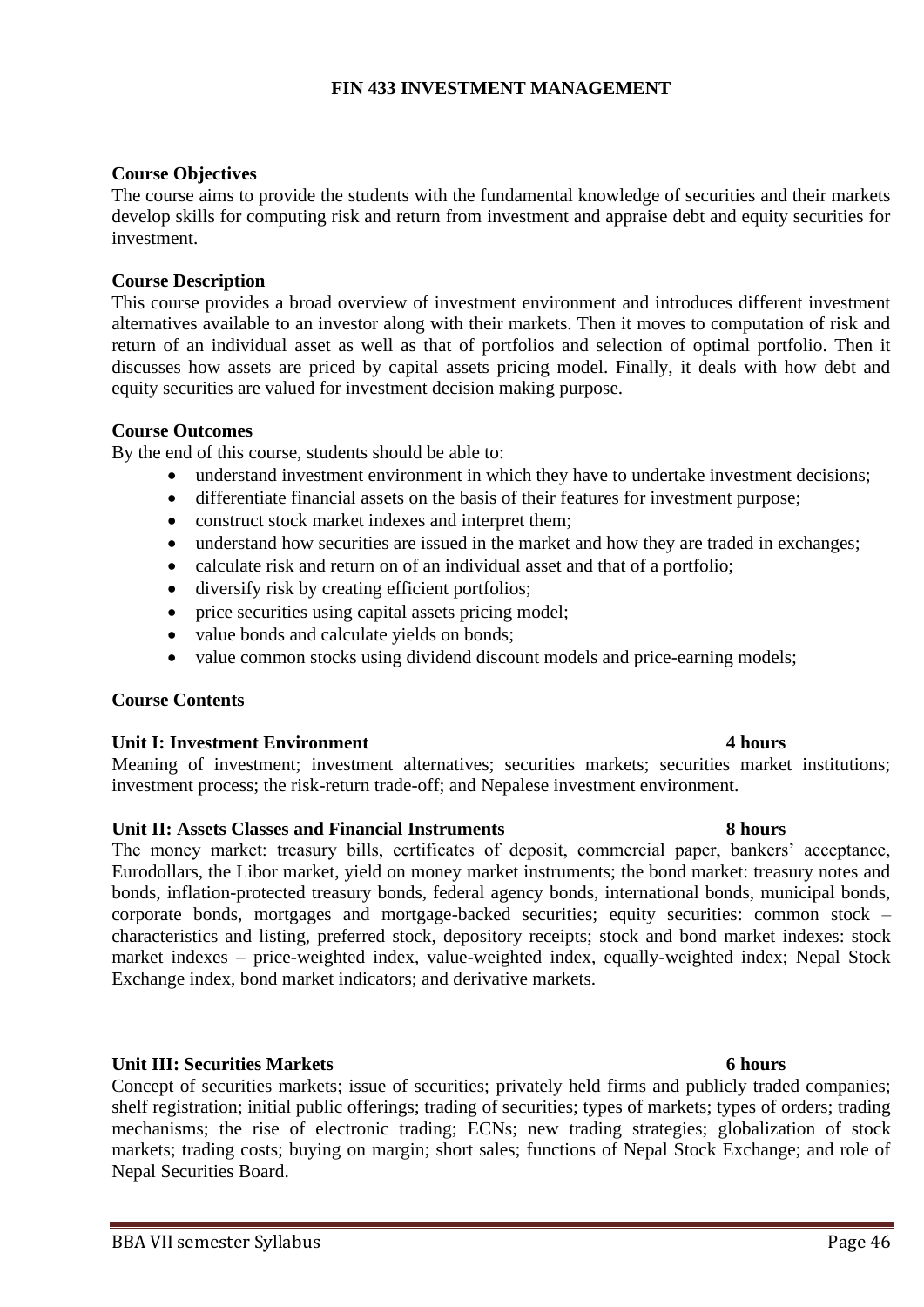BBA VII semester Syllabus Page 47

## **Unit IV: Risk and Return 6 hours** 6 **hours**

Concepts of risk and return;measuring investment returns: holding period return, returns over multiple periods, annualizing rates of return, expected return, time series of return; inflation and real rates of return; measuring risk: variance, standard deviation, coefficient of variation; portfolio return and risk of a portfolio of risky and risk-free assets.

## **Unit V: Efficient Diversification and CAPM 8 hours**

Diversification and portfolio risk; asset allocation with two risky assets; covariance and correlation; therisk-return trade-Off with two-risky-assets; the mean-variance criterion; the optimal risky portfolio with a risk-free asset; efficient diversification with many risky assets; the efficient frontier of risky assets; choosing the optimal risky portfolio. The Capital Asset Pricing Model: The Model: Assumptions and Implications, the security market line, and application of CAPM.

## **Unit VI: Bond Prices and Yields 8 hours**

Bond characteristics; treasury bonds and notes; corporate bonds; international bonds; innovation in the bond market; bond pricing; bond pricing between coupon dates; bond pricing in excel; bond yields: yield to maturity, yield to call, realized compound return versus yield to maturity; bond prices over time; yield to maturity versus holding-period return; zero-coupon bonds and treasury STRIPS; after-tax returns; default risk and bond pricing; junk bonds; determinants of bond safety; bond indentures; yield to maturity and default risk; credit default swaps.

## **Unit VII: Equity valuation 8 hours**

Valuation by comparables; limitations of book value; intrinsic value versus market price; dividend discount models; the constant-growth DDM; stock prices and investment opportunities; life cycles and multistage growth models; price–earnings ratios: the price–earnings ratio and growth opportunities; pitfalls in P/E analysis; other comparative valuation ratios; free cash flow valuation approaches; comparing the valuation models; the problem with DCF models.

## **Textbook**

Bodie, Z., Kane, A., & Alan, J. M. *Essentials of investments*. New York: McGraw Hill.

- 1. Alexander, G. J., Sharpe, W. F. & Bailey, J. V. *Fundamentals of investments*. New Delhi: Prentice Hall of India Ltd.
- 2. Jordan, B. D. & Miller, T. W. *Fundamentals of Investments*. New York: McGraw-Hill Irwin.
- 3. Reilly, F. K. & Keith, C.B. *Investment analysis and portfolio management*. New Delhi: Cengage Learning (India) Private Limited.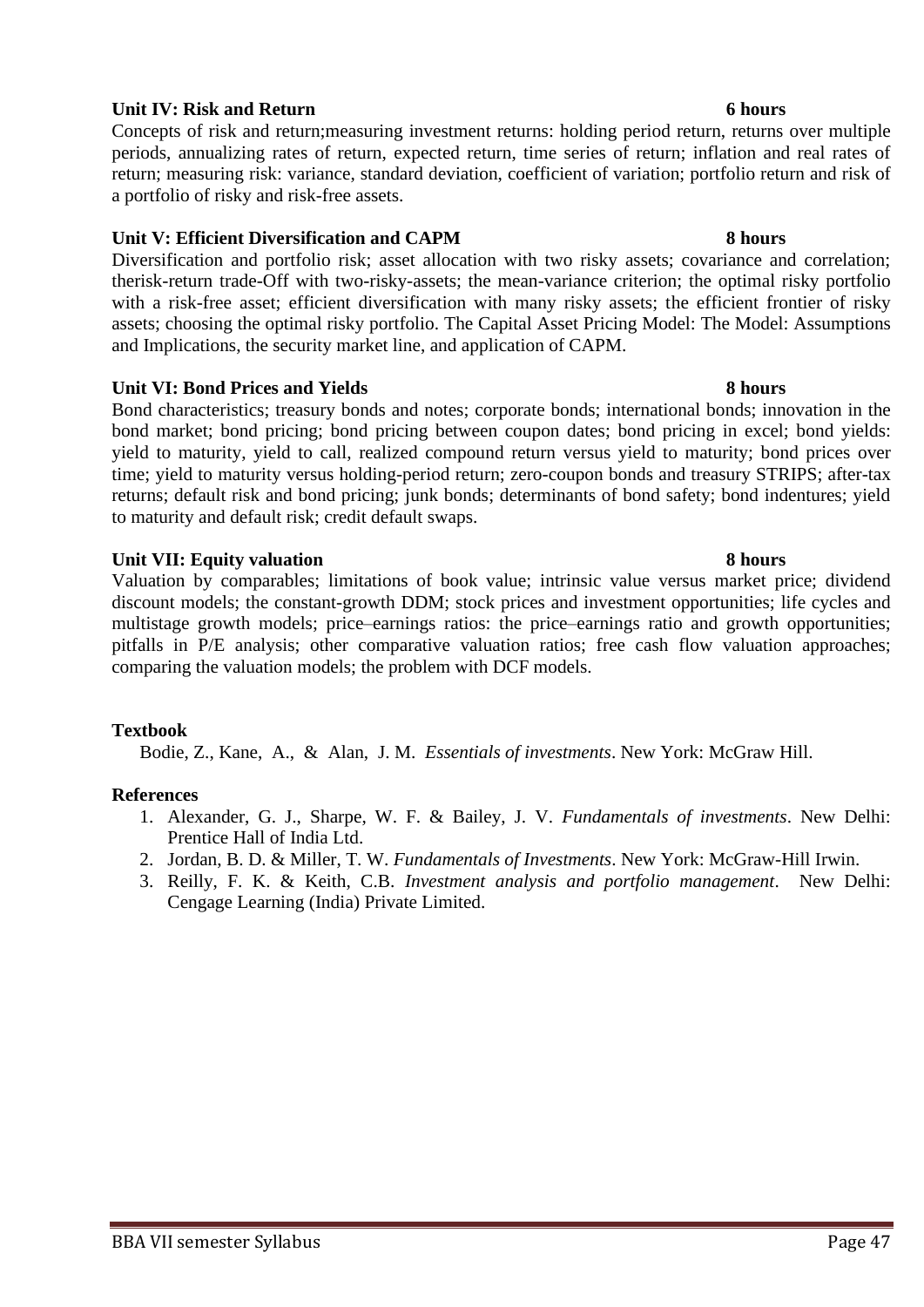# **FIN 431 Corporate Finance**

# **Course Objectives**

This purpose of this course is to provide students an understanding of key aspects of corporate finance and develop skills to analyse issues in corporate finance for sound financial decision making in businesses.

# **Course Description**

This course has been structured as specialization course in Finance and built on the foundation of two core courses - *Essentials of Finance* and *Financial Management*. For students choosing to concentrate on Finance, will have an opportunities to cover some additional but important aspects of corporate finance which were not covered in core courses. This course offers students advance knowledge on corporate finance and equip them with additional tools and techniques of corporate finance so as to prepare them to analyze financial problems in a wider context. This course deals with introduction to corporate finance, short-term corporate financing, lease financing; long-term corporate financing; capital structure determination, and international corporate financial management.

# **Course Outcomes**

By the end of this course, students should be able to:

- understand the significance of corporate finance;
- evaluate different options for short-term financing;
- evaluate the leasing versus buying alternatives;
- evaluate different options for long-term financing;
- evaluate warrants and convertibles as options of financing;
- determine capital structure that enhances the value of the firm; and
- understand the basics of international corporate finance.

# **Course Contents**

# **Unit I: Introduction to Corporate Finance 2 hours**

Significance of corporate finance; features and determinants of optimal capital structure.

# **Unit II: Short-term Corporate Financing** 7 **hours**

Need for short-term financing: short-term versus long-term financing; unsecured short-term financing: accruals and deferred income, trade credit, short-term bank loan, commercial paper; secured short-term financing: inventory financing, and accounts receivable financing.

# **Unit III: Lease Financing 7 hours**

Introduction to lease financing; forms of lease financing; evaluating lease financing in relation to debt financing: return to lessor, equilibrium annual lease payment, present value of lease alternative, present value of borrowing alternative, and other considerations.

# **Unit IV: Long-term Debt and Preferred Stock Financing** 7**hours**

Features of long-term debt financing; secured and unsecured bonds; major provisions of preferred stock issues; the use of preferred stock in financing decision; and refunding decisions on debt and preferred stock.

# **Unit V: Common Stock Financing 5***hours* 5*hours*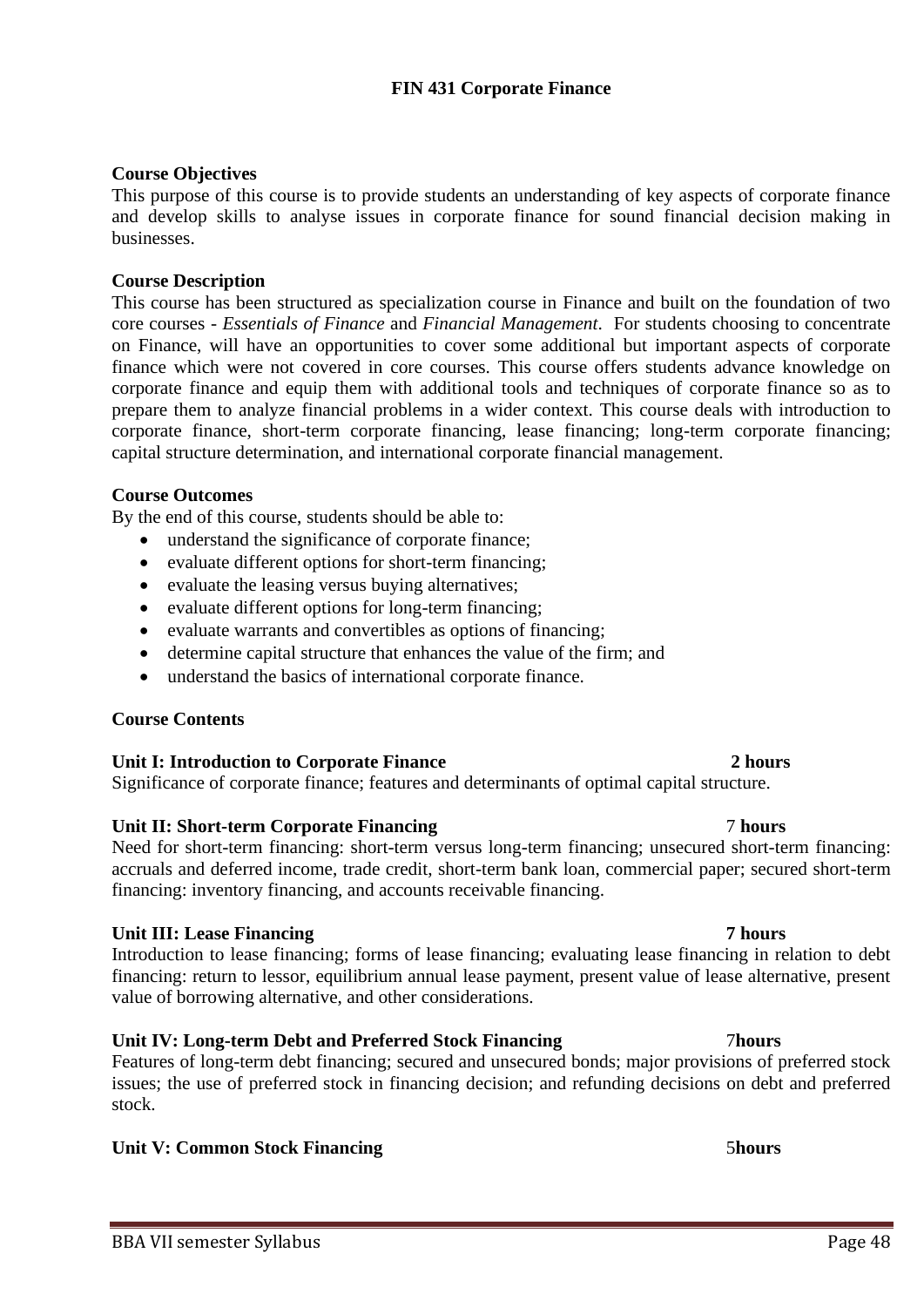Common stock financing: apportionment of control, income and risk; rights of holder of common stock: nature of voting rights, cumulative voting, and pre-emptive right.

## **Unit VI: Convertibles, Exchangeables and Warrants** 5**hours**

Convertible securities: conversion price and conversion ratio, conversion value and premium over conversion value, other features, financing with convertibles, forcing conversion; value of convertible securities: debt-plus-option characteristic, straight bond value, premiums, relationship among premiums; exchangeable bonds: features, use in financing, valuation of an exchangeable; warrants: features, valuation of a warrant, premium over theoretical value, and relationship between values.

## **Unit VII: Capital Structure Determination 7 hours**

A conceptual look: net operating income approach, traditional approach; the total-value approach: arbitrage support; presence of market imperfection and incentive issues; the effect of taxes; taxes and market imperfection combined; financial signalling; and pecking order approach.

## **Unit VIII: International Corporate Finance 7 hours**

## Introduction; foreign exchange markets and exchange rates, purchasing power parity; interest rate parity; and exchange rate risk.

## **Basic Texts**

- 1. Van Horne, J. C., Wachowicz, J. M. Jr, &Bhaduri, S. N. *Fundamentals of financial management*. New Delhi: Pearson Education.
- 2. Ross, S. A., Westerfield, R. W. & Jordan, B. D. *Fundamentals of corporate finance*. New Delhi: Tata McGraw-Hill Education India Pvt. Ltd.

- 1. Brigham, E. F. & Houston, J. F. *Fundamentals of financial management*. New Delhi: Cenage Learning India Pvt. Ltd.
- 2. Paudel, R. B., Baral, K. J. Gautam, R. R. &Rana, S. B. *Financial management*. Kathmandu: Asmita Book Publishers and Distributors (P) Ltd.
- 3. Pradhan, R. S.. Capital structure management. Kathmandu: Landmark Publications.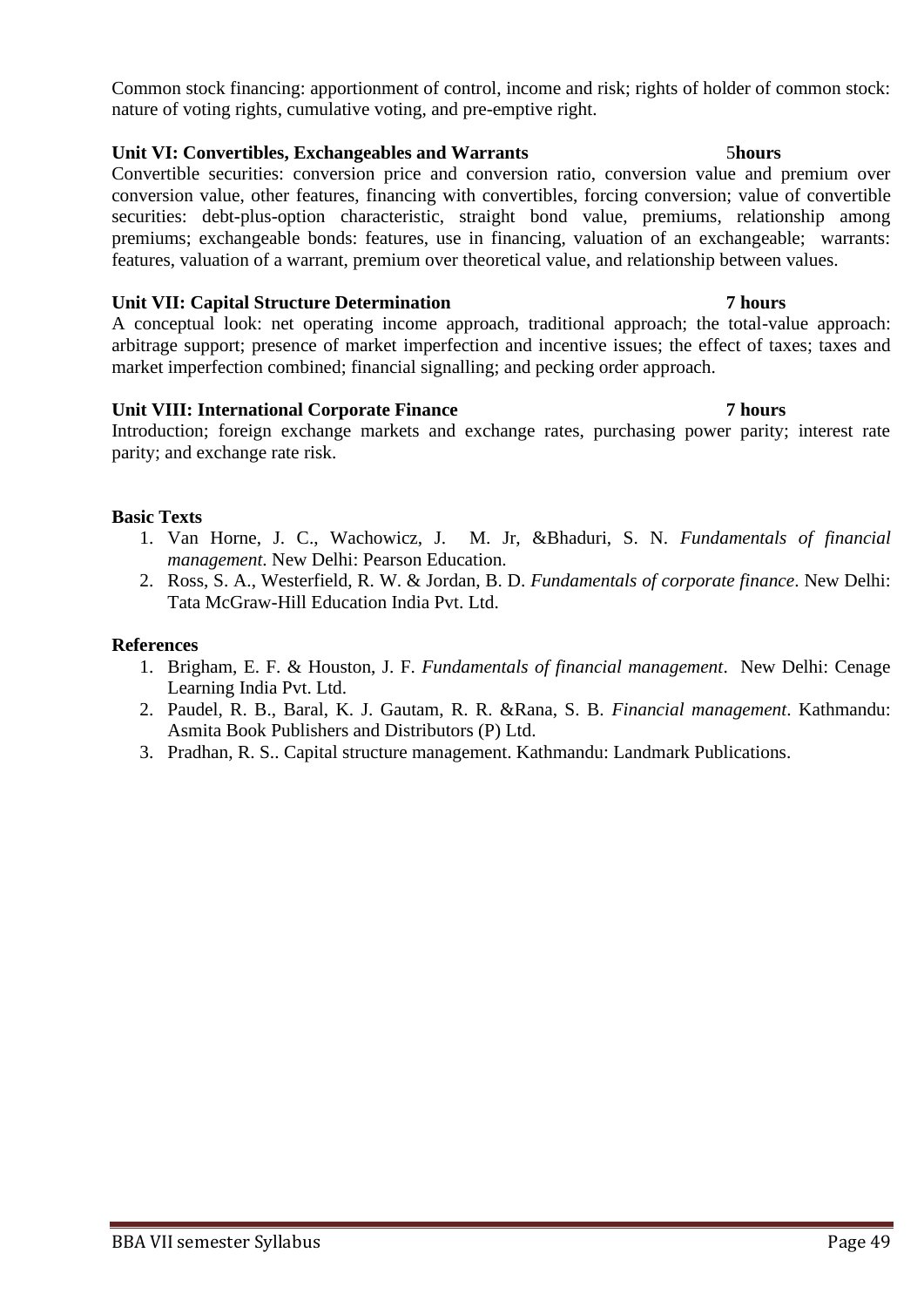## **FIN 432Microfinance**

## **Course Objectives**

The purpose of the course is to introduce students to the principles and practices of microfinance institutions and microfinance services. The course also emphasizes on improving skills of the students to prepare microenterprises business plan for self-employment opportunities.

## **Course Description**

This course provides an understanding of the basic principles, practices and services of microfinance industry. It begins with an introduction to microfinance in general and microfinance lending models in particular. It then proceeds to discussion of various types microfinance institutions and explores their role in development of different sectors of an economy. The course also gives an overview of regulatory regime of microfinance in Nepal. Finally, it deals on entrepreneurship and develop business plan suitable for micro financing.

## **Course Outcomes**

On successful completion of this course, students will be able to:

- Explain the nature of microfinance and microfinance models;
- Identify the role of microfinance institutions in social and economic development;
- Choose appropriate model of microfinance institutions and develop microfinance products;
- Be familiar with the microfinance programs in Nepal and appreciate their role in different aspects of national development;
- Understand the rules and regulations of microfinance industry in Nepal and apply them in the establishment and operation of microfinance institutions in Nepal;
- Prepare micro/ small enterprise business plan; and
- Demonstrate ability to conduct the case studies of microfinance institutions.

## **Course Contents**

## **Unit I:Introduction to Microfinance 6 hours**

Concept and meaning of microfinance; history of microfinance; need of microfinance; key principles of microfinance; microfinance client; microfinance products: microcredit, micro saving, micro insurance, payment and transfers; and distinction between traditional financing and micro financing

## **Unit II:Microfinance Credit Lending Models 6 hours**

Individual lending model; Grameen Bank solidarity lending model; village banking model; cooperative model; Self-help group model; and rotating savings and credit association.

## **Unit III: Microfinance Institutions 6 hours**

Objectives of the microfinance institutions; importance of microfinance institutions; attributes of a good microfinance institutions; institutional types; formal financial institutions; semiformal financial institutions; and informal financial providers.

## **Unit IV:Microfinance and Development 3 hours**

Microfinance and women empowerment; microfinance and health; microfinance and microenterprise development; microfinance and education; microfinance and networking; and micro insurance policies and practices.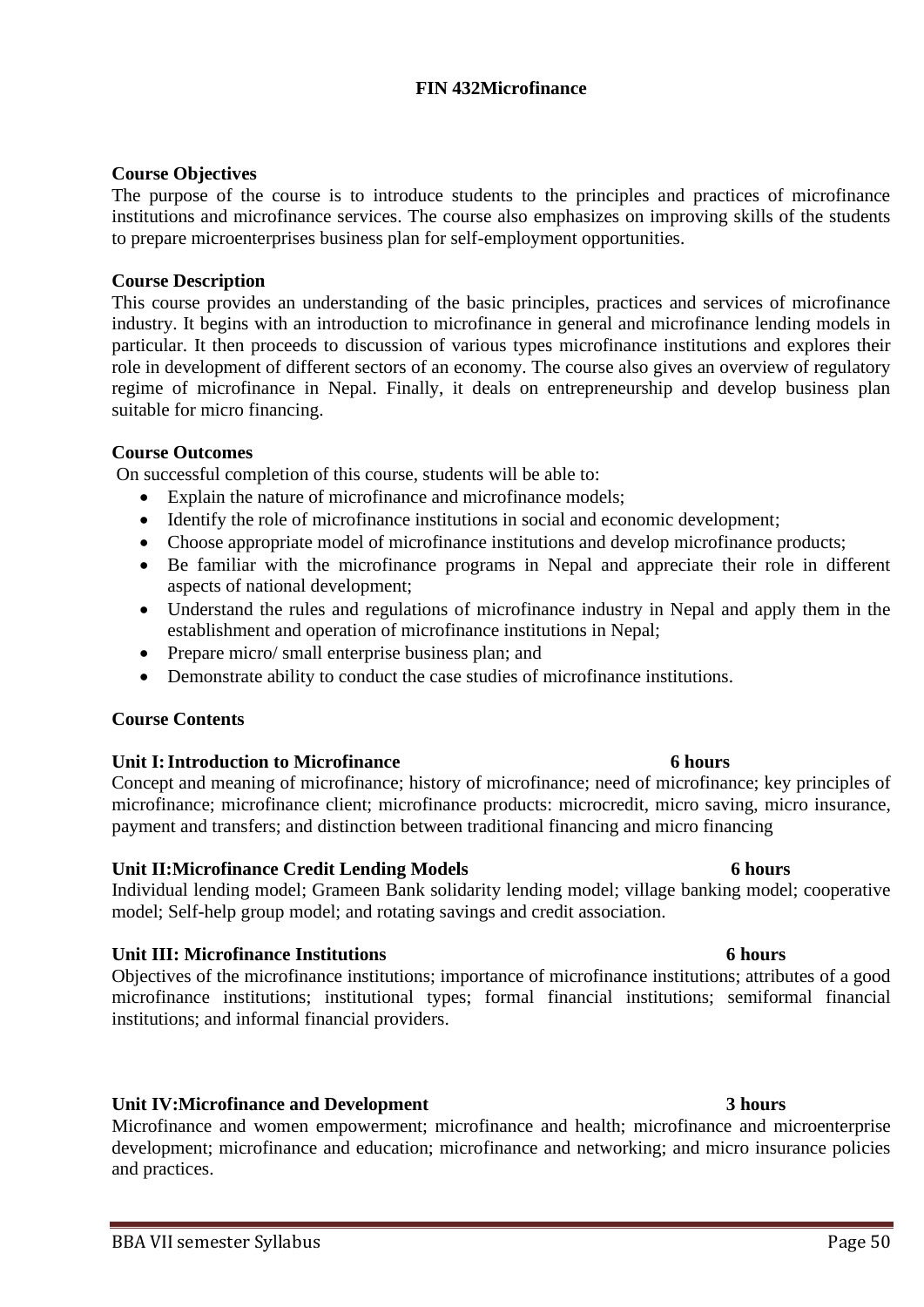## **Unit V:Microfinance in Nepal 8 hours**

National microcredit policy; poverty and microfinance in Nepal; development of microfinance sector in Nepal; preview of microfinance models in Nepal; and critical elements of success in Nepal's micro financing.

## **Unit VI: Regulations of Microfinance Institutions 4 hours**

Need for regulation; regulations of microfinance industry and small enterprises: registration, operation and reporting; regulating authorities; and relevant acts and byelaws.

## **Unit VII: Entrepreneurship and Business Plan 8 hours**

Concept of entrepreneur and entrepreneurship; micro enterprise and micro entrepreneurs; concept of social entrepreneurship, entrepreneurial process; concept of business plan; elements of business plan; and guidelines of business plan.

## Unit VIII: Project Work (Any One) 7 hours

Business plan for a new micro/ small business enterprise; case studies of a running microfinance institution/ program or a small business.

## **Basic texts**

- 1. Ledgerwood, J. *Microfinance handbook..* Washington, DC: The World Bank.
- 2. Panda, D. K. *Understanding microfinance.* New Delhi: Wiley India.

- 1. Marguerite S. R. *The Microfinance Revolution.*Washington, DC: The World Bank.
- 2. Shah, R. K. *Microfinance in Nepal.*New Delhi: Serials Publications.
- 3. Agrawal, G. R. *Entrepreneurship development in Nepal.* Kathmandu: MK Publishers and Distributors.
- 4. Sharma, P. R. *Impact of microfinance on women empowerment.*Pokhara: Team Organizing Local Institution.
- 5. Government of Nepal. *National microcredit policy 2007*. Kathmandu: Nepal Rastra Bank.
- 6. Hisrich, R. D. Peters, M. P. & Shepherd, D. A. *Entrepreneurship***.** New Delhi: Tata McGraw Hill Education.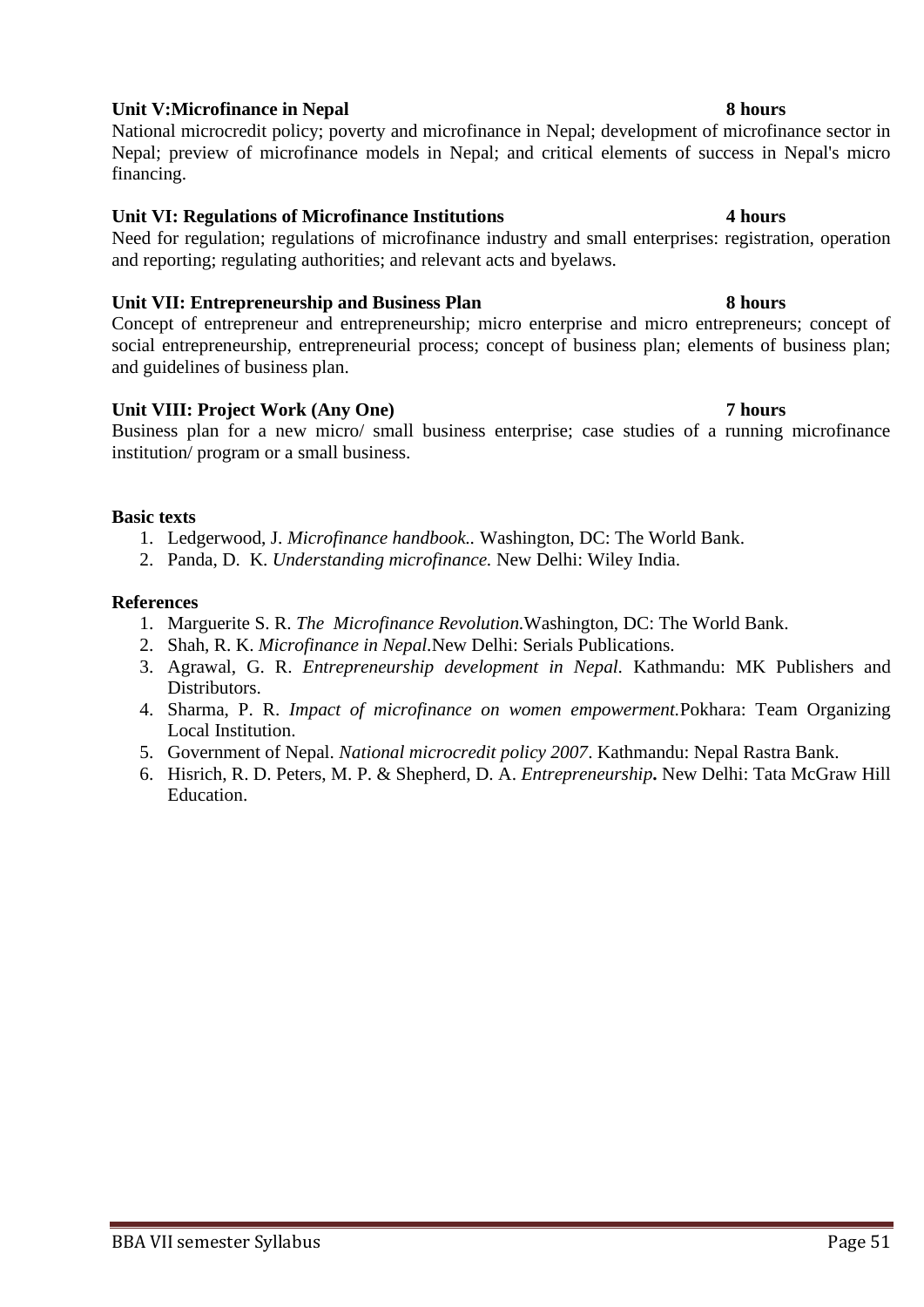## **Course Objectives**

This course aims to provide students with basic understanding of fundamental concepts of risk and insurance. At the end of the course the students will have basic understanding of risk management functions and its importance to individual and organisation along with knowledge about the different types of insurance and their functions.

## **CourseDescription**

This course introduces students the concepts of risk, risk management process and importance of risk management to individual and corporation. The course also helps students understand fundamentals legal principles of insurance, regulation of insurance industry, insurance intermediaries, and functions of insurers.

## **CourseOutcomes**

On successful completion of this course, students will be able to:

- understand the concept of risk and risk management;
- familiarize with fundamentals legal principles of insurance;
- understand regulations governing insurance business;
- familiarize with the basics of life and health insurance:
- familiarize with the basics of property and liabilities insurance; and
- understand intermediaries functions of insurers

## **Course Contents**

## **Unit I:Introduction toRisk 6 hours**

Meaning of risk, peril and hazards; uncertainty versus risk; types of risk; methods of handling risk; and burden of risk to society

## **Unit II:Risk Management and Insurance 6 hours**

Meaning of risk management; objective of risk management; risk management process; enterprise risk management; requirement of insurable risk; insurance and hedging; insurance and gambling; and benefits of risk management.

## **Unit III:Fundamentals Legal Principles of Insurance 8 hours**

Basic characteristics of insurance; distinct legal characteristics of insurance contracts; characteristics of insurable contract; basic parts of insurance contract; exclusions; endorsement and riders; deductibles; coinsurance; and principles of insurance.

## **Unit IV:Regulation of Insurance Industry 5 hours**

Meaning of insurance regulation; need for insurance regulation; methods of insurance regulation; solvency regulation; evolution of insurance regulation in Nepal; Insurance Board: formation, scope, authority, and major functions.

## **Unit V: Life and Health Insurance 6 hours**

Importance of life insurance; types of life insurance products; life insurance contracts; basics of health insurance; individual health insurance coverage; hospital-surgical insurance; disability income insurance; and group health and life insurance.

**Unit VI:Property and Liabilities Insurance 6 hours**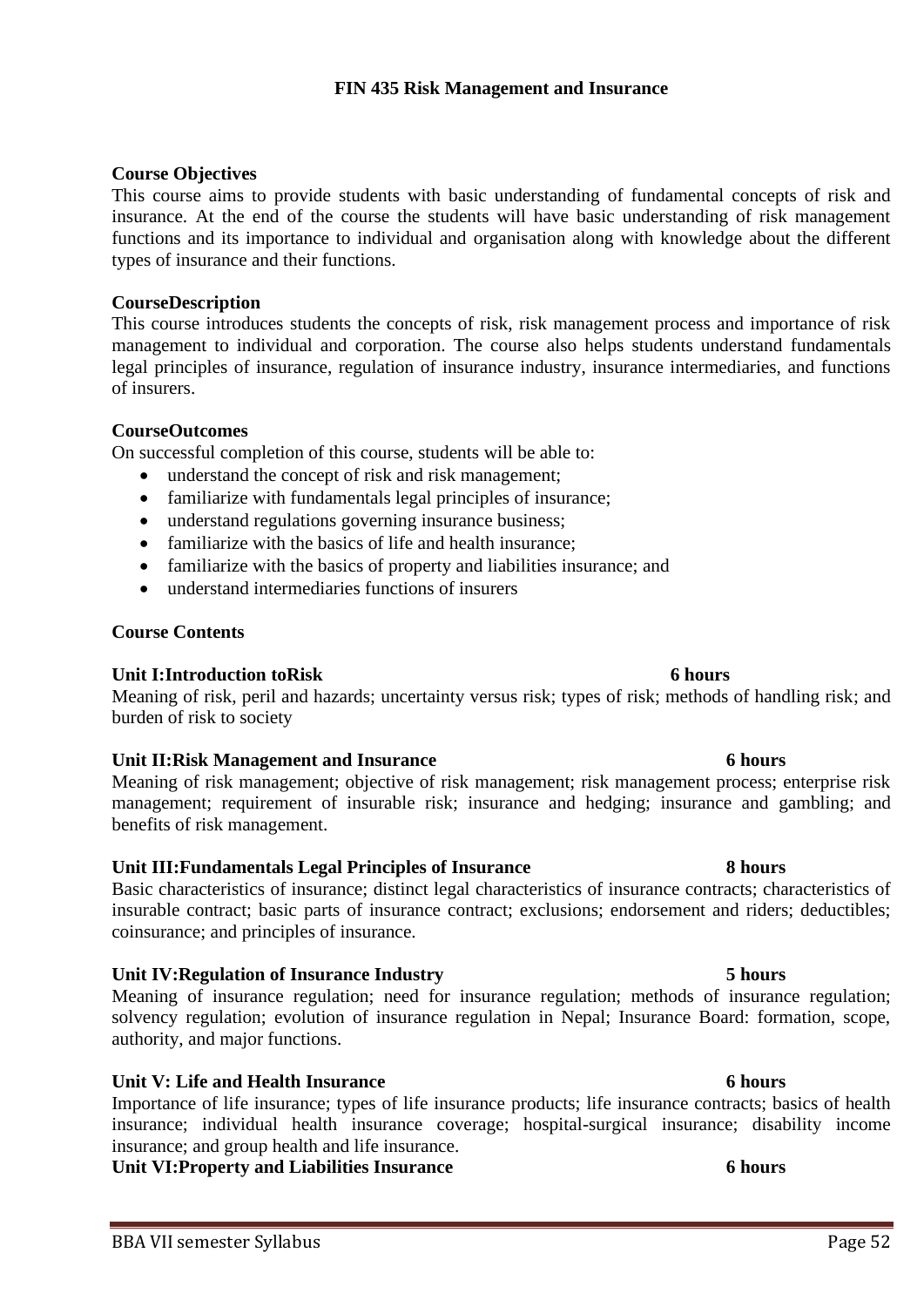Types of general insurance: fire, marine, motor, aviation, engineering and contractors' all risk insurance; workers compensation; liabilities insurance; reinsurance, and social insurance.

## **Unit VII:Insurance Intermediaries 6 hours**

Role of insurance agents, brokers, surveyors, loss Assessors; Code of conduct of insurance intermediaries; third party administrator; and licensing of agent, surveyor, and broker.

## **Unit VIII:Functions of Insurers 5 hours**

Insurance company operation: rate making, production, underwriting, claims settlement; investment functions; and miscellaneous functions.

## **Basic texts**

- 1. Vaughan, E. J. & Vaughan, T. M. *Fundamentals of Risk and Insurance.* New Delhi: Willey India.
- 2. Harrington, E. S. &Niehaus, R. G. *Risk Management and Insurance*. New Delhi: Tata McGraw Hill.

- 1. Williams, C. A., Smith, M. L. & Young, P. C.*Risk Management and Insurance*. Ohio: McGraw Hill.
- 2. Dorfman, M. S. *Introduction to Risk Management and Insurance*. New Delhi: Pearson Education.
- 3. Rejda, G. E. & McNamara, M. J. *Principles of Risk Management and Insurance.* Pearson Education.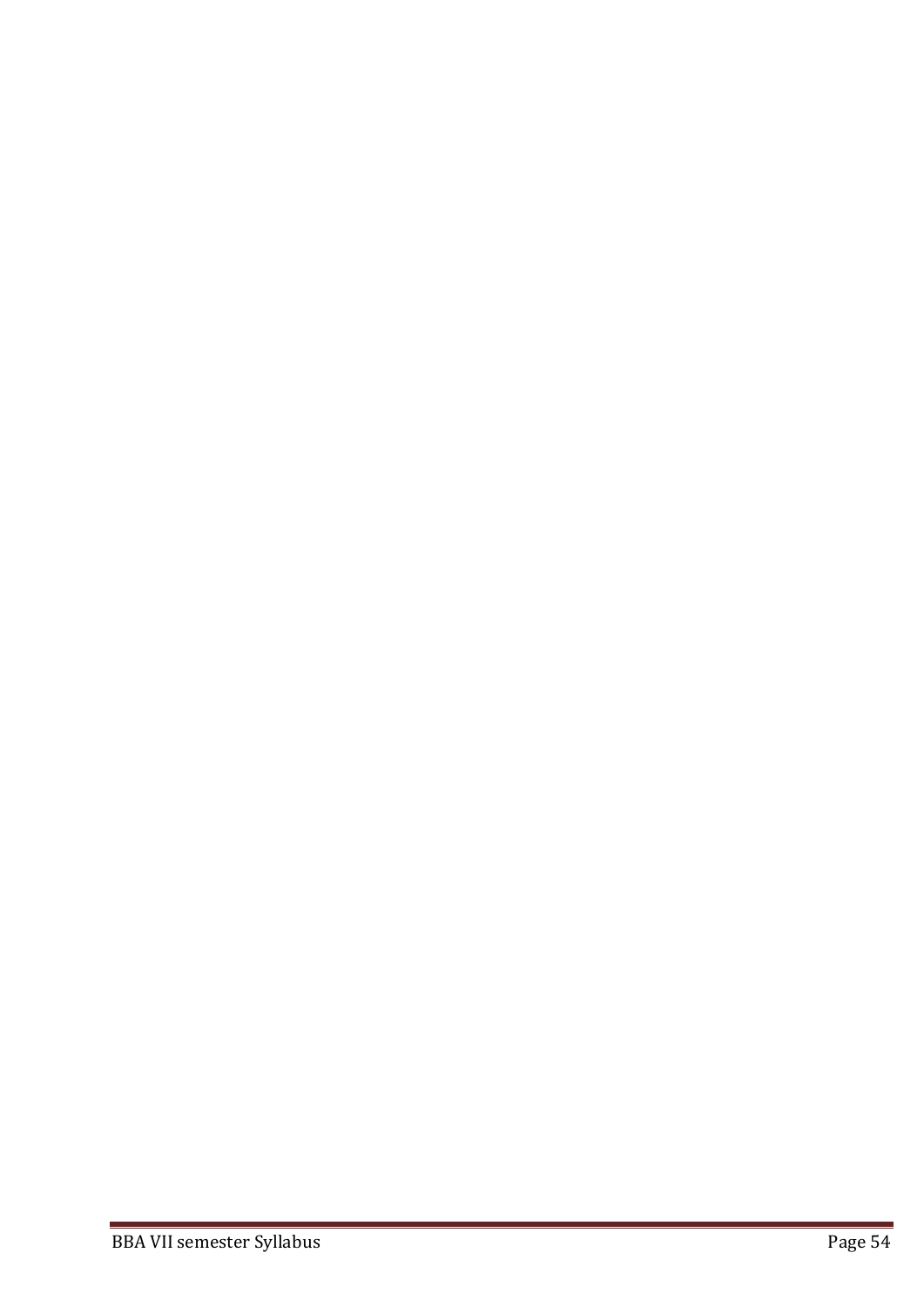# **FIN 336 FINANCIAL INSTITUTIONS AND MARKET**

## **Course Objectives**

The objective of this course is to provide the student with the conceptual framework necessary to analyze and comprehend the current opportunities and problems confronting managers of financial markets and institutions.

## **Course Description**

This course provides broad overview of the role of financial institutions and markets in a market economy. Student will have an opportunity to study important aspects of financial markets such as the term structure of interest rates, stocks, and principals of derivatives. Further, they will also study important financial institutions such as commercial banks, investment banks, insurance companies, and mutual funds. They will also study the role of central banks in the economy.

## **Course outcomes**

By the end of this course, students should be able to:

- understand fundamental concepts of financial institutions and markets including the role of financial system in the economy;
- describe the structure and function of the central bank including the tools it uses to affect the economy;
- discuss theories that describe the term structure of interest rates;
- discuss money markets, bond markets and stock markets related to pricing;
- Understand a stylized bank's balance sheet and discuss how risks are managed in banks. Describe the nature, financial statements, management priorities, and business environment of insurance companies, investment banking, and Investment companies.

## **Course Contents**

## **Unit I: The Role of Financial Institutions and Markets 4 hours**

Meaning of financial markets and institutions; functions of the financial markets; function performed by financial institutions; and classification and diversity of financial markets.

## **Unit II: Central Banking 4 hours**

Brief history of central bank; objectives of central bank; functions of central bank; role of central bank in the economy; monetary tools of the central bank; money and the behaviour of the central bank.

## **Unit III: The Level and Structure of Interest Rates 5 hours**

The structure of interest rates; the level of interest rate; theories of the term structure; and movement of interest rates over time.

## **Unit IV: The Money Market 5 hours**

Concepts of money market; money market instruments; the valuation of debt instrument; international money market.

## **Unit V: The Bond and Stock Market 10 hours**

Bond Market Participants; corporate bond market; municipal bond market; mortgage market. Stock market securities; c*ommon stock and preferred stock*, general organization of the stock market; primary and secondary stock markets: p*rimary markets, secondary markets and stock market indexes*.

## **Unit VI: Commercial Banks** 10 **hours**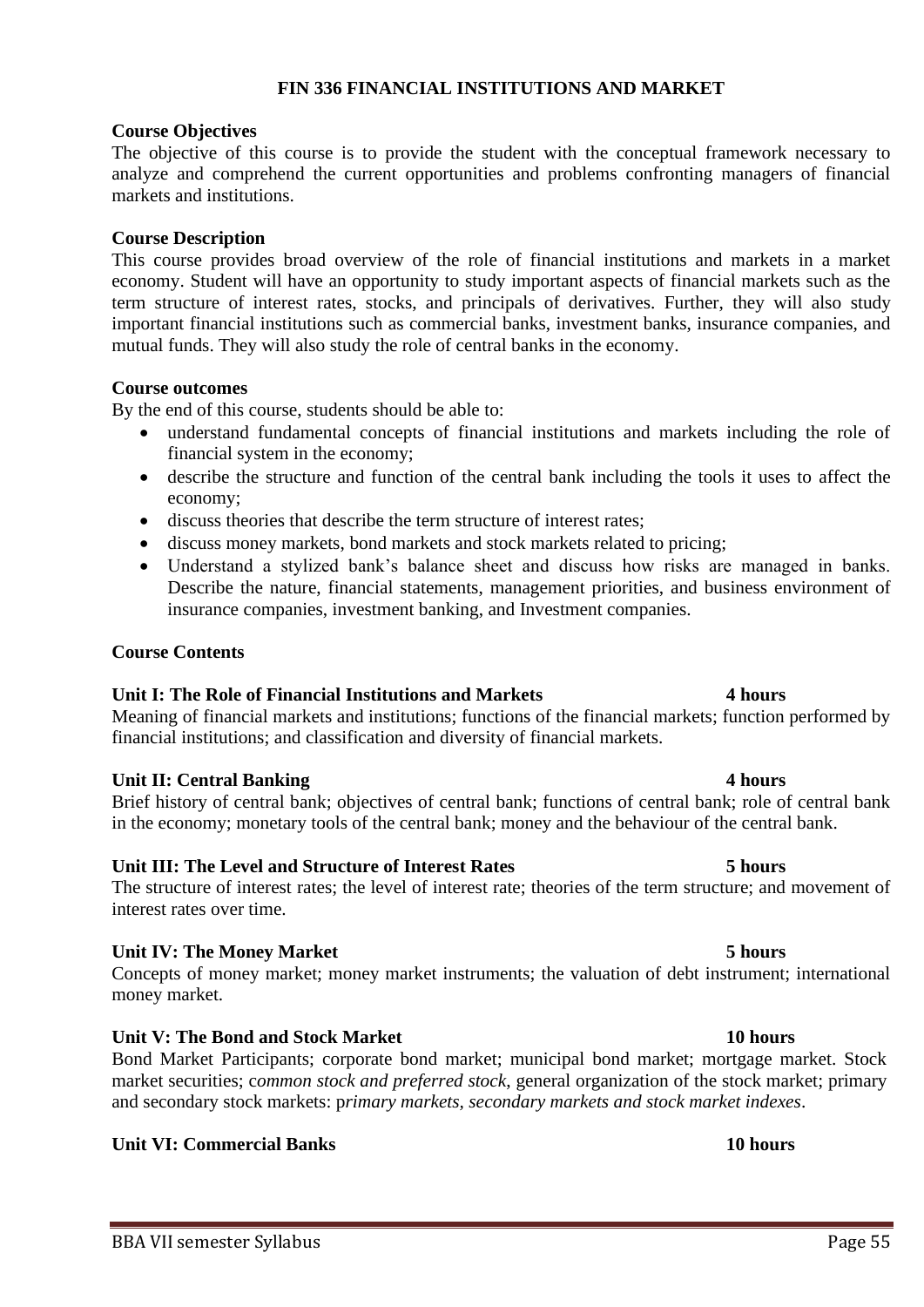Definition of a commercial bank; size, structure, and composition of the industry; liquidity management of commercial banks; management of bank profitability; management of assets and liabilities, and risk management of commercial banks.

## **Unit VII: Other Financial Institutions 10 hours**

General features of investment companies; types of investment companies; strategies for mutual funds; mutual fund performance.risk and return for insurance companies; types of insurance companies; life insurance companies; and property and liability insurance companies. Pension funds, private pension fund plans, public pension fund plans, pension funds regulation, provident fund in Nepal.

## **Basic Texts**

- 1. Saunders, A. and M. M. Cornett. *Financial Markets and Institutions*. McGraw-Hill Higher Education.
- 2. Madura J. *Financial Market and Institution.* Cengage Learning South-Western.

- 1. Michael Baye and Jansen: *Money, Banking and Financial Market*, A.I.T.B.S.
- 2. Meir Kohn: *Financial Institute and Market*, Tata McGraw- Hill
- 3. Bhandari, D. B. *Financial Institutions and Markets.*Asmita Book Publishers & Distributors (P) Ltd.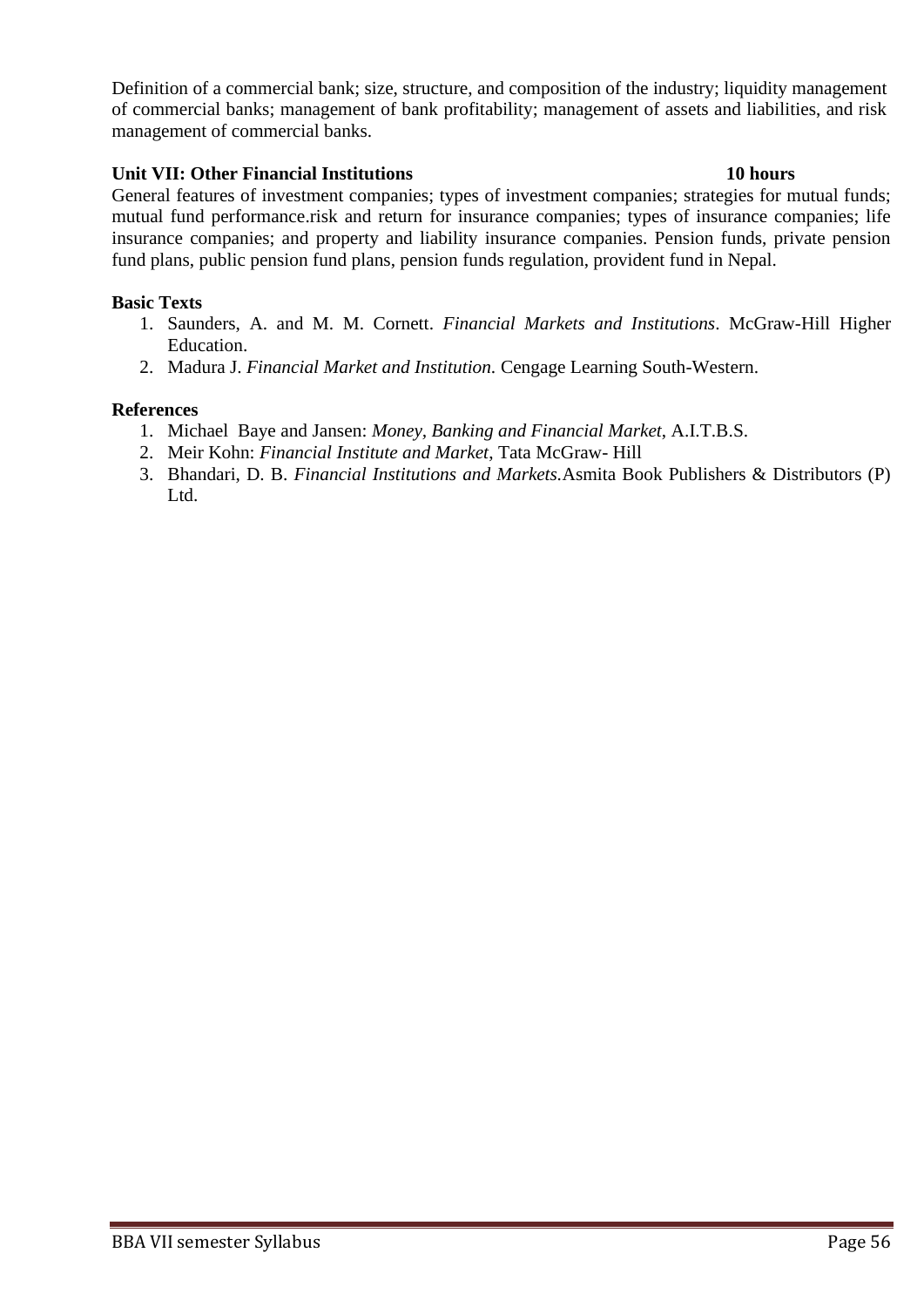## **Course Objectives**

The course aims to provide the students with the fundamental knowledge of bank operation and management and develop skills for analyzing lending opportunities and deposits to create appropriate structure of assets and liabilities.

## **Course Description**

This course begins with an overview of the functions and regulatory environment of banking institutions. Then it moves to the management of assets side of the balance sheet with a focus on investment, lending and credit evaluation process by banks. Then the course provides the management of liability side of the bank with a focus to deposit mix, its pricing and weighted average cost of the fund.

## **Course Outcomes**

## **Course Contents**

## **Unit I: Functions and Forms of Banking 5 hours**

Meaning and types of ban; functions of bank; risk in bank; size and share of commercial banks; major factors affecting banking and market shares; assets and liabilities of commercial bank; and bank profitability.

## Unit II: The Bank Regulatory Environment 8 hours

The need for regulation; banking regulations – commercial banking act, directives and guidelines of Nepal Rastra Bank; the role of Nepal Rastra Bank in the regulation of commercial banks.

## **Unit III: An Overview of Asset/Liability Management 6 hours**

Historical perspective of asset/liability management; alternatives in managing interest rate risk; measuring interest rate sensitivity and the dollar gap; duration gap analysis; simulation and asset/liability management.

## **Unit IV: Investment Management 5 hours**

Developing investment policies and goals; types of investment securities; evaluating investment risk; and investment strategies.

## **Unit V: Credit Evaluation Process 8 hours**

Credit scoring; credit rating; financial analysis; ratio analysis; common-size statement analysis.

## **Unit VI: Commercial and Industrial Lending 10 hours**

The role of asymmetric information in lending; the competitive environment; loan policy; making loan; principal lending activities; collateral: characteristics of good collateral, types of collateral; the lending process: evaluating a loan request, structuring commercial loan agreement, pricing commercial loans, monitoring and loan review.

**Unit VII: Real Estate and Consumer Lending 8 hours** Real estate lending: characteristics of mortgage loan; the real estate portfolio; residential mortgage loan; additional terms; alternative mortgage instruments; commercial real estate loan; consumer lending: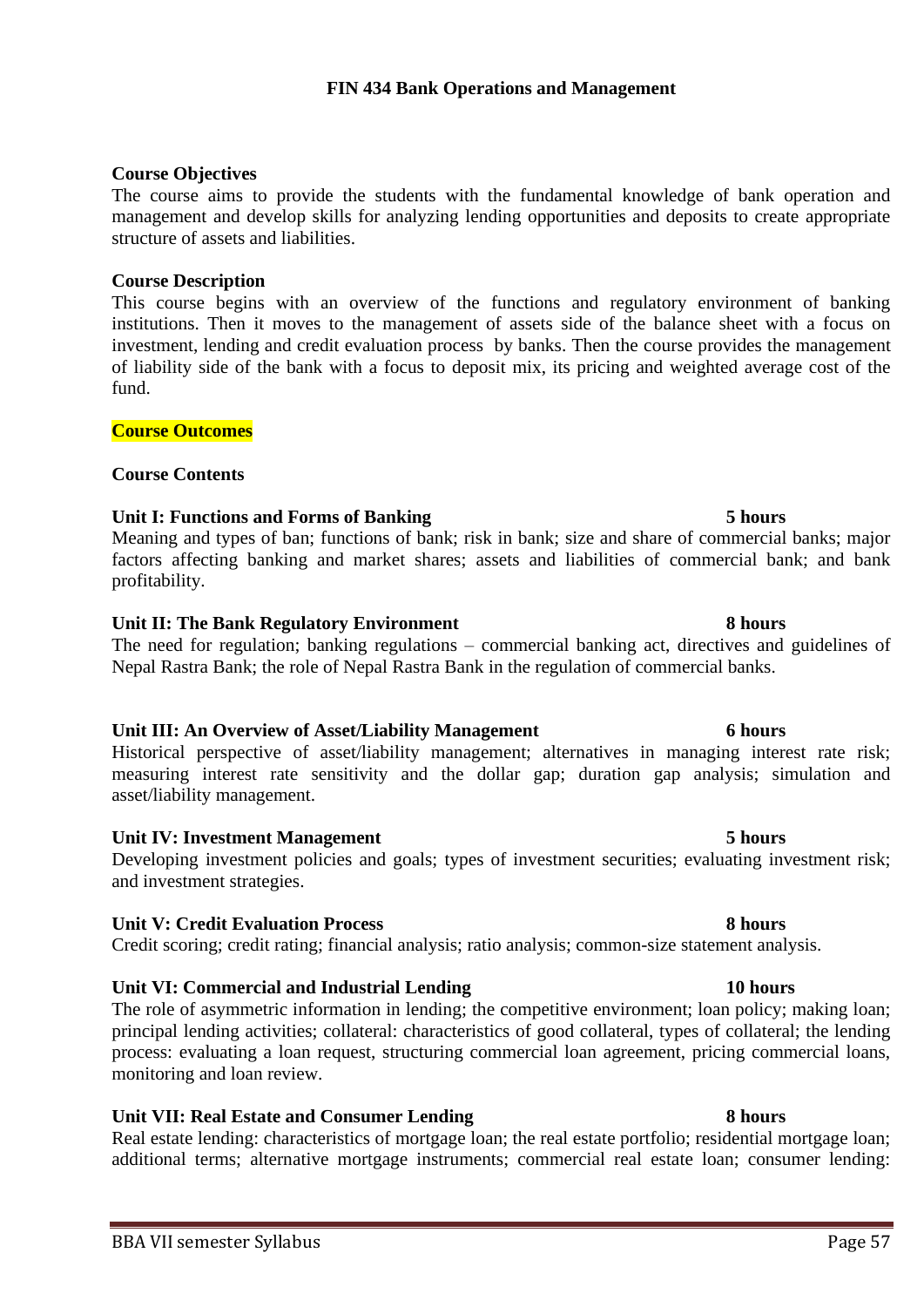types of consumer loan, leases, finance charges, annual percentage rate, real estate and consumer credit regulation.

## Unit VIII: Liabilities Management 8 **hours**

Structure of bank liabilities: deposit sources of funds, non-deposit sources of funds; balance structure of bank liabilities; managing bank liabilities: formulating pricing policy, deposit pricing matrix, the pricing committee, components of pricing decision, profitability and deposit pricing, lending and deposit costs, customer relationship pricing, promotional pricing, other marketing elements related to pricing; costs of bank fund; weighted average cost of funds; purposes of cost analysis; and marginal costs of funds.

## **Basic Text**

Gup, Benton E. *Commercial banking.* New Delhi: Wiley India.

- 1. Rose, Peter S. & Hudgins Sylvia C. *Bank management and financial services.*New Delhi: Tata McGraw-Hill Education.
- 2. Koch, T. W. & MacDonald, S. S. *Bank management.* New Delhi: Cengage Learning.
- 3. Chaudhari, M. *An introduction to banking – liquidity risk and assets liabilities management.* West Sussex, UK: Wiley.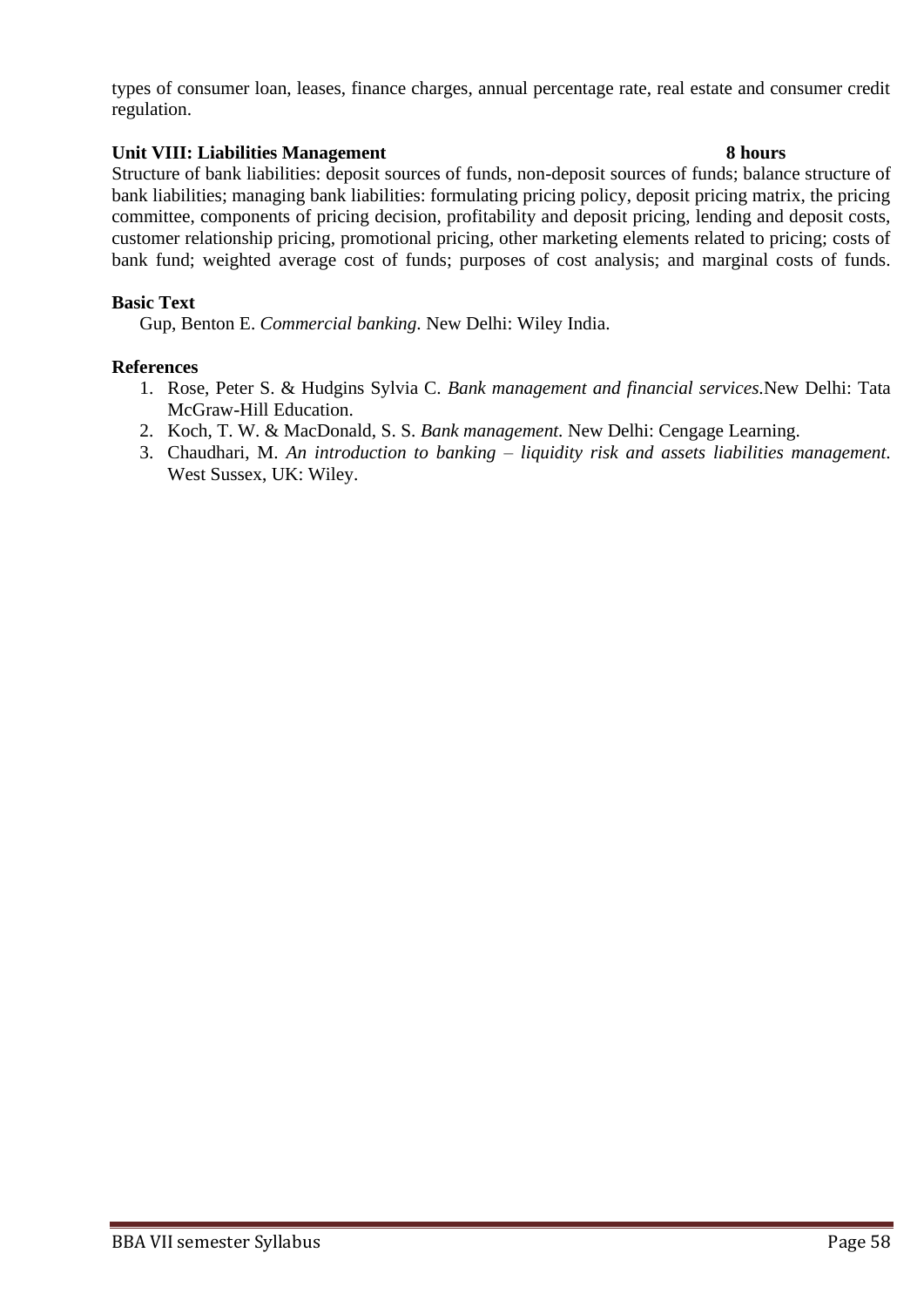**Concentration**

**Account**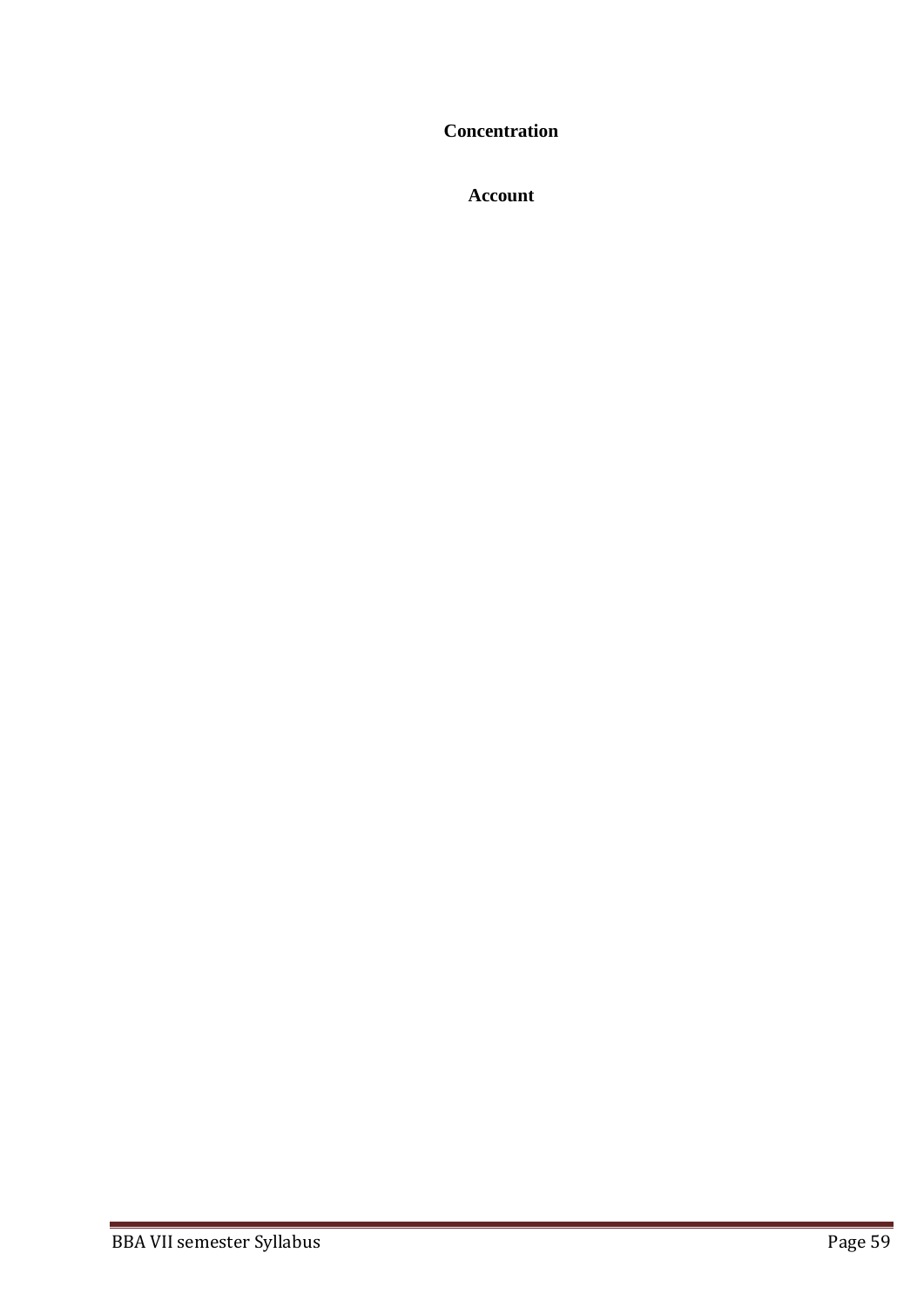# **Unit 3: Classification and Status of Tax Payer hours 2**

Natural person and entity, Residential status of tax payers Special provision for natural person, Entities and retirement contributions and schemes

## **Unit 4: Tax exemptions and tax concessions hours 2**

Tax exempted incomes, tax holidays, business exemptions and tax concessions/rebate

## **Unit 5: Computation of Taxable Income from Business hours 6**

Income included under head of business and admissible expenses

## **Unit 6: Computation of Taxable Income from Employment hours 4**

Income included under the head of employment, Valuation of perquisites, Allowable deduction

### **Course Objectives:**

The objective of this course is to provide students with the knowledge of general principles and practices of tax law in Nepal and develop in them the basic skills of assessing Income Tax and VAT.

**ACC 421 Fundamentals of Taxation Area: Concentration on Accounting**

### **Course Description:**

In this course, students will be familiarized with the topics such as conceptual foundation, taxation of income in Nepal, definition of basic terms under income tax act, Tax accounting and timing, quantification, allocation and characterization of amounts, capital and revenue expenditures, classification and status of tax payer, computation of taxable income and tax liability from various sources, tax adm

inistration and official documentations, penal provision, value added tax (VAT), tax planning.

### **Course Outcomes:**

At the end of this course, the students should be able to:

- Understand the fundamental concepts of taxation as a source of government financing
- Get an overview of the taxation structure of Nepal
- Understand the intricacies of tax accounting and timing
- Learn about tax exemptions and concessions available in Nepal
- Compute taxable income from business, employment and investment
- Understand provisions related to tax payment, assessments and appeal
- Discuss the various aspects of tax planning, and
- Understand the provisions of Value Added Tax (VAT) in Nepal.

## **Course Details:**

## **Unit 1: Introduction hours 4 hours 4**

Sources of government financing, Meaning and objectives of tax, Classification of taxes and their merits and demerits, Canons of taxation,Historical background of evolution of income tax in Nepal, Main features of Income Tax Act, 2058.

Definition of basic terms under Income Tax Act, 2058, Implication of tax, Quantification of income tax

## **Unit 2: Tax Accounting and Timing 2 hours 2**

Cash and accrual basis of accounting, Bad debts and its recovery, Long term contract, Capital and revenue expenditures, Set off and carry forward of losses, Quantification, allocation and characterization of amounts, Foreign incomes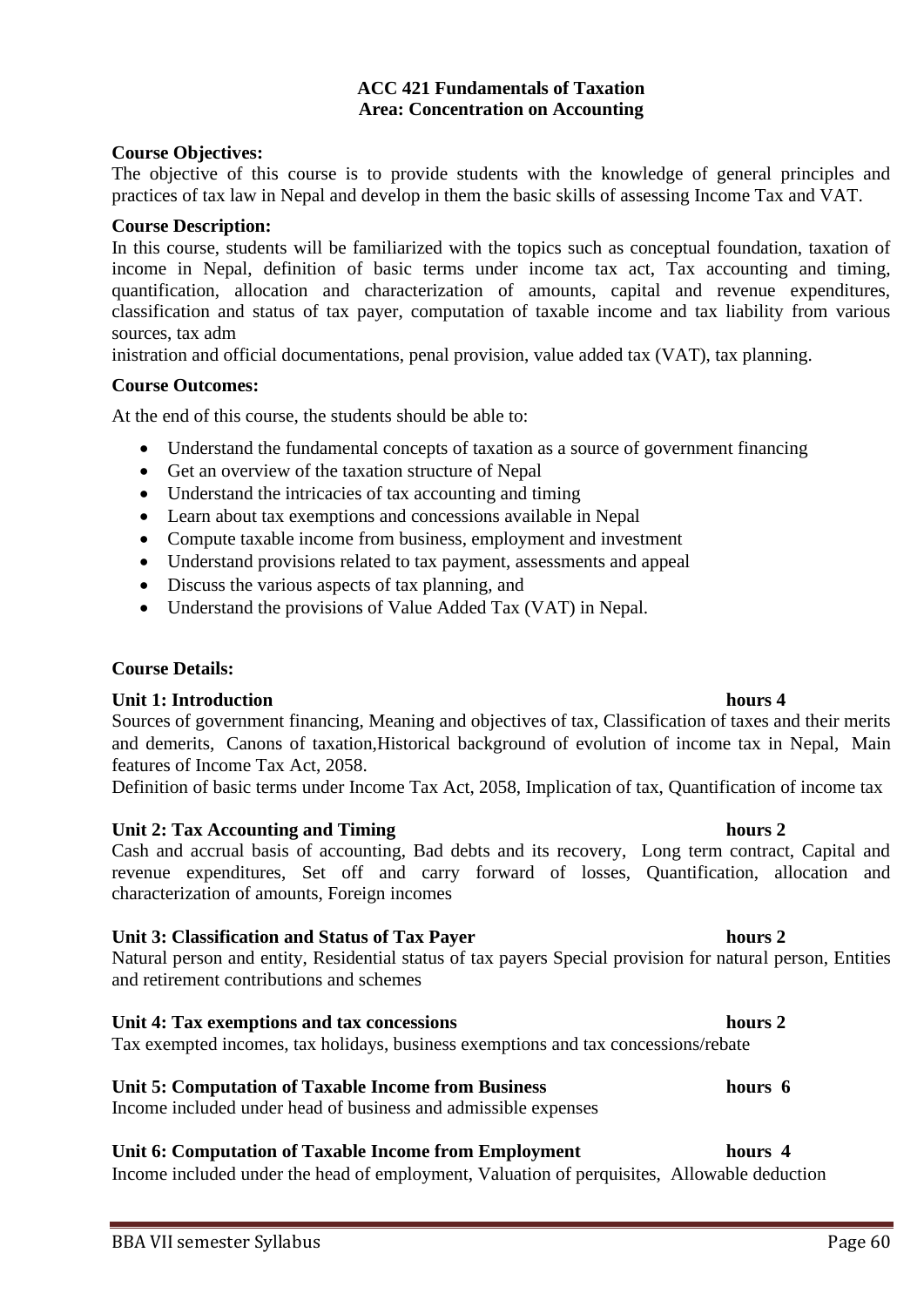## **Unit 7: Computation of Taxable Income from Investment hours 4**

Income included under head of investment, Admissible expenses,

## **Unit 8: Profit and loss from disposal of assets hours 3**

Classification of assets, Actual disposal and deemed disposals, Net gain or loss from disposal of assets,

## **Unit 9: Standard deductions, Tax Rates and Tax credits hours 6**

Standard deductions, Tax rates, Deduction for Contribution to retirement fund, Deduction for life insurance premium, Contribution made to philanthropic purpose (donation/gift), Tax Credit for medical expenses, Tax credit for foreign tax paid

## **Unit 10: Tax payments** hours 2

Withholding payments, Advance payment of tax, Collection of advance tax, final payment of tax, Payment of tax in installments,

## **Unit 11: Tax Assessments, Penal provisions, Appeals hours 4**

Computation of assessable income and taxable income, self assessment of tax, Jeopardy assessment, Amended assessment, Fines and penalties, Administrative Review, Appeal to Revenue Tribunal, Petition to Supreme Court,

## **Unit 12: Tax Planning hours 2**

Tax planning, Transfer pricing, splitting of income, Rules against tax avoidance schemes,

## **Unit 12: Tax Administration, Official Documentations hours 2**

Tax authorities and their powers, rights and duties, Rights and duties of taxpayers, Documentation, Record keeping and Information collection, Public circulars, Advance ruling, Tax manuals, Permanent Account Number, Recovery of tax,

## **Unit 13: Value Added Tax (VAT): an Introduction hours 2**

Concept of VAT, Origin and evolution of VAT, Principle governing VAT, Types of VAT, Difference between VAT and Sales tax,

## **Unit 14: Value Added Tax (VAT): Procedure hours 4**

Conditions for charging VAT, goods/services exempted from VAT, Zero VAT concept, Payment of VAT, VAT Set off, Conditions applicable for setoff not allowed or Partial setoff, Refund of VAT, VAT Returns, Assessment of VAT, Penalties and appeal, Documentations,

## **Basic texts:**

- 0. Government of Nepal, Income Tax Act, 2058 with amendment.
- 1. Government of Nepal, Income Tax Rules, 2059 with amendments.
- 2. Government of Nepal, Value Added Tax Rules, 2052 with amendments.
- 3. Government of Nepal, Value Added Tax Rules, 2053 with amendments.
- 4. Government of Nepal, Finance Act (current).
- 5. Government of Nepal, Economic Survey (current).
- 6. Agrawal, Jagdish. (updated edition). Income Tax, theory and practice
- 7. Dhakal, K.D., Pandey, B. and Bhattarai, R. (updated edition). *Fundamentals of Taxation*. Kathmandu: M.K. Publishers and Distributors.

- Dhakal, K.D., Pandey, B. and Bhattarai, R. (updated edition). *Corporate Taxation*. Kathmandu: M.K. Publishers and Distributors.
- Bhattarai, I. and Koirala, G.P. (updated edition). *Taxation in Nepal*. Kathmandu: Asmita Books Publishers and Distributors Pvt. Ltd.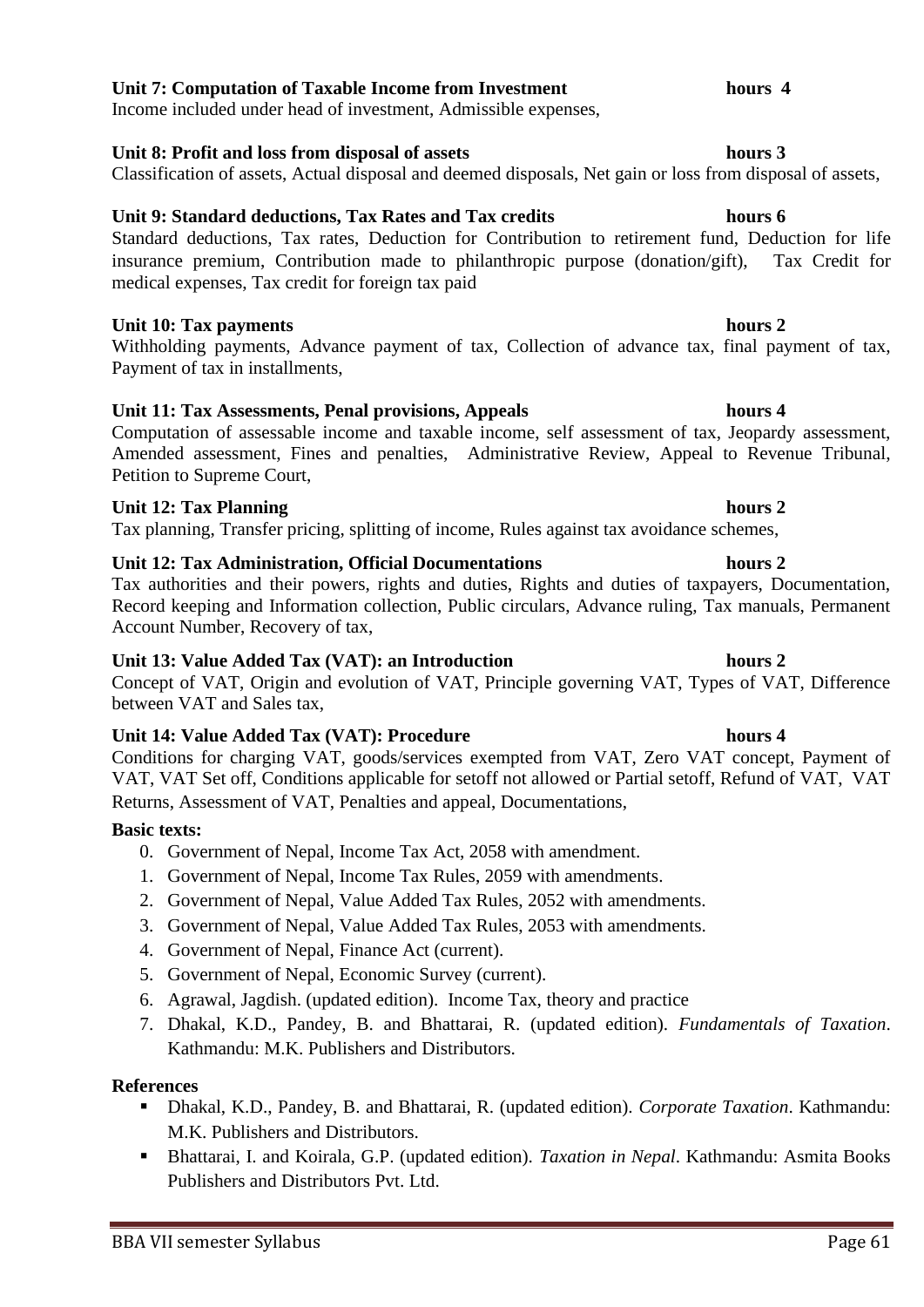## **Fundamentals of Auditing Area: Concentration on Accounting**

## **Course Objectives:**

The course aims to provide students with the basic principles, concepts, objectives, importance and procedures of auditing.

## **Course Description:**

Students will be familiarized with topics such as conceptual foundation, planning an audit, internal check and control, vouching, verification and valuation, audit report, and auditing standards.

## **Course Outcomes:**

At the end of the course, the students will be able to:

- Understand and appreciate the conceptual foundation of auditing and its evolution in Nepal
- Prepare an audit plan and initiative process for its execution
- Understand the concept and process of internal check and control
- Discuss various types of audit reports and the formats
- Get an overview of auditing standards in Nepal

## **Course Details**

## **Unit 1: Conceptual Foundation hours 12**

Meaning, scope, Objectives and advantages of audit; Evolution of auditing practices in Nepal; Accounting, auditing and investigation; Types of errors and frauds; Detection and prevention of errors and frauds; Types of audits; Qualities, qualification, appointment, rights and duties of an auditor.

## **Unit 2: Planning an Audit hours 8**

Preparation before an audit: instruction to client; distribution of work to audit staff; Audit programme: contents, techniques and preparation of audit programme; Audit note books: objectives, contents; Audit working papers: concept, objectives and advantages.

## **Unit 3: Internal Check and Control hours 10**

Internal check: concept, objectives, characteristics, advantages and disadvantages; Internal control: concept and characteristics; Internal audit: concept, importance, role of internal auditor, internal audit and statutory audit; Test checking: concept, factors to be considered while test checking, advantages and limitations; Routine checking: concept, advantages and disadvantages.

## **Unit 4: Vouching, Verification and Valuation hours 6**

Concept, importance and objectives; Difference between vouching; Verification and valuation; Consideration before vouching; Process and methods of verification,

## **Unit 5: Audit Report hours 4**

Concept, contents and types of audit reports; Process of issuing audit report; Certificate vs report,

## **Unit 6: Auditing Standard hours 4 and 10 and 10 and 10 and 10 and 10 and 10 and 10 and 10 and 10 and 10 and 10 and 10 and 10 and 10 and 10 and 10 and 10 and 10 and 10 and 10 and 10 and 10 and 10 and 10 and 10 and 10 and 1**

## Concept, objectives and importance of Auditing Standards; Brief overview of Nepal Auditing Standards

## **Unit 7 Recent Trends in Auditing hours 4**

Concept of investigation, issues in auditing, recent trends in auditing

## **Basic Texts:**

- 0. Government of Nepal, Auditing Act, 2048 with amendments.
- 1. Government of Nepal, Company Act, 2063 with amendments.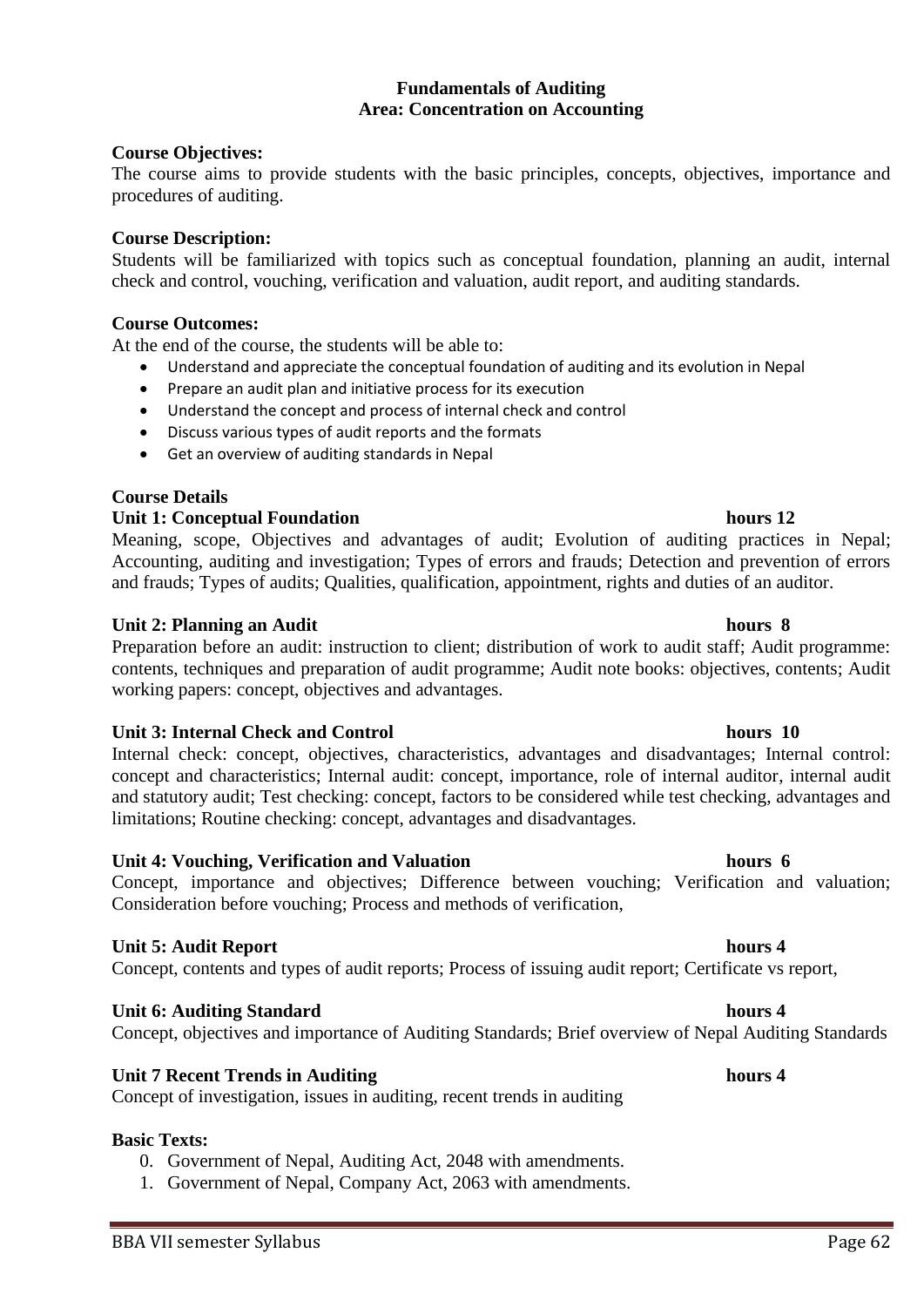- 2. Auditing Standards Board of Nepal, relevant Nepal Standards on Auditing.
- 3. Tandon, B.N. (New edition). *Practical Auditing.* New Delhi: S. Chand and Co.

- 0. Ramaswamy, M.S. (New Edition). *Auditing*. New Delhi: S. Chand and Co.
- 1. Saxena, R.G. (New Edition). *Principles of Auditing.* Mumbai: Himalayan Publishing House.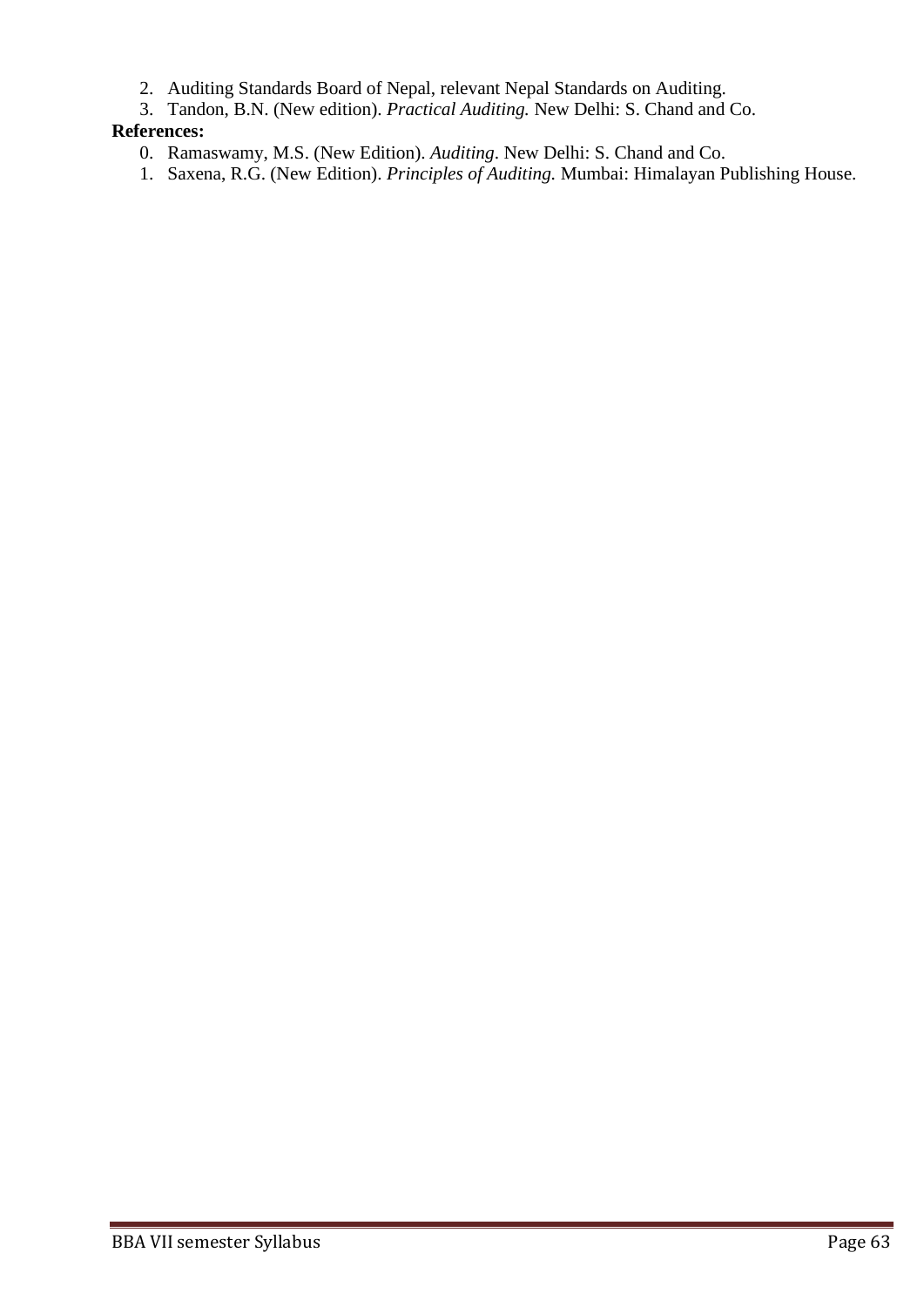# BBA VII semester Syllabus Page 64

## **ACC 423 Advanced Management Accounting Area: Concentration on Accounting**

## **Course Objectives**

The course aims to provide in-depth knowledge of the concepts and tools of management accounting, and encourage students in applying management accounting tools and techniques in planning, controlling and decision-making process.

## **Course Description**

The course helps to understand the insight into the concept and tools of management accounting and controllership functions; measuring income under different techniques for planning, controlling and decision-making. The course includes cost allocation and reporting techniques, CVP analysis under constraints and uncertainties, investment decision under uncertainty and pricing the products and services of the business enterprises; profit planning through budget, management control system and strategic management accounting.

## **Course Outcomes:**

This is an advanced course in management accounting. At the end of the course, the students will be able to:

- Get an insight into the changing perspectives of management accounting
- Understand the concept and practice of cost allocation and reporting
- Get an overview of cost volume profit analysis under uncertainty
- Understand how pricing decisions affect profitability of a firm
- Understand various budgeting techniques and processes
- Learn the concept of management control systems, and
- Familiarize themselves with the basics of strategic management accounting as a new development in management accounting.

## **Course Details**

## **Unit 1: Changing Perspectives of Management Accounting hours 6**

Concepts and objectives of management and controllership function and responsibility; The impact of changing business environment on management accounting, Focus on customer satisfaction and new management approaches, Management accounting and ethical behaviour

## **Unit 2: Cost Allocation, Product Costing and Reporting hours 8**

Cost: concept, accumulation; Classifications, estimation, allocation, apportionment and reapportionment of service department cost using reciprocal techniques, Product costs under variable and absorption costing, Cost reporting under Traditional costing and Activity based costing (ABC) techniques; Use of allocation for segment reporting and decision making

### **Unit 3: Cost Volume Profit Analysis under constraints and uncertainty hours 6**

CVP analysis for product mix decision, CVP analysis under constraint using linear programming models for maximizing profit and minimizing cost, CVP analysis under the condition of uncertainty

## **Unit 4: Pricing Decision and Profitability Analysis hours 6**

Cost allocation and pricing; Role of cost information in pricing decision, Short run and long run pricing decision, Full cost and variable cost pricing technique; Target mark-up percentage, Cost plus pricing,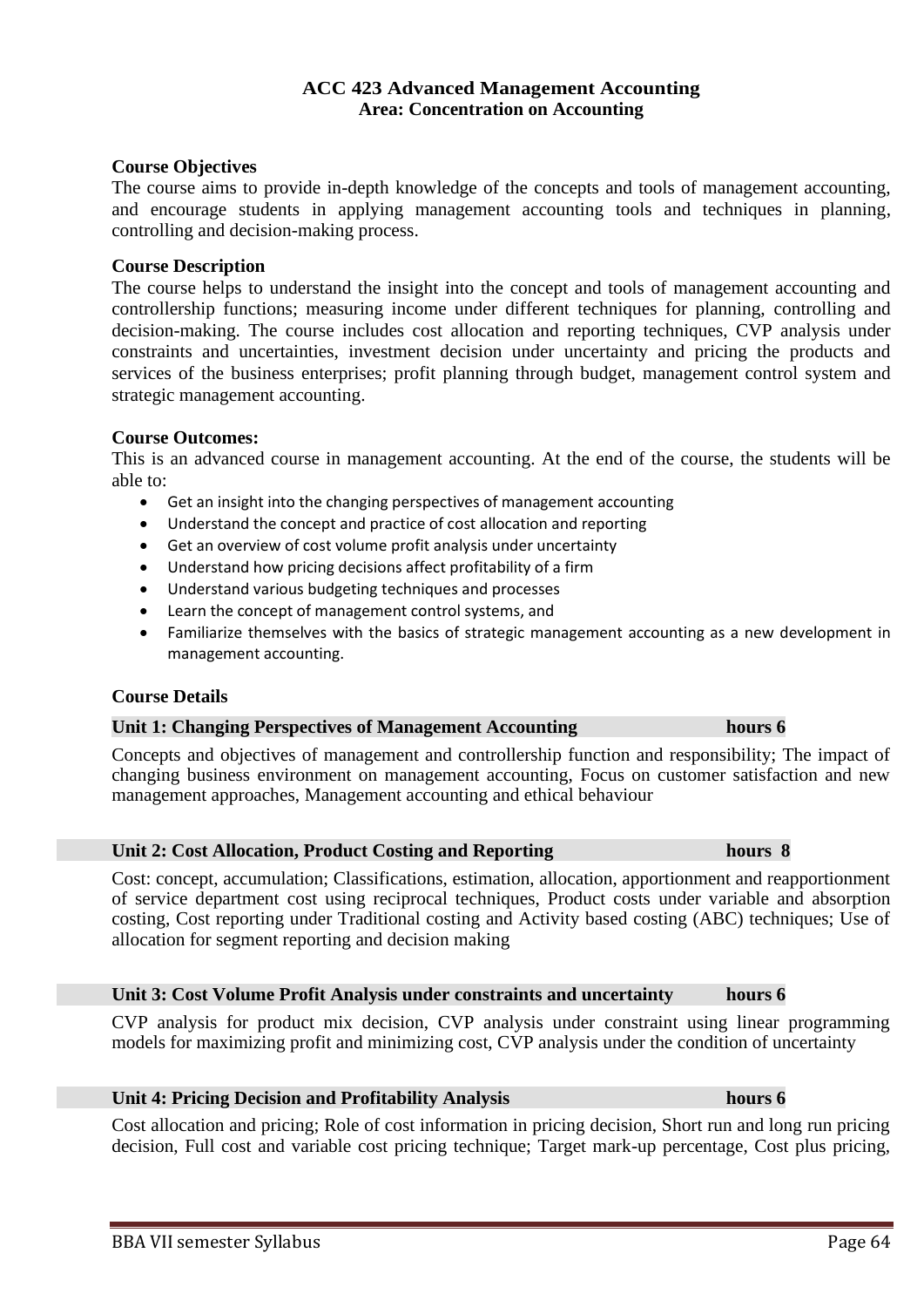Target ROI pricing technique; Target cost pricing technique; Customer profitability analysis, Internal pricing in decentralized organization;

## **Unit 5: Budgeting Process hours 12**

Budgeting and control process: needs, objectives and functions of budgeting; Budgeting for profit planning; Concepts of presentations of functional budgets; Master budget; Master budget and business development plan; Zero-based budgeting

### **Unit 6: Management Control Systems hours 4**

Control at different organizational levels, Deferent types of control, Management accounting control system, Responsibility centres, responsibility accounting,

## **Unit 7:Strategic Management Accounting hours 6**

Introduction, needs and objectives of Strategic Management Accounting; Comparison of management accounting and Strategic Management Accounting; Strategic management accounting and business decisions; The balanced score card

## **Basic Books**

- 1. Drury, C. (New edition). *Management and Cost Accounting.* New Delhi: Cengage Learning.
- 2. Bajracharya and et.al. (New edition). *Management Accounting*. Kathmandu: Asmita Publication

## **Reference Books**

- 1. Garrison & Noreen. (New edition). *Management Accounting.* USA: Irwin
- 2. Lucey, T. (New edition). *Management Accounting.*London: ELBS.
- 3. Hilton, R. W. (New edition). *Managerial Accounting*. McGraw-Hill, Inc.
- 4. HorngrenC.T., Foster G., DatarS.M. (New edition). *Cost Accounting: A Managerial Emphasis.*New Delhi:Prentice Hall of India.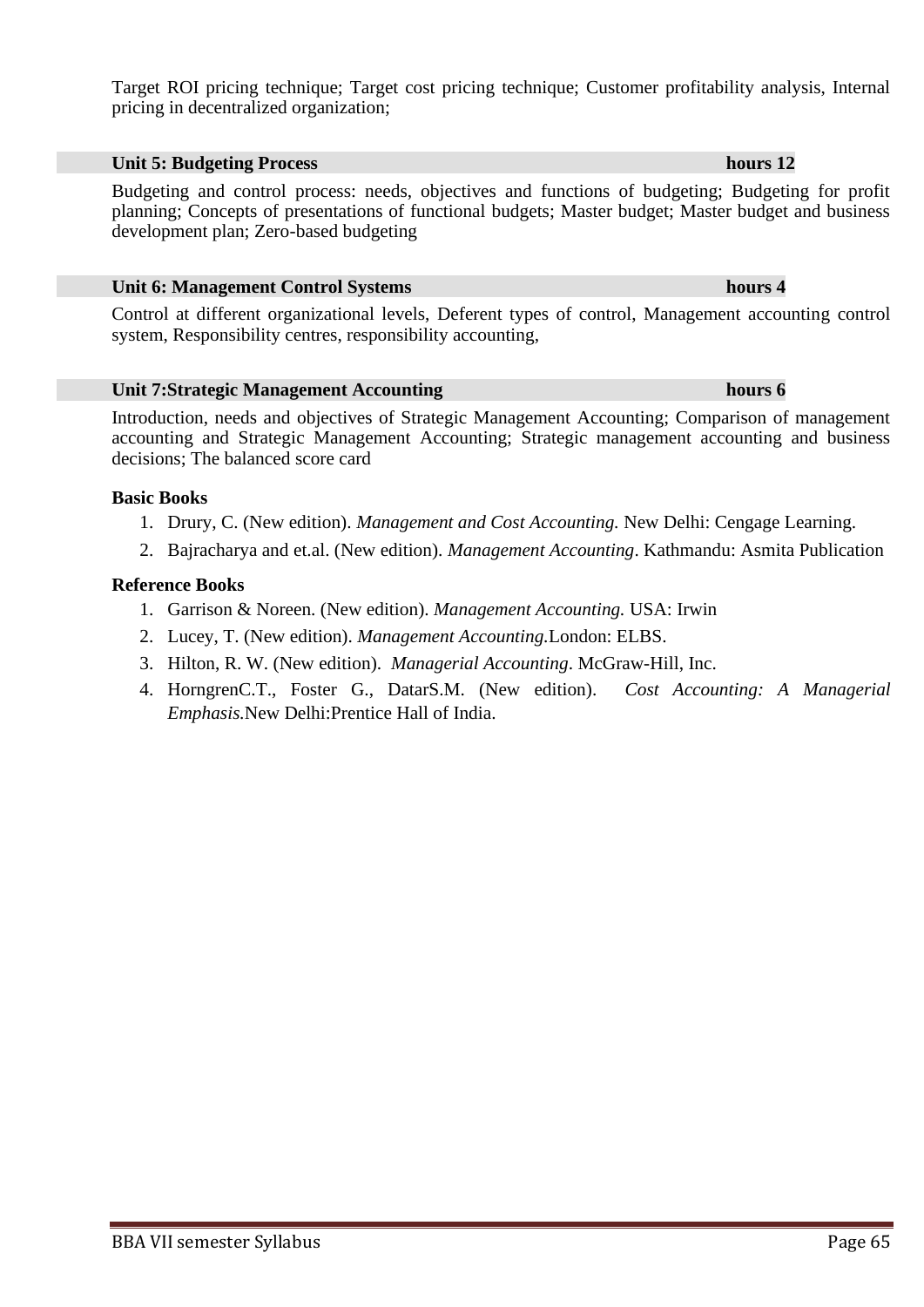## **ACC 425 Accounting Reports and Financial Statement Analysis Area: Concentration on Accounting**

## **Course Objectives:**

This course will provide students with tools to analyze and exploit information in corporate financial statements. The course will develop skills of students how to use financial statement information in various economic decisions.

The learning objectives of this course are:

- develop an understanding of financial statement information from a decision maker's perspective
- develop skills in reading and interpreting corporate financial statements
- develop skills in using financial accounting information for enterprise and project valuation, credit analysis, and performance evaluation.

## **Course Description:**

In Financial Statement Analysis, students will be familiarized with the topics of Financial Reporting and Financial Statement, Basics of Financial Statement Analysis, Short Term Liquidity Analysis, Long Term Liquidity Analysis, Profitability Analysis, Financial Statement Analysis for the Investors, Cash Flow Analysis, Expanded Analysis

### **Course Outcomes:**

At the end of the course, the students will be able to:

Understand the concepts, process and legal framework of financial statements and corporate reporting Learn the fundamentals, tools and methodology of financial statement analysis

Learn short term liquidity, long term solvency and profitability analysis as measures of corporate performance

Understand financial statements analysis from the point of view of investors, and

Discuss financial ratios as perceived by different users and stakeholders.

## **Course Details:**

## **Unit 1: Introduction to Financial Reporting and Financial Statements hours 6**

Forms of Business Entities; Overview of financial reporting; Annual report: introduction, scope, objectives and advantages of major Financial Statements; Auditor's opinion; Management responsibility for financial statements; Efficient market hypothesis, Ethics; Users' of financial statement; Limitation of financial statement

### **Unit 2: Basics of Financial Statement Analysis hours 6**

Ratio analysis, Common-size analysis, Year-to-year change analysis, Comparative analysis: trend analysis, comparison with industry average, comparison with competitors; Users of analysis

## **Unit 3: Short Term Liquidity Analysis hours 6**

Working capital, Current ratio, Acid-test ratio, Cash ratio, Working capital turnover, Other ratios related to short-term liquidity

## **Unit 4: Long Term Debt Paying Ability hours 6**

Times interest earned, Fixed charge coverage, Debt/Equity ratio, Debt to tangible net worth ratio

## **Unit 5: Profitability Analysis hours 6**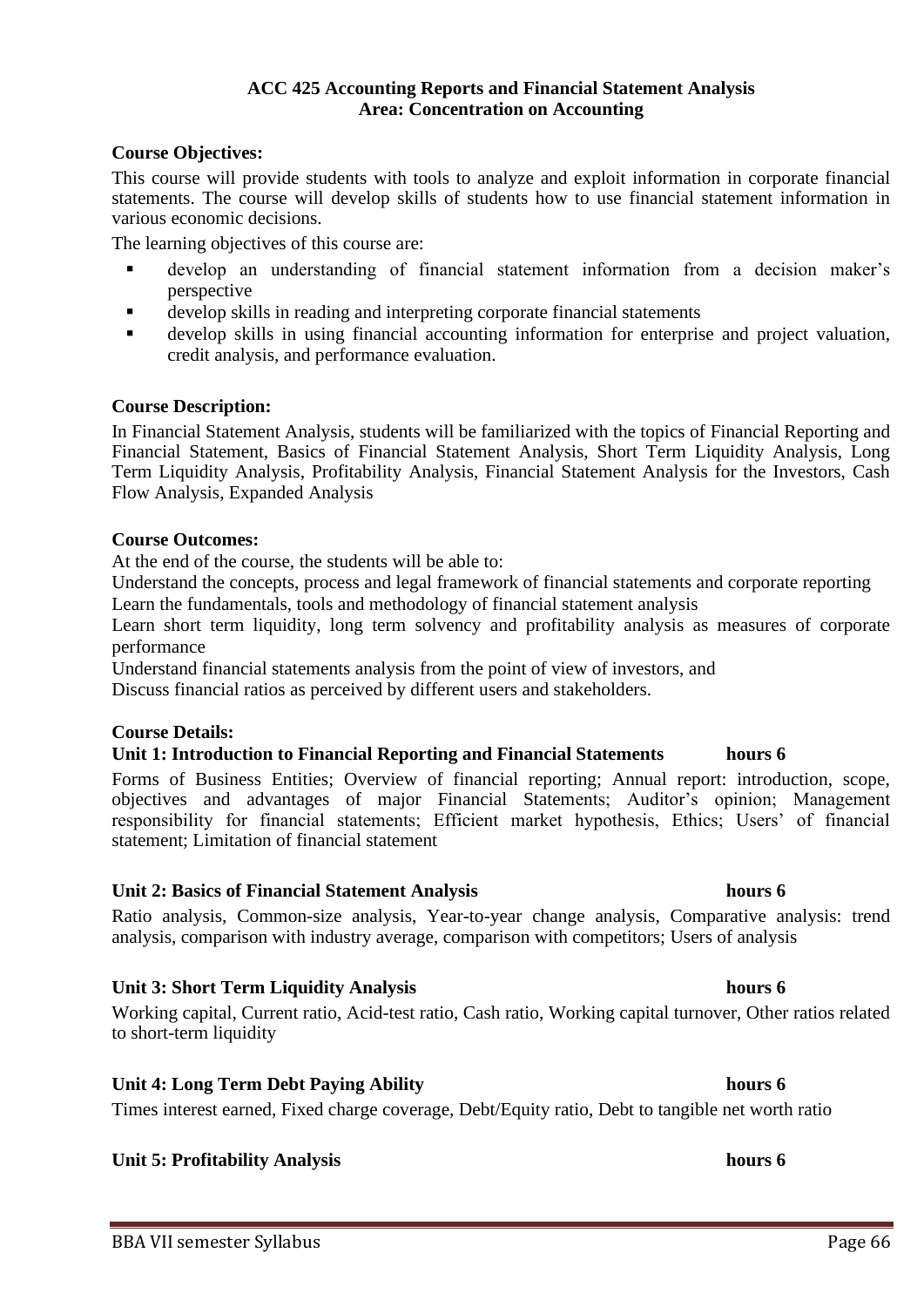Net profit margin, Operating income margin, Return on assets, Return on operating assets, Return on investment (ROI), Return on total equity, Return on common equity, Relationship between profitability ratios

## **Unit 6: Financial Statement Analysis for Investors hours 6**

Earning for common shares, Price earnings ratio, Percentage of earning's retained, Dividend payout, Dividend yield, Book value per share, Stock option

## **Unit 7: Cash Flow Analysis hours 6**

Basic elements of the cash flows, Patterns of cash flows, Operating cash flow to current maturity of long term debt and current note payable, Operating cash flow to total debt, Operating cash flow per share, Operating cash flow to cash dividends

## **Unit 8: Expanded Analysis hours 6**

Financial ratios as perceived by commercial loan departments, Financial ratios as perceived by corporate controllers, Financial ratios used in annual reports, Forecasting financial failure

## **Basic text:**

▪ Gibson, Charles H. (new edition). *Financial Statement Analysis*. New Delhi: Cengage Learning

- 0. Subramanyam, K. R. & Wild, John J. (New edition). *Financial Statement Analysis.* New Delhi: McGraw-Hill/Irwin
- 1. Friedson, Martin & Alvarez, Fernando. (New edition). *Financial Statement Analysis: A Practitioner's Guide.* New Delhi: John Wiley & Sons, Inc.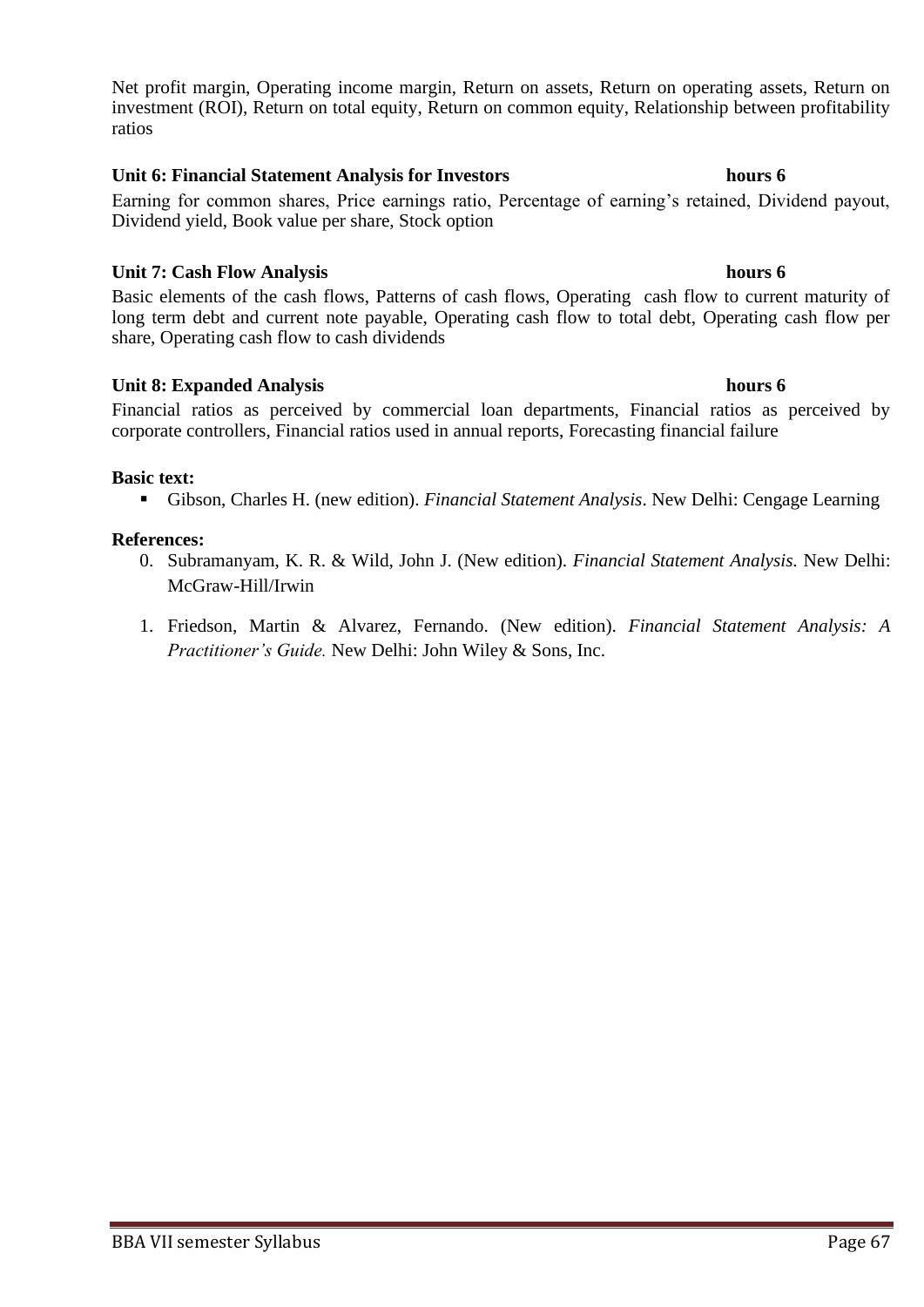# **MKT 443 Sales Management**

## **Course Objectives**

It aims to build students' understanding of the sales functions and develop skills in management of sales force. Students are expected to perform the sales supervision and management job.

## **Course Description**

This course focuses on two aspects of the sales job – personal selling and sales force management. The course deals on personal selling approaches and strategies, management of the sales force, and management of the sales team

## **Course Outcomes**

By the end of this course, students should be able to:

- Comprehensively understand the nature, process, and strategies of personal selling.
- Perform basic sales management functions including sales organization, establishment of sales territories and quota, and human resource management functions related to sales force.

## **Course Contents**

## **Unit I: Personal Selling 6 hours**

Meaning, nature, and objectives of personal selling. Salesmanship – essential requirements. Traditional and modern selling approaches. Types of selling (industrial, trade, and services). Selling ethics.

## **Unit II: Selling Approaches and Strategies 6 hours**

Selling approaches – AIDA, situation-response theory, buying formula, behavioral equation, needsatisfaction, consultative selling, customer relationship-based selling, problem solving, and team selling approaches.

## **Unit III: The Selling Process 8 hours**

Basic steps of the sales process, Prospecting: objectives and sources, Pre-approach: techniques Approach: customer's need discovery techniques, Sales presentation: scope and methods Objection handling: skills for handling customer's objections, Closing: timing and methods of sales closing, Follow-up: importance and methods

## **Unit IV: Management of Sales Force Functions 8 hours**

Sales force management: concept and components. Tasks and qualities of a sales manager. Sales organization: Types of sales structure, Organizational principles and designs. Factors influencing size of sales force. Emerging sales organizational designs.

Sales territory: Concept and importance, size, allocation of territories and territory shapes. Sales quota: Concept and importance, principles and procedures for quota setting, types of sales quota, quota setting methods.

## **Unit V: Recruitment, Selection and Training of Sales Force 8 hours**

Hiring process, planning for recruitment (analysis, turnover, job analysis, job qualification and job description), Sources for recruitment, Selection process. Sales training: process and methods. Sales force socialization.

## **Unit VI: Sales Force Motivation and Compensation 6 hours**

Factors influencing sales force motivation. Motivational program design.Motivation tools. Objectives and characteristics of an effective compensation plan. Types of compensation plan.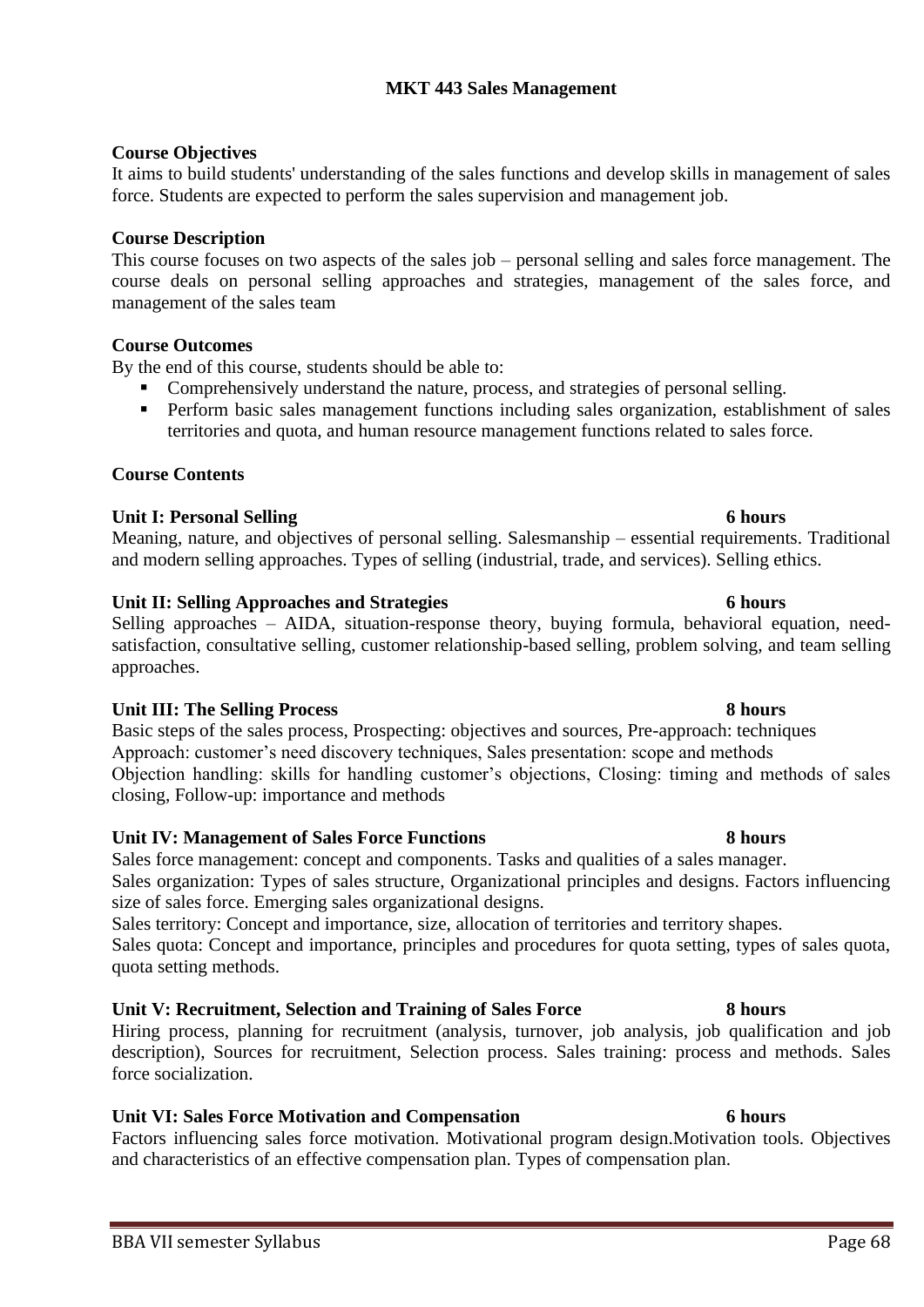## **Unit VII: Sales Force Evaluation and Control 6 hours**

Performance appraisal process: appraisal criteria, performance rating, and conducting appraisal. Criteria for performance evaluation. Methods of controlling sales force performance.

## **Basic Text**

Still, Richard, Edward Cundiff and Norman Govoni, *Sales Management*, Prentice Hall of India.

- 1. Mallik, Proadip Kumar, *Sales Management,* Oxford University Press.
- 2. Chunawalla, S.A., *Sales Management,* Himalaya Publishing House.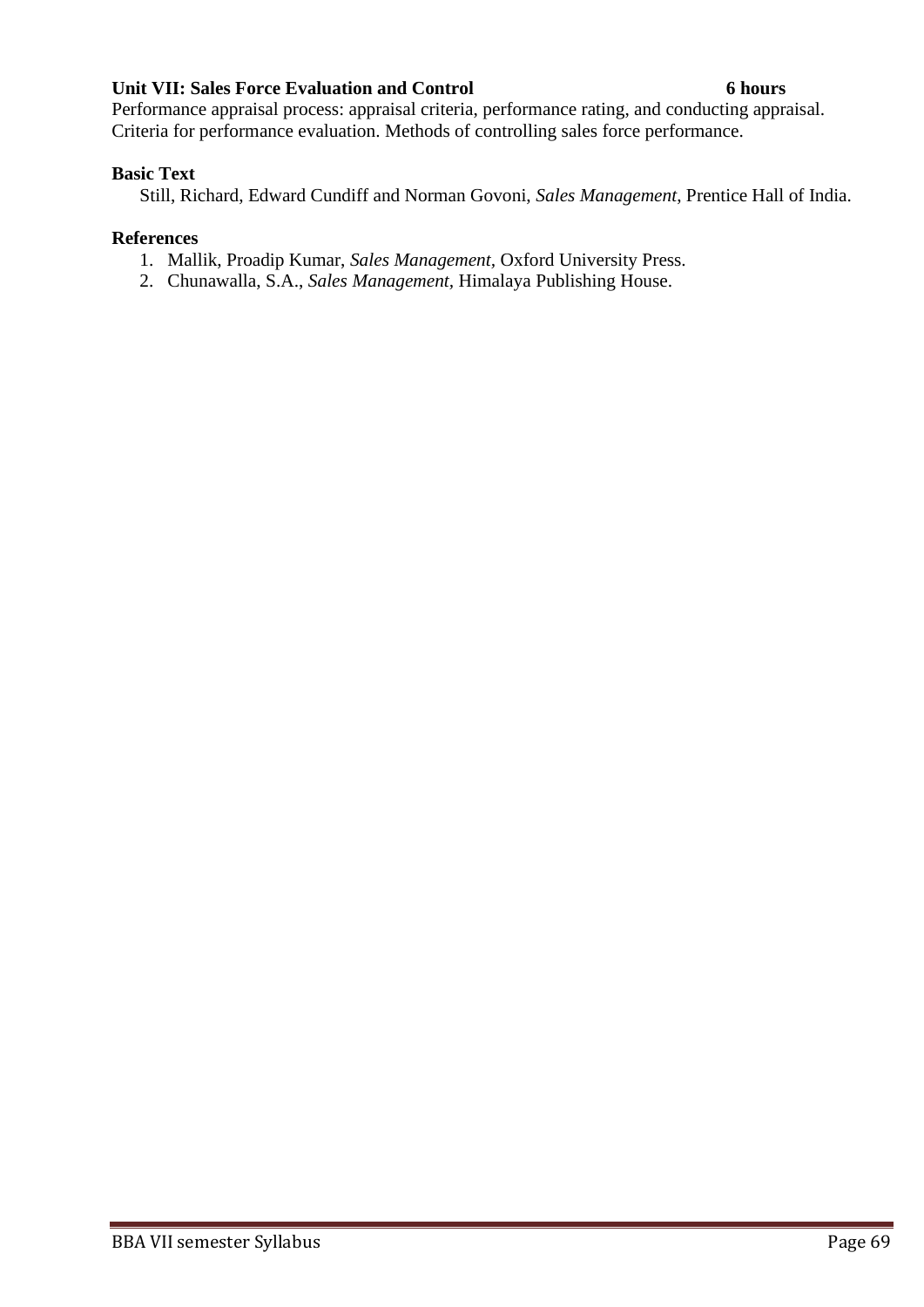## **Course Objectives**

The major objective of this course is to develop students' understanding of the buying process of consumer and the various factors that influence the buying process.

## **Course Description**

Consumer behavior is the basic science of modern marketing. Consumer is also the focal point of modern marketing. The marketing process starts from consumer and ends at the consumer. Through this course, students are expected to learn the nature of consumer behavior analysis; importance of understanding consumer behavior in marketing; consumers' buying decision process; and influences of individual psychology, group dynamics, social-class and cultural and sub-cultural factors in an individual consumers' buying decisions.

## **Course Outcomes**

By the end of this course, students should be able to:

- Describe the nature of consumer behavior analysis and its relevance in designing various marketing strategies;
- **EXECUTE:** Demonstrate a thorough understanding of the consumer buying behavior process from need/problem recognition to post-purchase outcomes;
- Analyze the individual psychological forces and socio-cultural forces that shape the purchase behavior of individual consumers.

## **Course Contents**

## **Unit I: Introduction to Consumer Behavior 4 hours**

Meaning and nature of buyer behavior.Differences between consumer buying and organizational buying in terms of characteristics and process.Strategic use of consumer behavior knowledge in marketing and public policy decisions.Modern consumerism and the global consumer movement.

## **Unit II: Consumer Decision Process: Problem Recognition 4 hours**

Types of consumer decisions. Purchase involvement levels and the decision process. Problem/need recognition by consumers.Types of consumer problems.Marketing strategy and problem recognition.

## **Unit III: Information Search and Evaluation 12 hours**

Nature of consumers' information search: internal and external search, passive and active search. Types of information sought by consumers: evaluative criteria, alternatives available, alternative characteristics. Sources of consumer information.Marketing strategy in the information search process.Consumers' evaluative criteria and its measurement. Consumer decision rules: conjunctive and disjunctive decision rules, lexicographic decision rule, and compensatory decision rules. Marketing strategy in the evaluation process.

## **Unit IV: Consumers' Choice and Post-purchase Behavior 8 hours**

Consumers' choice: Brand choice and store choice factors. Rational choice, affective choice, attributebased choice, and attitude-based choice. Post-purchase dissonance: reasons and remedies. Product use and non-use. Product disposition: disposition methods. Satisfaction and dissatisfaction.Consumer complaint behavior. Satisfaction and brand loyalty. Strategic implications of the post-purchase evaluations.

## **Unit V: Individual Influences on Consumer Behavior 12 hours**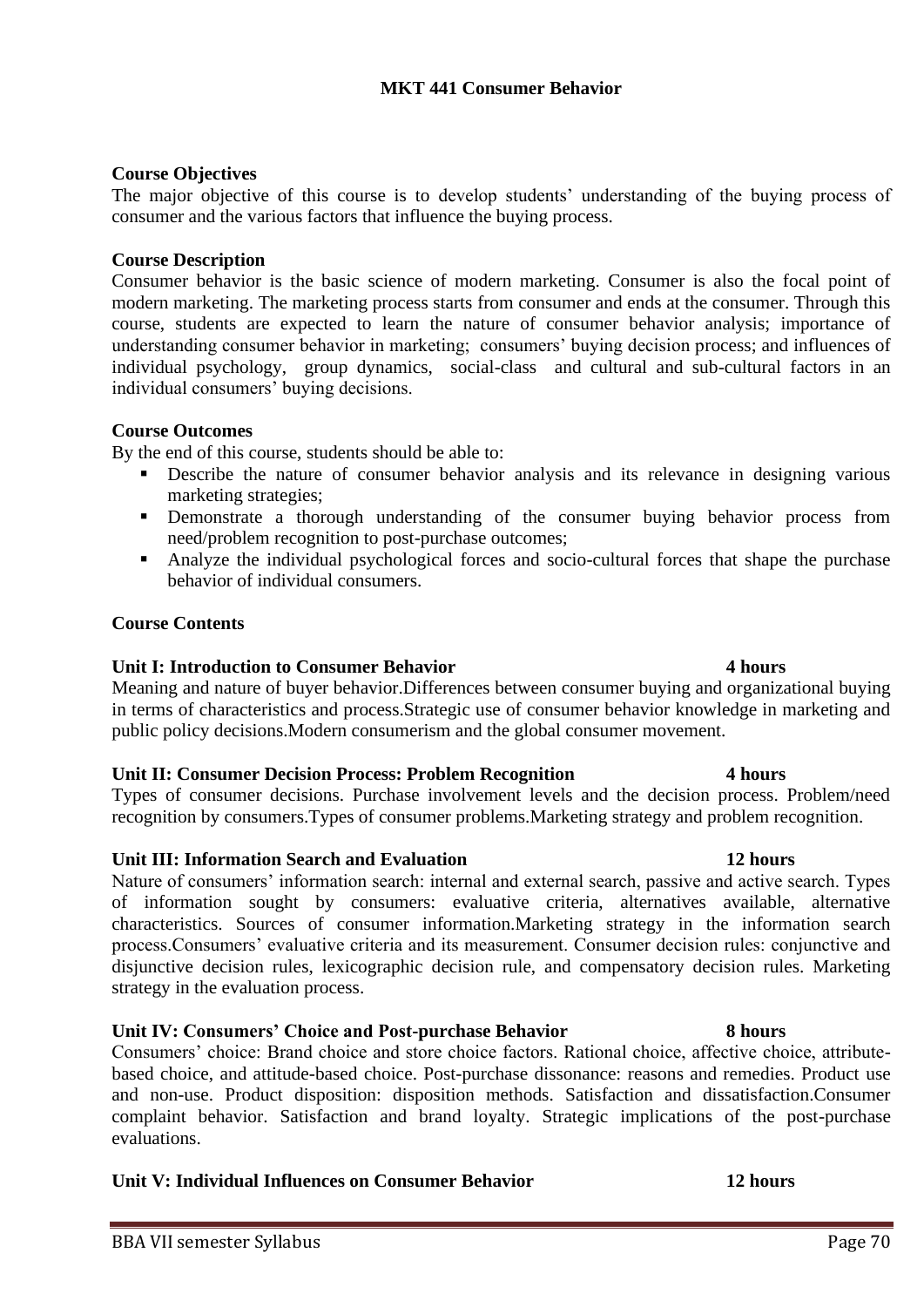Consumer motivation: nature, process and sources of consumer motivations. Consumer learning: nature and sources of consumer learning; learning and consumer memory. Consumer perception: nature and process of perception. Personality: nature and types of consumer personality. Consumer personality and brand personality congruence. Consumer attitudes: nature and functions of attitudes; attitude components: component consistency among cognitive, affective and behavioral; Communication strategy for attitude change.

## **Unit VI Socio-Cultural Influences on Consumer Behavior 8 hours**

Reference group influences: nature and degree of influences, marketing strategies based on reference group influences. Family influences: structure of household, family decision roles, family life cycle. Consumer socialization: how children learn to be consumers. Social class influences: social class hierarchy and consumption behavior in Nepal. Cultural and sub-cultural influences: nature of culture, cultural dynamism, values, norms, myths. Cross cultural marketing.

## **Basic Text**

Del I. Hawkins, David L. Mothersbaugh, and Amit Mukerjee, Consumer Behavior, McGraw Hill.

- 1. Michael R. Solomon, Consumer Behavior, Pearson Education.
- 2. David L. Loudon and Albert j. Della Bitta, Consumer Behavior, MeGraw Hill.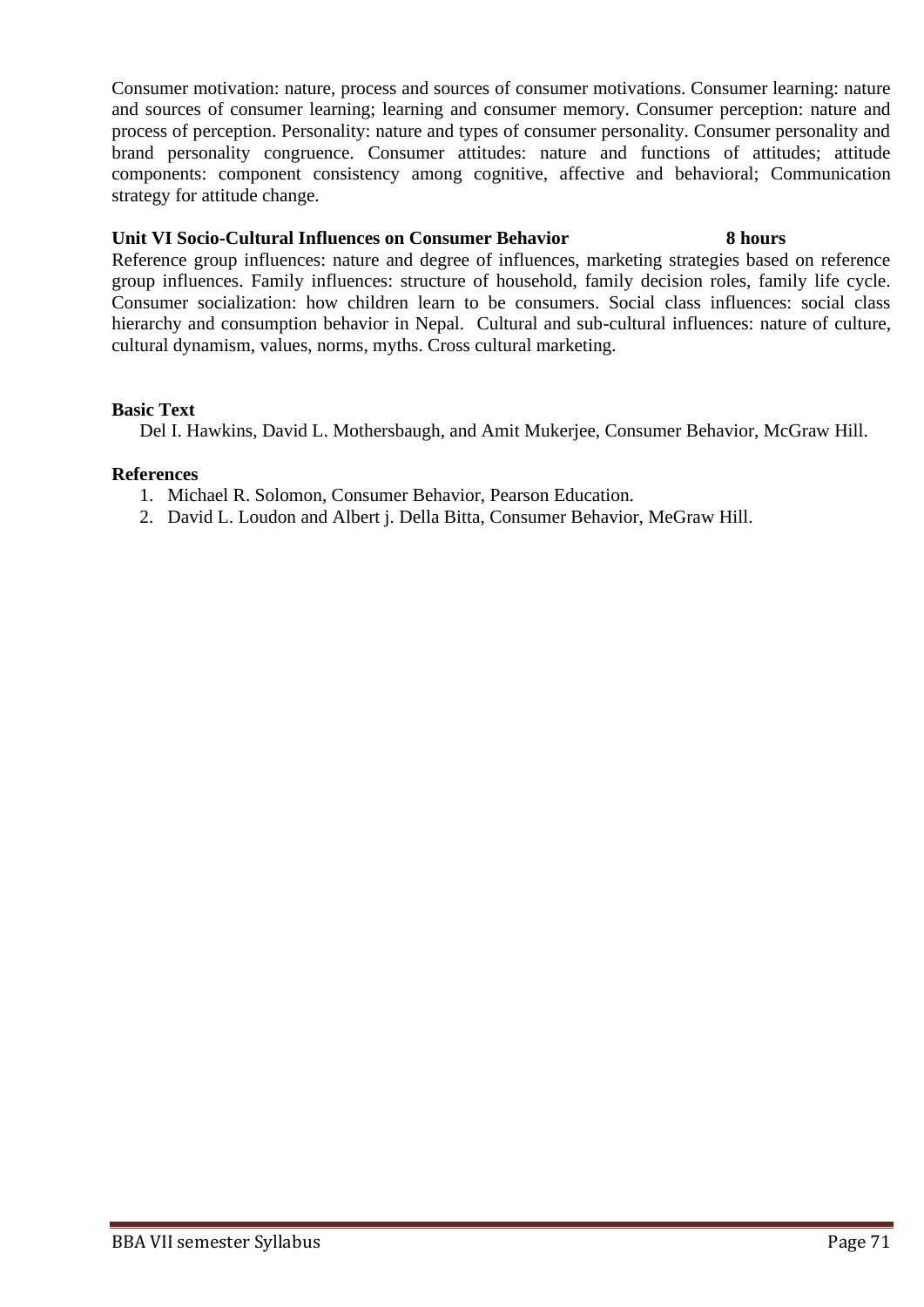## **Course Objective**

The major objective of this course is to develop students' understanding and skill in development of communication strategy of a firm, particularly with advertising and sales promotions.

## **Course Description**

Developing effective communication has become the focal activity in a marketing firm. Marketers need to develop powerful messages about the products and services, and select appropriate appeals and execution frameworks to reach the target audience in order to establish their brands in consumers mind set. Through this course students are expected to learn the nature of marketing communication and communication process; marketing communication strategy; nature and role of advertising; creative issues in advertising; the structure of the advertising business; and sales promotions tools and strategy.

## **Course Outcomes**

By the end of this course, students should be able to:

- Understand importance of Integrated Marketing Communications strategies;
- **•** Demonstrate a thorough understanding of the world of advertising including the creative and financial aspects; and
- Learn to use sales promotions to push sales and attract buyers.

## **Course Contents**

## **Unit I: Introduction to Marketing Communication 8 hours**

Meaning, elements, structure, and role of marketing communications. Theories of marketing communication: hierarchy of effects of communication, information processing theories, communication and attitude formation and change. Key communication terminologies. Miscommunication issues.

## **Unit II: Marketing Communication Strategy 8 hours**

Marketing communication mix. Integrated marketing communication. Formulation of marketing communication strategy. Marketing communication barriers. Communication budgeting issues and methods. Promotion campaign planning and management.

## **Unit III:** Advertising 4 hours

Meaning, elements, objectives and role of advertising.Evolution of advertising.Types of advertising. Social, ethical and legal issues of advertising.

## **Unit IV: Creative Process and Methods in Advertising 12 hours**

Creative process and methods. Visualization process and visualize qualities. Message design: message theme, models, considerations. Message strategies: cognitive, affective, conative, and brand strategies. Advertising appeals: rational, emotional, sex and other ad appeals. Essentials of a good appeal. Execution frameworks. Use of color in advertising.

# **Unit V: Advertisement Development 10 hours**

## **Print Advertisement**

Print advertising media: types of media and media choice. Copywriting for print media: types of ad copies. Ad copy objectives and requisites of a good copy. Print copy development process. Print copy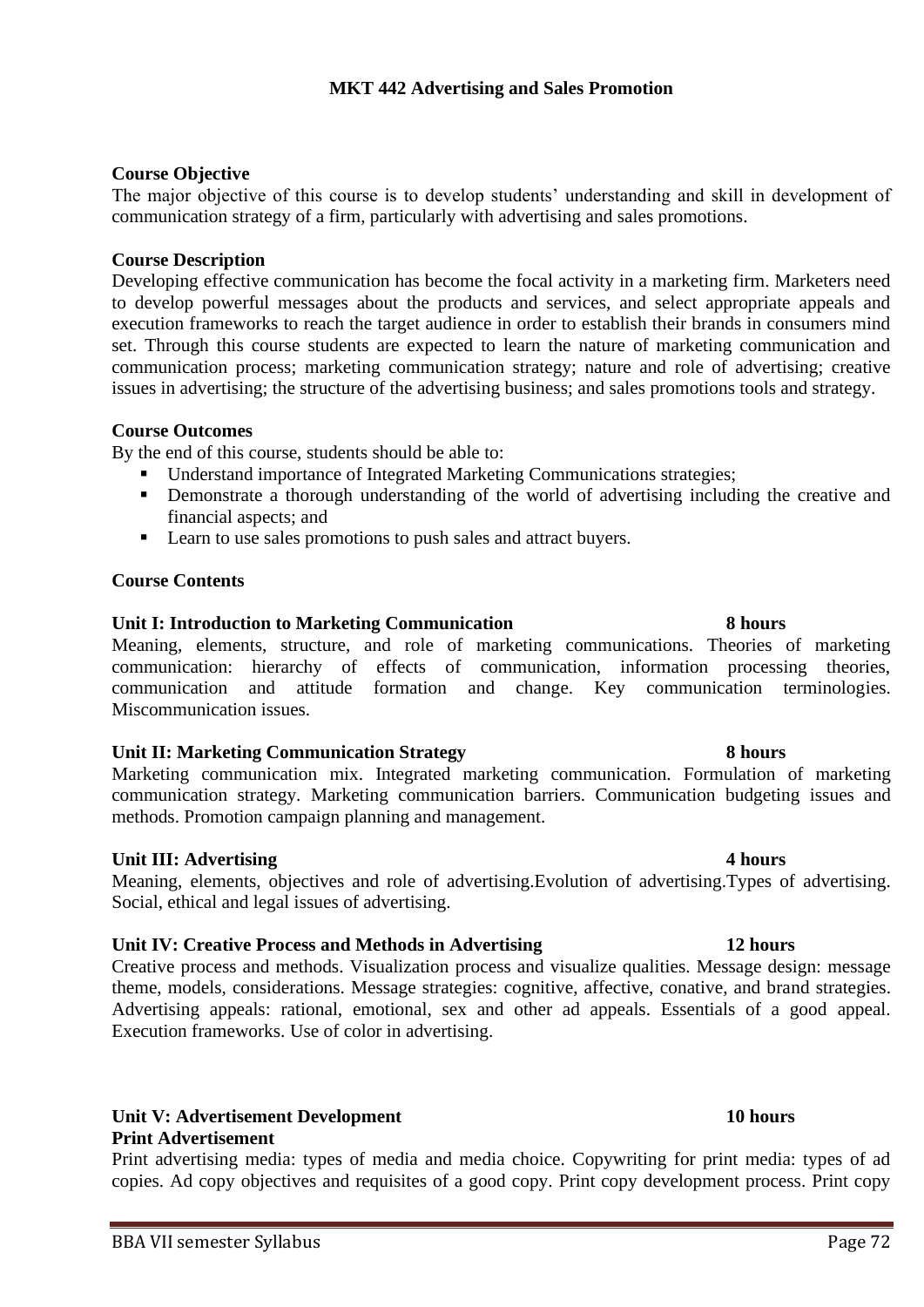elements: choice of headline, sub-heads, body copy, slogan and signature. Layout: functions, qualities of a good layout, layout principles.

#### **Active Media Advertisement**

Television advertising: nature, pros and cons. TVC development: script writing, story board, air-time buying and other considerations. Radio advertising: nature, pros and cons. Producing radio advertisements. Emerging advertisements: internet advertising and ambient advertising. Product placement strategies.

## **Unit VI: Sales Promotions 6 hours**

Scope and role of sales promotions. Reasons for the increased use of sales promotions. Consumeroriented sales promotion methods: objectives and tools of consumer promotions. Trade-oriented sales promotions: objectives and tools.

#### **Basic Texts**

- 1. Belch George and Michael Belch, *Advertising and Promotion,* Tata McGraw Hill.
- 2. William Wells, John Burnet, and Sandra Moriarty, *Adverting Principles and Practice*, Prentice Hall of India.

#### **References**

- 1. JaishriJethwaney and Shruti Jain, *Advertising Management,* Oxford University Press.
- 2. K.D.Koirala, *Marketing Communications,* Buddha Publications.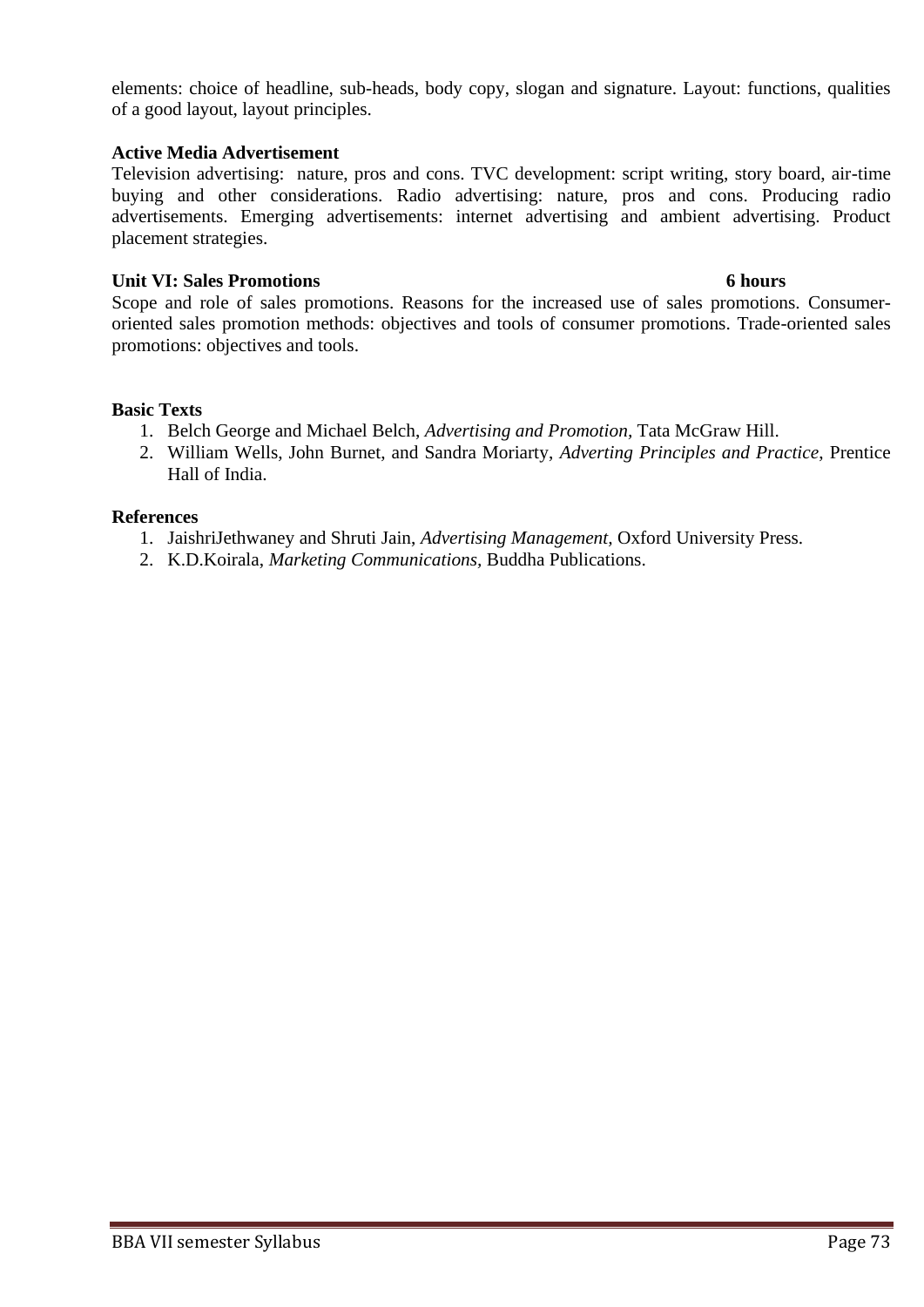### **Course Objective**

The major objective of this course is to develop students' understanding of the marketing issues related to services.

#### **Course Description**

Services contribute immensely in the national economy of every country. The unique nature of services requires a different marketing approach and strategy than that traditionally used for marketing of goods. Through this course students are expected to learn the nature of services and service marketing; measurement of service customers' expectations and perception; service quality; and management of the service product mix.

#### **Course Outcomes**

By the end of this course, students should be able to:

- Understand importance of services and service marketing;
- Demonstrate a detailed understanding of the service quality management issues;
- Develop their analytical perspectives on management of the service marketing mix management.

#### **Course Contents**

#### **Unit I: Introduction to Services and Services Marketing 12 hours**

Meaning and perspectives on services. Nature of service products and its management challenges. Service typology. Role of services in Nepalese economy. Growth of service business. Services marketing: concept and nature. Reasons for the development of service marketing. Importance of service marketing to a firm. The service marketing mix. The service marketing triangle: external, internal and interactive marketing in services.

#### **Unit II: Customers' Expectations and Perceptions of Services 8 hours**

Customers' expectations: concept, levels of customers' expectations and zone of tolerance. Sources of customers' expectations.

Customers' perceptions: concept, areas of perception, customer satisfaction determinants, customers' evaluation of the service outcomes, measurement of satisfaction.

#### **Unit III: Service Quality and Encounter Management 12 hours**

Service Quality: Approaches to service quality - traditional and contemporary approaches. Main drivers of service quality: people, process, and service product. Dimensions of service quality. The service quality gaps model: reasons for the gaps and possible strategies to reduce the gaps. Measurement of service quality: The SERVQUAL instrument.

Service Encounter: Concept and types of encounter. Service encounter and customer participation. Encounter characteristics.

#### **Unit IV: Service Failure and Recovery 4 hours**

Areas of service failures. Service failures and customers' complaints. Service recovery: concept and strategies. Service guarantees: importance and types.

#### **Unit V: Service Marketing Mix Management 12 hours**

Service product management: new service development – the systematic approach, new service development process. Branding and positioning of a service product.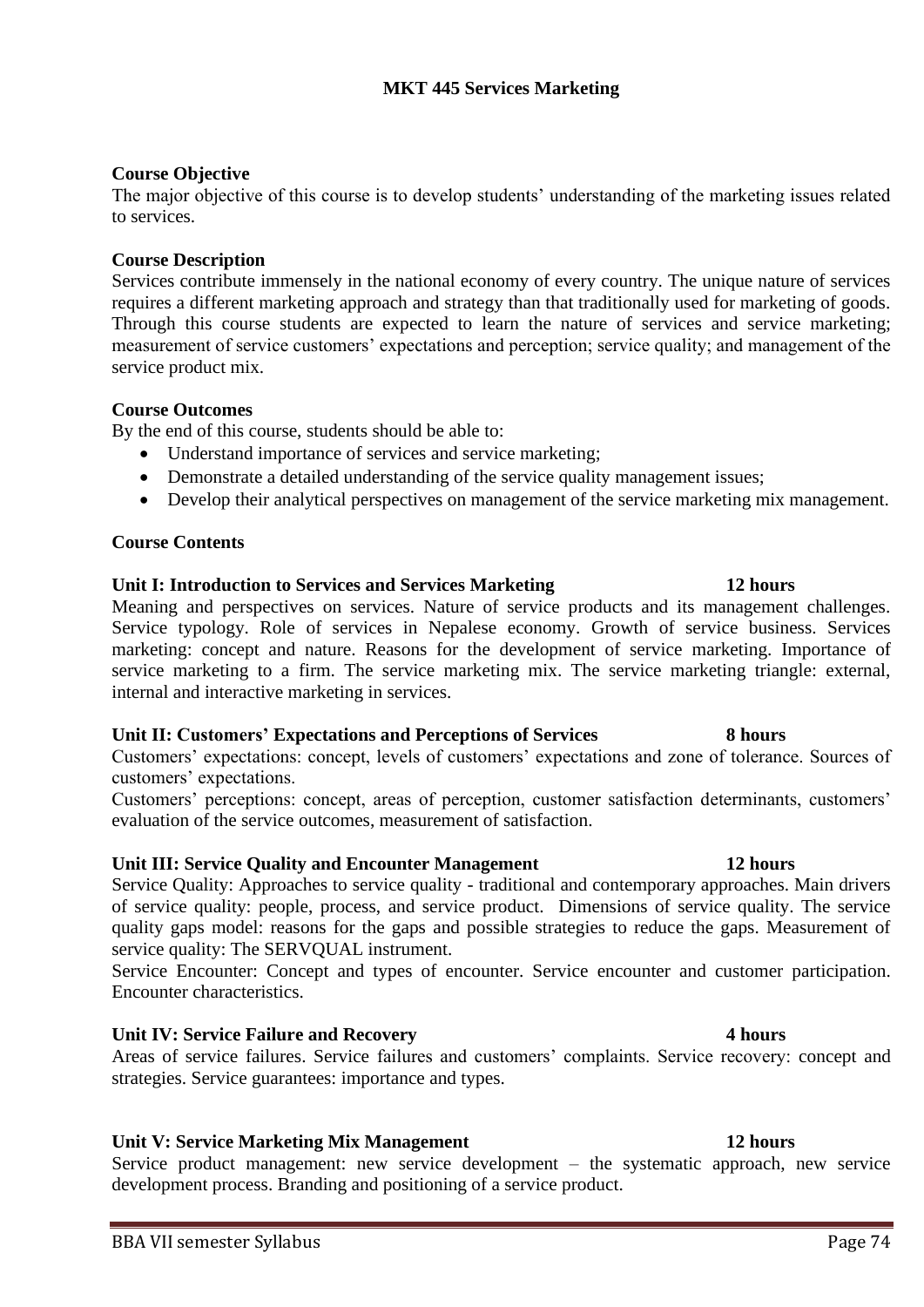Service distribution: distribution options and strategic decisions. Location of service outlets.

Service pricing: The uniqueness of service pricing. Approaches to service pricing.

Service promotions: IMC for services. Promotion strategies in services.

People: managing internal people (employee) – service vision, mission and culture. Managing the service marketing triangle. The service profit chain. Managing external people (customers) – customer care and customer participation in services.

Process: Types of service processing. The service process matrix.

Physical evidences and servicescapes: concept and role of physical evidences. Types of services capes. Services capes' impact on customers and employee.

#### **Basic Text**

Zeithamel, Valerie, Mary Jo Bitner, Dwayne Grembler, and Ajay Pandit, *Services Marketing*, MeGraw Hill India.

#### **References**

- 1. Bhattacharjee, C, *Services Marketing,* Excel Books India.
- 2. Apte, Govind, *Services Marketing,* Oxford University Press.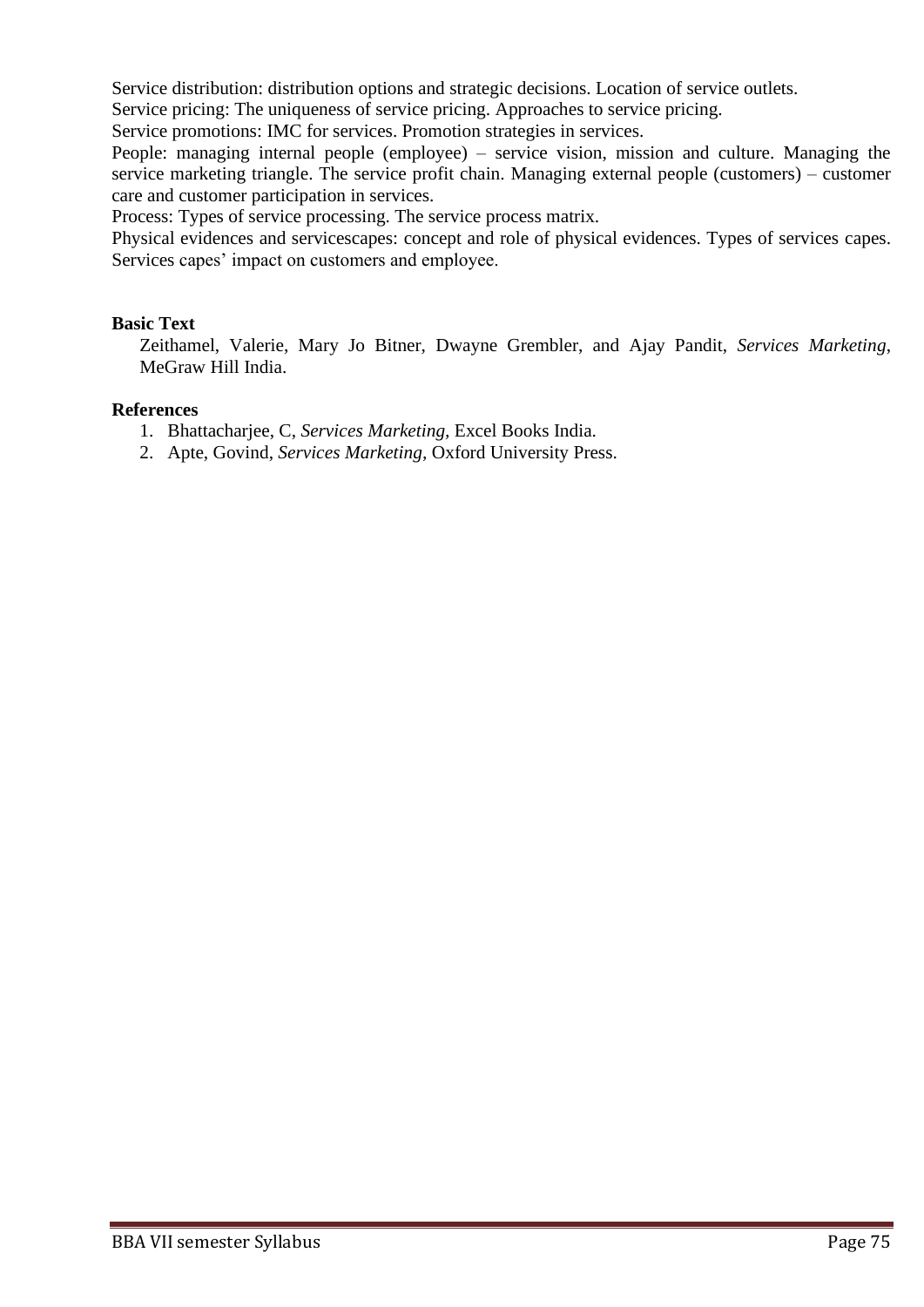influences - demographic, psychological, environmental, and life-style influences on retail shopping. **Unit III: Category Management 6 hours**

Retail consumer behavior – reasons for retail shopping and the shopping process and behavior. Key

Concept.Factors influencing category management – consumer dynamics, competition, and

technology.Category management process – strategic and operational decisions.Managing category mix.

#### **Unit IV: Retail Buying 6 hours**

**Course Objectives**

**Course Description**

**Course Outcomes**

**Course Contents**

Buying objectives.Organizational buying process and behavior.Functions and responsibilities of a retail buyer.Merchandise and assortment plans – concept and planning process.Group buying.

#### **Unit V: Supply Chain Management 6 hours**

Concept and importance. Factors influencing successful supply chain management. Framework for supply chain management. Supply chain business process. Supply chain components.

#### **Unit VI: Retail Store Layout and Design 6 hours**

Concept and objectives.Circulation planning.Circulation graphics.Store fronts and entrance designs.Merchandise display – fixtures and positioning.Material choice – floors, interior walls, ceilings.Lighting of retail outlets.Music and signage graphics.

#### **Unit VII: Retail Marketing Mix 12 hours**

Retail brand management – importance of retail brand, retail brand equity, and store loyalty factors. Retail promotions – promotion mix for retailing, sales promotions, and point of purchase communications. Retail pricing – pricing objectives, pricing approaches, strategies and tactics. Retail atmospherics – role of atmospherics, components, and color planning. Customer relationship management – concept of CRM, personalization, special treatments, communications and rewards. Customer loyalty programs in Nepal.

#### **Basic Text**

Bajaj, Chetan, RajnishTuli and Nidhi Srivastava, *Retail Management***,** Oxford University Press.

#### **References**

- 1. David Gilbert, *Retail Marketing Management,* Pearson Education.
- 2. Sinha, P.K. and Dwarika P. Uniyal, *Managing Retailing*, Oxford University Press.

## **MKT 444 Retail Marketing**

This course aims to build students' understanding of the retail operations, management, and marketing.

This course focuses on the marketing aspects of retail business and includes topics such as the retail environment, retail organization, retail shopping behavior, category management, supply chain

**•** Perform basic retail management functions including analyzing retail customers, managing

management in retail business, retail outlet design, and retail marketing mix management.

Comprehensively understand the nature, process, and strategies of retail business.

merchandise and supply chain, and effectively manage the retail marketing mix.

**Unit I: Retail Environment 6 hours**

Students also learn the skill to run a medium to large retail operations.

By the end of this course, students should be able to:

# retailing, and specialty stores. Success factors in retail business. The retail scenario in Nepal. **Unit II: Retail Shopping Behavior 6 hours**

#### Concept of retailing.Characteristics and functions of retailing.Types of retail operations. Recent trends in retail business – e-tailing, department stores, supermarkets, hypermarkets, discount stores, mall-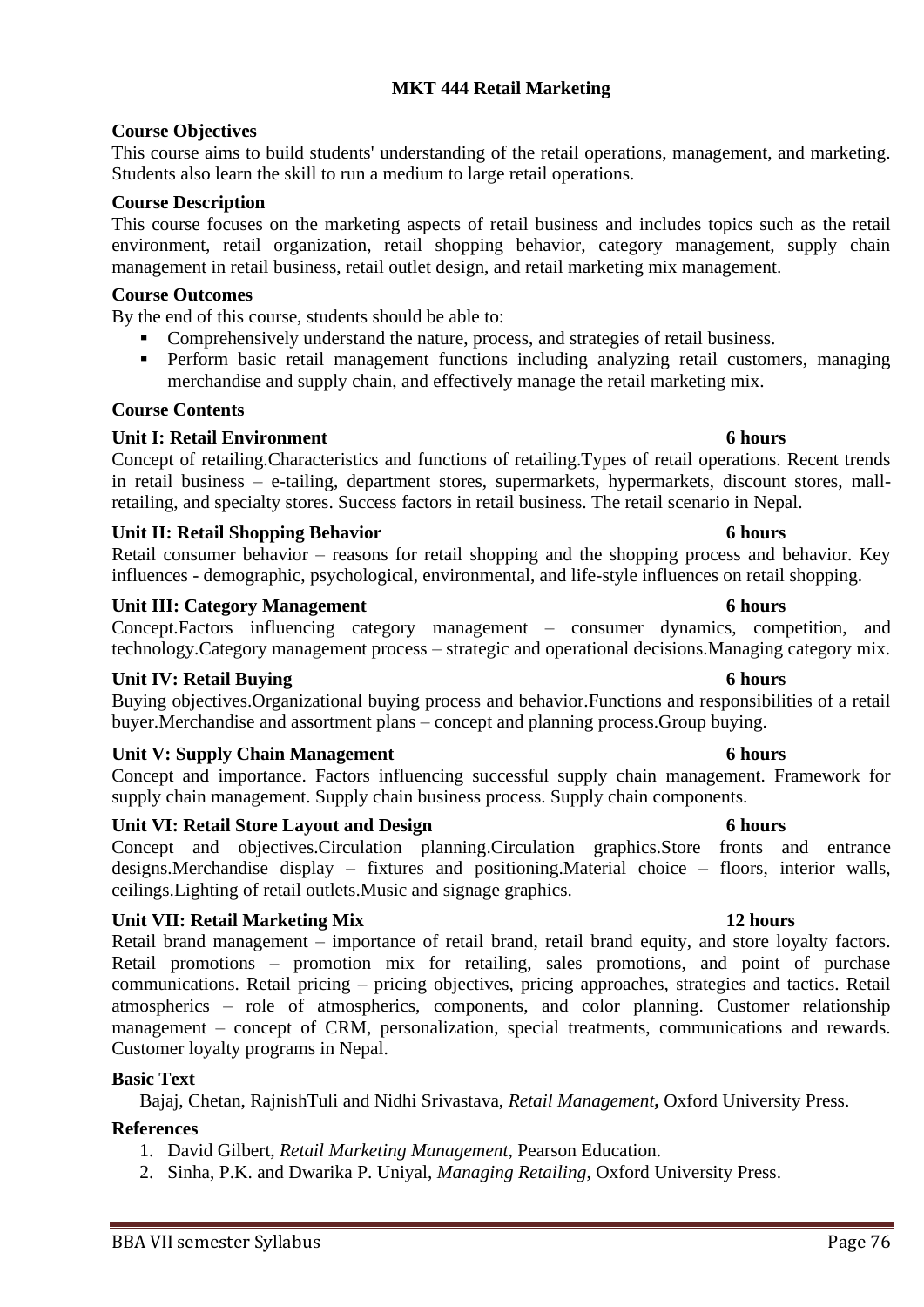# **MKT 446 Foreign Trade Management**

# **Course Objectives**

This is the concentration course on marketing. It aims to build students' understanding of the foreign trade, particularly export operations and management. Through this course, students also develop skills to undertake export business operations.

### **Course Description**

This course focuses on the practical aspects of the foreign trade. It includes topics such as the foreign trade environment, institutional frameworks, incoterms, WTO and its impacts, documentations, payments and financing, business risk management, custom clearance and structure and directions of Nepal's foreign trade.

### **Course Outcomes**

By the end of this course, students should be able to:

- Comprehensively understand the nature and process of foreign trade.
- **•** Develop skills to effectively manage the export functions in the corporate sector.
- **•** Perform as exporter or export trade manager at the middle management level.

### **Course Contents**

### **Unit I Foreign Trade Environment 6 hours**

## Concept and importance of foreign trade in the economy.Development and growth of foreign trade – mercantilism to WTO impacts. Theories of foreign trade – comparative cost theory, factor proportion theory, and Leontief's Paradox.

### **Unit II: Institutional Framework for Foreign Trade**

Role of government – policy formulation and regulations.Government agencies for export promotions in Nepal.Trade and Export Promotion Center – functions and key contributions.Non-governmental institutions for trade promotions – FNCCI, Chambers of Commerce and bilateral trade organizations.

#### **Unit III: Incoterms and Process**

Concept, purpose, and scope of Incoterms.List of Incoterms applicable in Nepal's foreign trade. Export and import processes and documentations in Nepal. Export and import financing – pre-shipment and post-shipment financing. Export pricing methods.

## **Unit IV: Business Risk Management and Coverage**

Risk management in foreign trade – export and import risks. Quality control and pre-shipment inspection.Insurance of foreign trade transactions.Clearance of import and export cargo.Custom valuation in Nepal.

#### **Unit V: World Trade Organization and Regional Trading Groups**

Role and functions of WTO.GATT and WTO. Features and impacts of WTO agreements on agriculture, textiles and clothing, trade in services, trade related investment measures, import licensing, valuation of goods at customs, pre-shipment inspection, rules of origin, regional trade, and trade-related intellectual property rights. SAFTA, ASEAN, EU, LAFTA, BIMSTC.

#### **Unit VI: Foreign Trade in Nepal**

Growth of foreign trade.Balance of trade and balance of payment situations of Nepal.Structure and directions of Nepal's foreign trade.Problems of export and import trade. Export potential areas of Nepal.

#### **Basic Text**

Paul, Justin and Rajiv Asekar, *Export Import Management*, Oxford University Press.

#### **References**

Shrestha, S.K., *Export Market Management in Nepal,* Padma Educational Traders.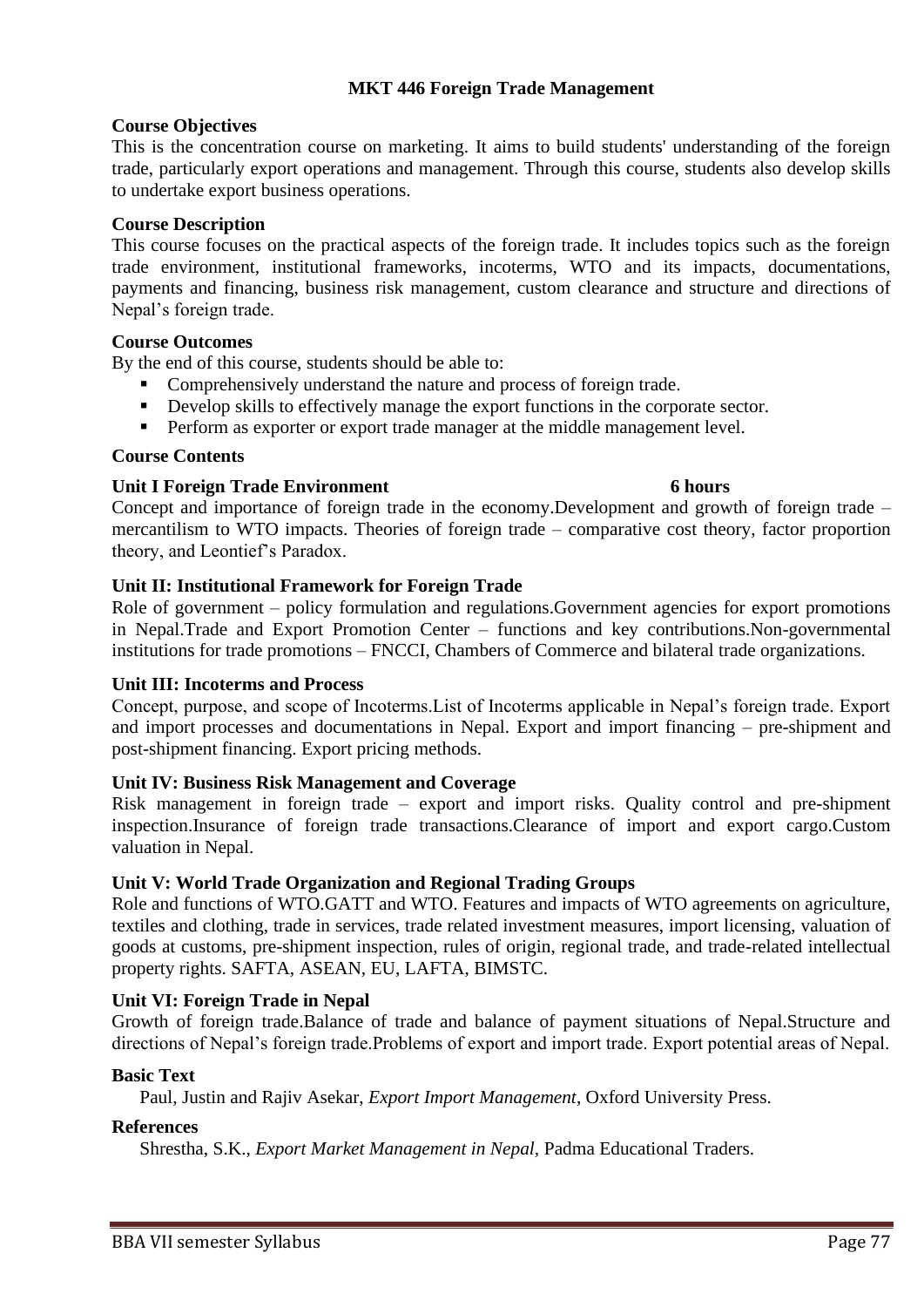# **PRJ 491 Project Work**

Students are required to do an independent capstone project that involves fieldwork and its empirical analysis. At the end, students are required to prepare a report of their project work in the prescribed format and submit to the authorized person/body. The objective of this project work is to develop students' skills in research, particularly in areas of data collection, processing, analysis, and report writing. These reports will be evaluated by the concerned authority.

This assignment specifically aims to develop knowledge, skills and attitudes necessary for conduct of individual research at a level which will make a distinct contribution to knowledge. Students are expected to demonstrate the use of appropriate research, methodology, and written skills through the preparation and presentation of their investigation.

Through this PW, students gain a new perspective into the real world. It is also an excellent networking platform for students to get acquainted with people from different organizations, business backgrounds, skills, expertise, etc. This will improve the student's networking skills and also expand their networking group. Specifically, the objectives of the PW include:

- To provide an opportunity for the student to integrate classroom knowledge and practice.
- To enable graduate students to do an independent study to reflect a creative endeavour that can make some contribution to knowledge in a given field.
- To develop students' ability to read professional literature, reports, and other works critically in their design, treatment of data, and conclusions.
- To strengthen the ability of students in presenting their research work in a clear, concise, and logical manner and enable other readers to use the results of their investigations.

Students must complete an **[Expression of Interest](https://www2.viu.ca/business/pdfs/Mgmt491_499ExpressionofInterestForm1.pdf)** (FORM) and submit it to the PW Advisor of their respective college. The screening committee of the college will make its decision on student applications. Once the PW scheme submitted by the student is approved, the student is required to work under the guidance of the supervisor as assigned to him/her by the screening committee.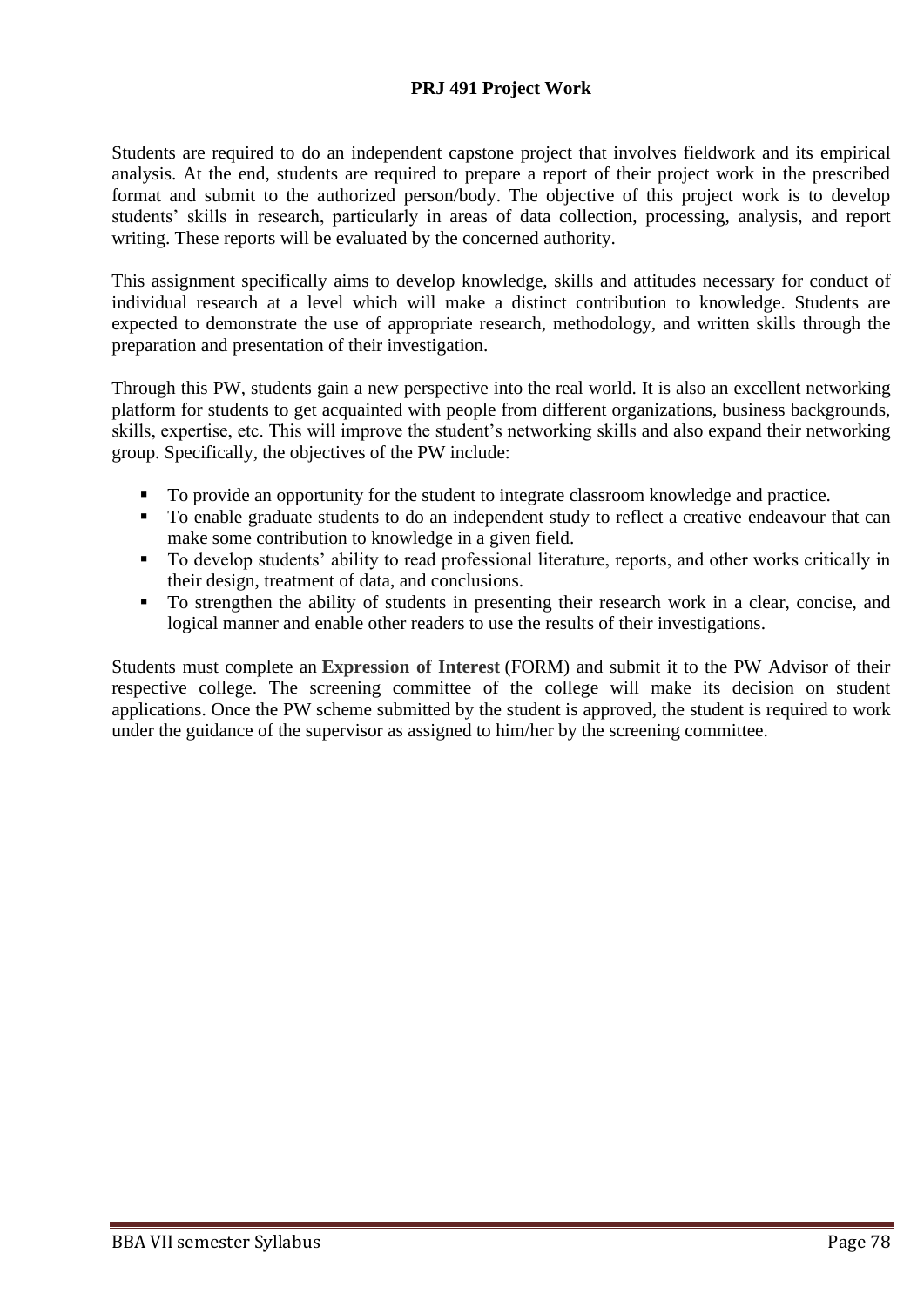## **TITLE OF THE PROJECT WORK REPORT**

**BY Candidate's Full Name**

*A Project Work Report submitted to Pokhara University in partial fulfillment of the requirements for the degree of*

# **Bachelor of Business Administration**

*at the* Name of the College Pokhara University

> Place Month/Year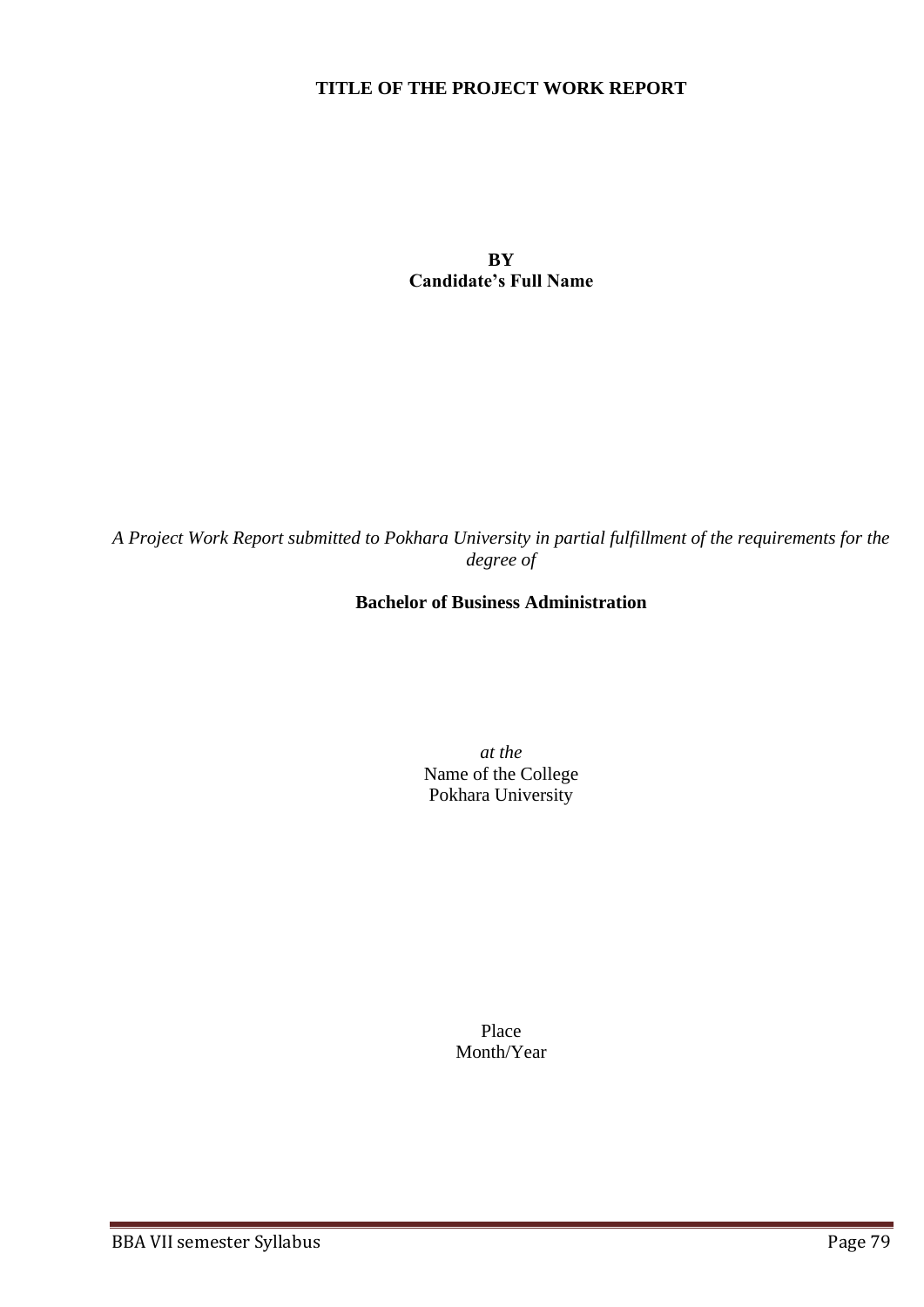# **Declaration**

I hereby declare that the project work report entitled "………(Topic of the PW Report)……" submitted for the BBA is my original work and the Project Work Report has not formed the basis for the award of any degree, diploma, or other similar titles.

Signature Name of the Student Date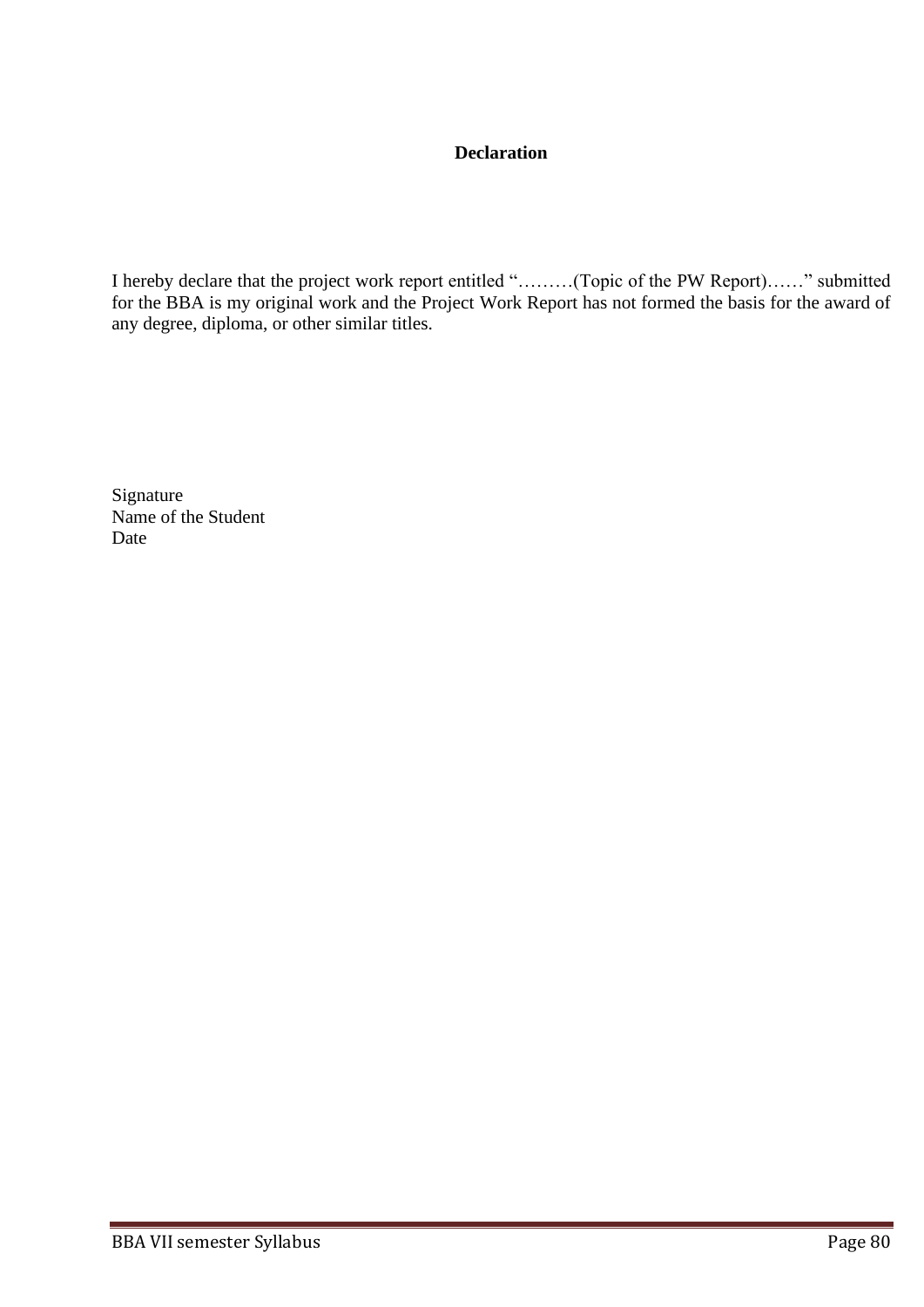# **CERTIFICATE**

This is to certify that the Project Work titled **"Title of the Project Work"** submitted by **(Name of the Student) (Roll No.)** for the partial fulfillment of the requirements of BBA embodies the bonafide work done by him/her under my supervision.

Signature of the Supervisor Name Date

\_\_\_\_\_\_\_\_\_\_\_\_\_\_\_\_\_\_\_\_\_\_

Name and Signature In-Charge of Research or PW Date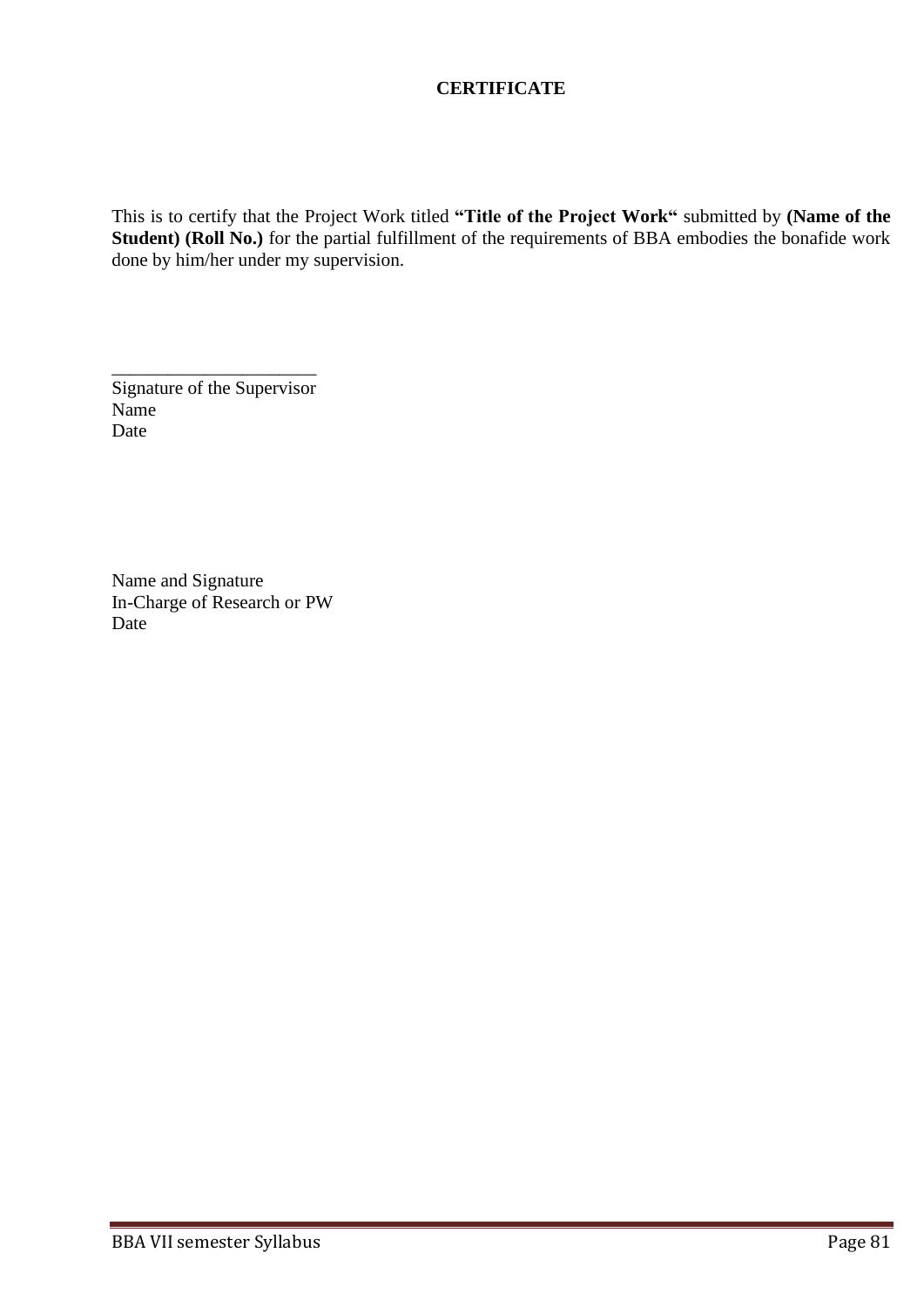#### **Sequence of Items in the Project Report**

The following sequence may be followed in the preparation of the Manuscript as well as the final report (Manuscript can be spiral bound):

#### **Preliminary Information**

Cover Page (On the black spiral bound cover) Title Page Declaration Certificate from the Supervisor Acknowledgements Table of Contents

#### **Main Body of the Report**

#### **Chapter I: Introduction**

Background Objectivesof the Study Need and Scope of the Study Literature Review Research MethodologyAdopted

#### **Chapter II: Descriptive Analysis**

Data Presentation DataAnalysis Main Findings and Discussion

#### **Chapter III: Summary and Conclusion**

Summary of the Findings Conclusion

#### **Bibliography**

Follow APA system of citation and referencing

## **Appendices** (if any)

Checklist for the items in the report